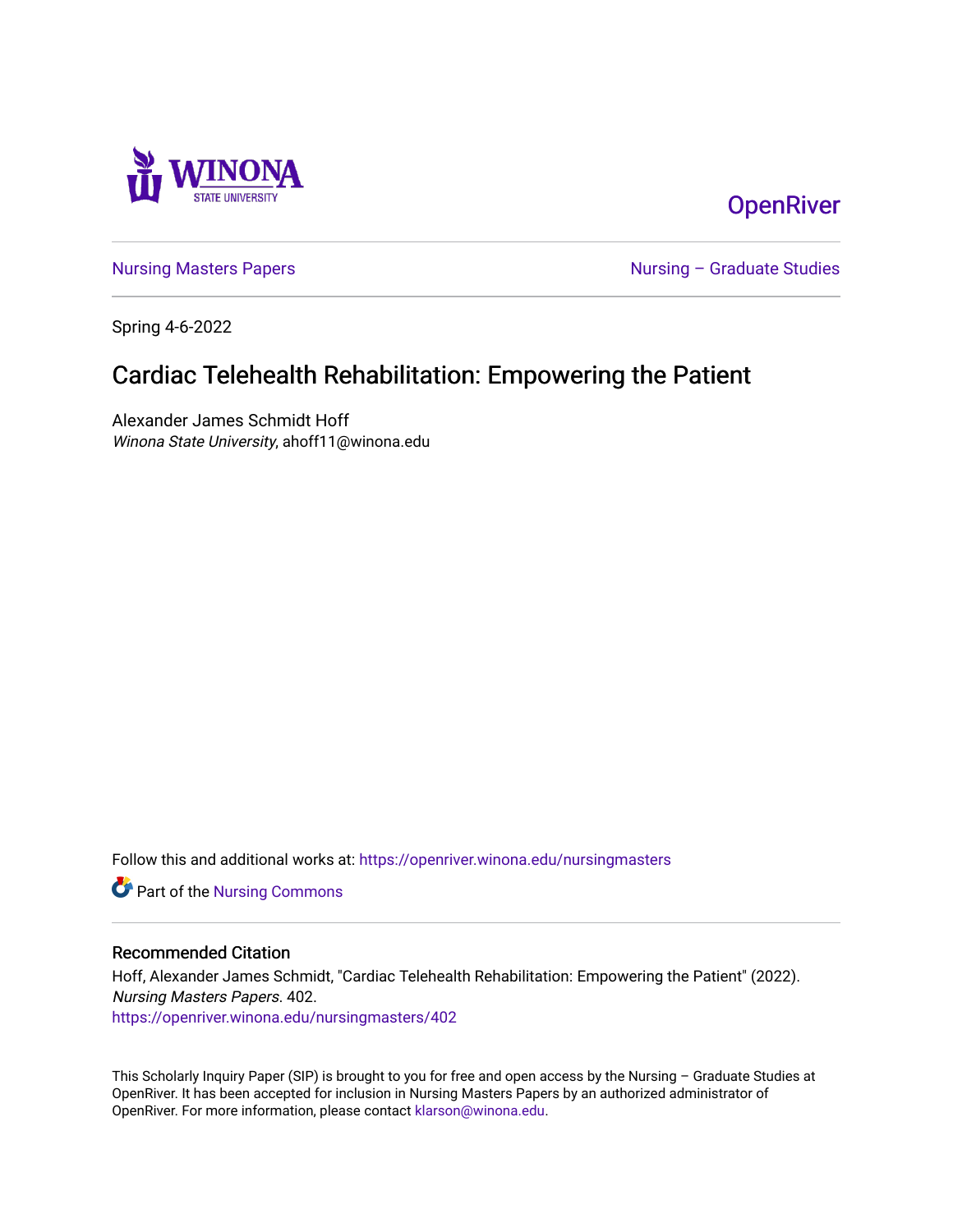Cardiac Telehealth Rehabilitation: Empowering the Patient

Alexander J.S. Hoff

NURS 615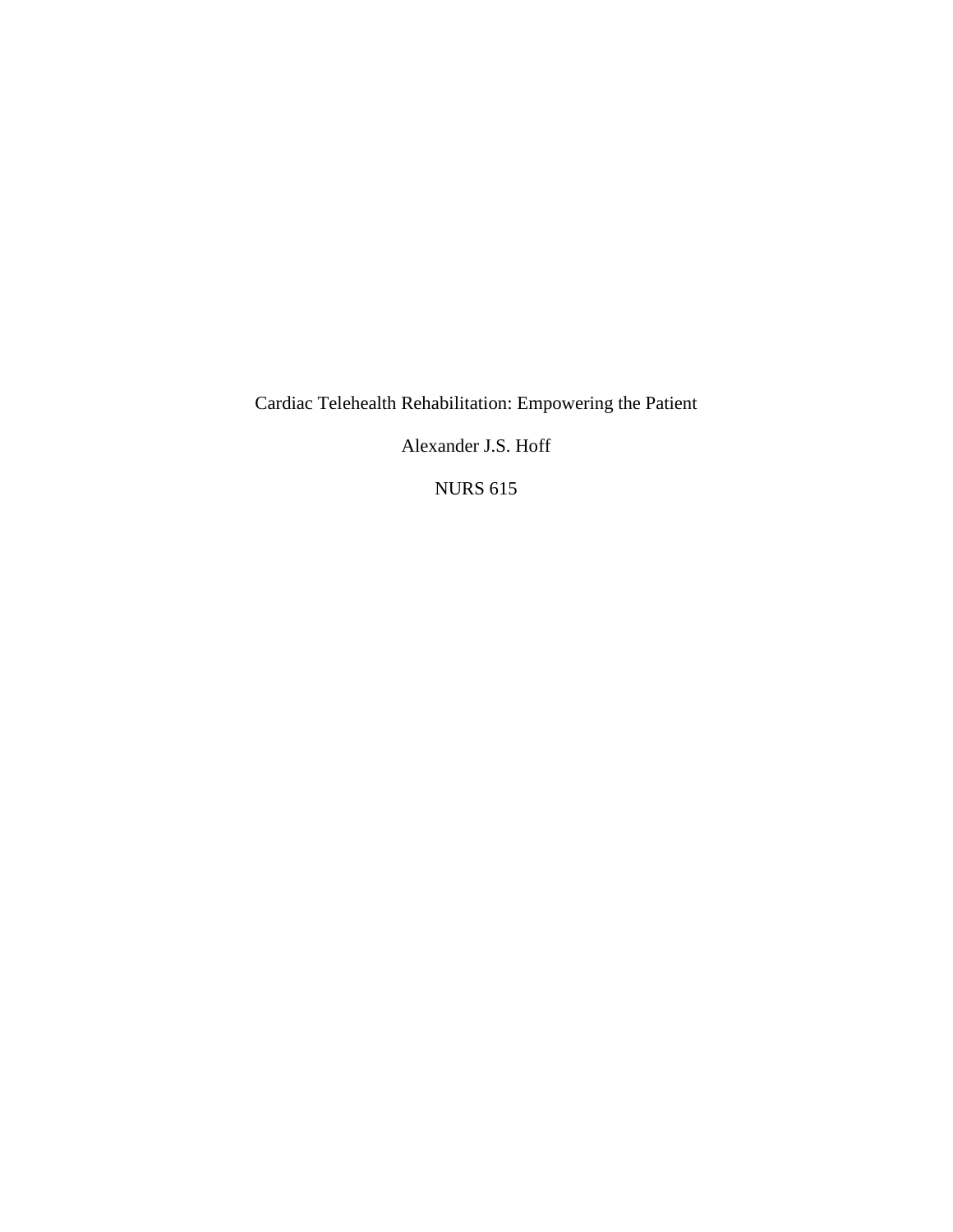# Ť

# Winona State University

## **COMPLETED SCHOLARLY INQUIRY PAPER APPROVAL FORM**

TO: Lori Rhudy, PhD, APRN, ACNS-BC, CNRN Associate Professor and Director, Department of Graduate Nursing

FROM: Alexander Hoff

- RE: FACULTY ENDORSEMENT and FINAL REVIEW COMMITTEE
- DATE: April 6, 2022

## **SCHOLARLY INQUIRY PAPER TITLE:**

Cardiac Telehealth Rehabilitation: Empowering the Patient

## **SCHOLARLY INQUIRY PAPER COMMITTEE:**

Chairperson Signature: Carole Jenson

Carole Jenson, DNP, APRN, NP-C, FNP-BC, CNS, ACNS-BC, ME-C, CCRN-K

Member Signature: *Jennifer R. Timm*

Jennifer Timm, DNP, RN, PHN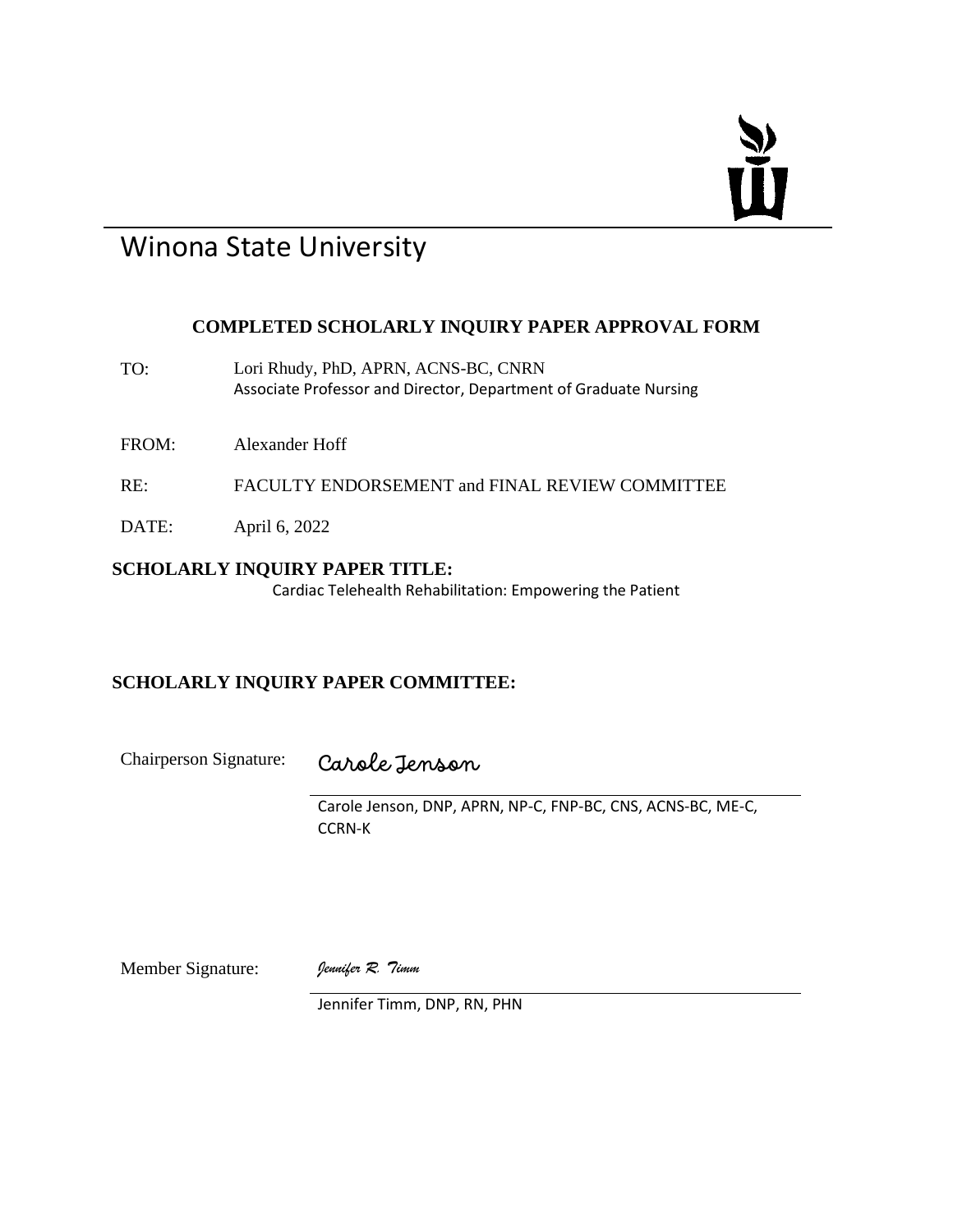**Date of Final Approval by Committee:** 4/6/2022

E copy to: The Office of Graduate Studies, Attached to Thesis/Scholarly Inquiry Paper Project, Student File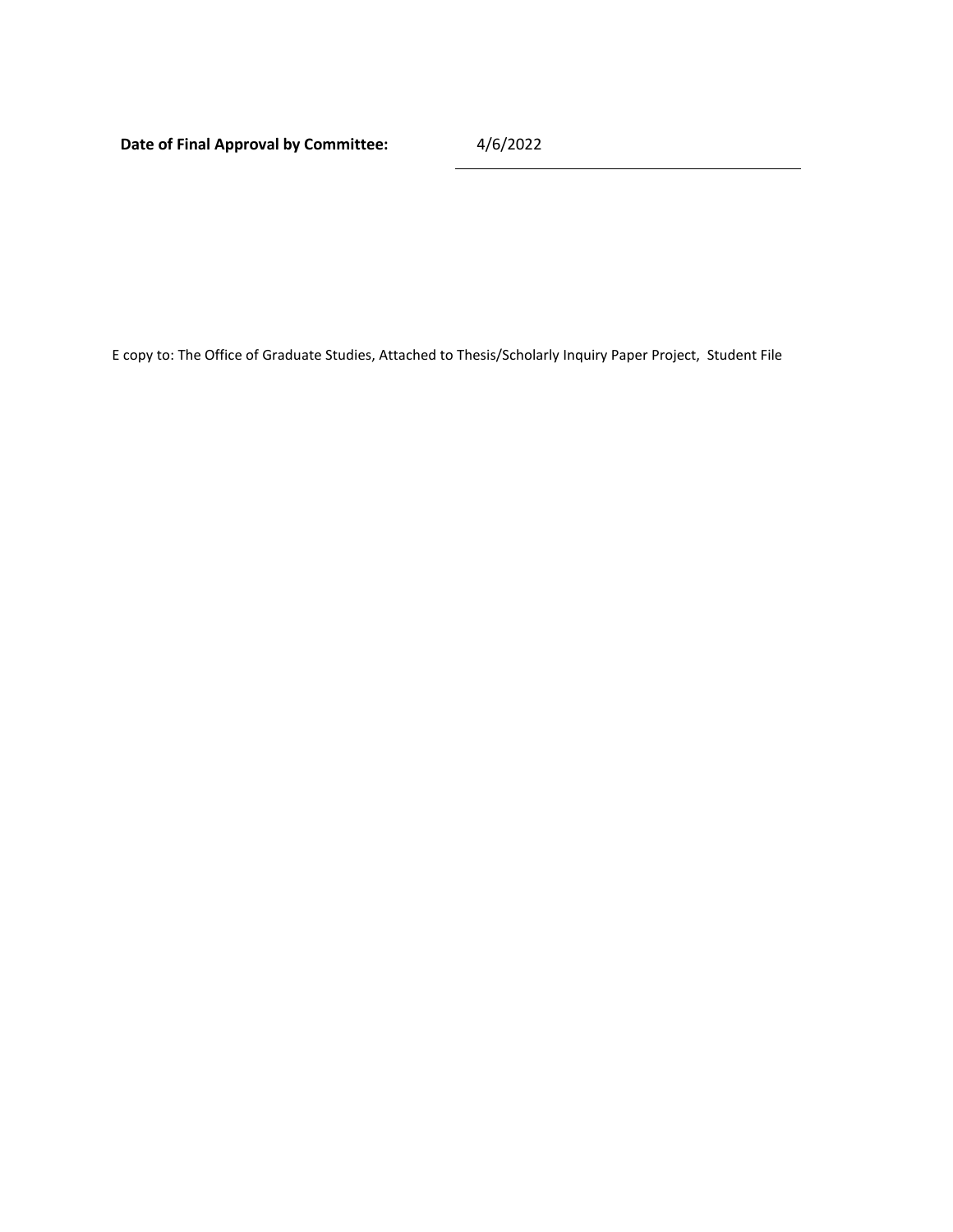#### **Abstract**

Coronary artery disease or coronary heart disease is one of the leading causes of death in the world. Center-based cardiac rehab has long been a sustainable answer for recovery from an acute coronary event. However, the COVID-19 pandemic halted in-person appointments for cardiac rehab patients. Therefore, patients and their healthcare team met virtually. The objective of this literature review is to discover the efficacy and cost-effectiveness of cardiac telerehabilitation, as it will likely have a more prominent role in patient recovery from acute myocardial infarctions. To determine this, a literature review was conducted based on recent studies involving coronary artery disease patients in a center-based cardiac rehab and telehealthstyle cardiac rehab. Twenty-one articles were reviewed, and five themes were revealed. These include lifestyle modifications, secondary prevention, patient-led care and adherence, technology during COVID-19, and cost-effectiveness. From these themes, a concept map was constructed. The literature revealed no statistically significant difference in patient outcomes between telehealth-based and center-based cardiac rehab. Telehealth rehab also demonstrated costeffectiveness in various delivery methods including telephone, short messaging services, mobile applications, and video calls. Therefore, it can be concluded that cardiac telehealth rehab can be offered as a primary option for cardiac rehab. With the common barriers to attending in person cardiac rehab including schedule, geographical barriers, and the COVID-19 pandemic, telehealth rehab offers the patient relief of some of these barriers.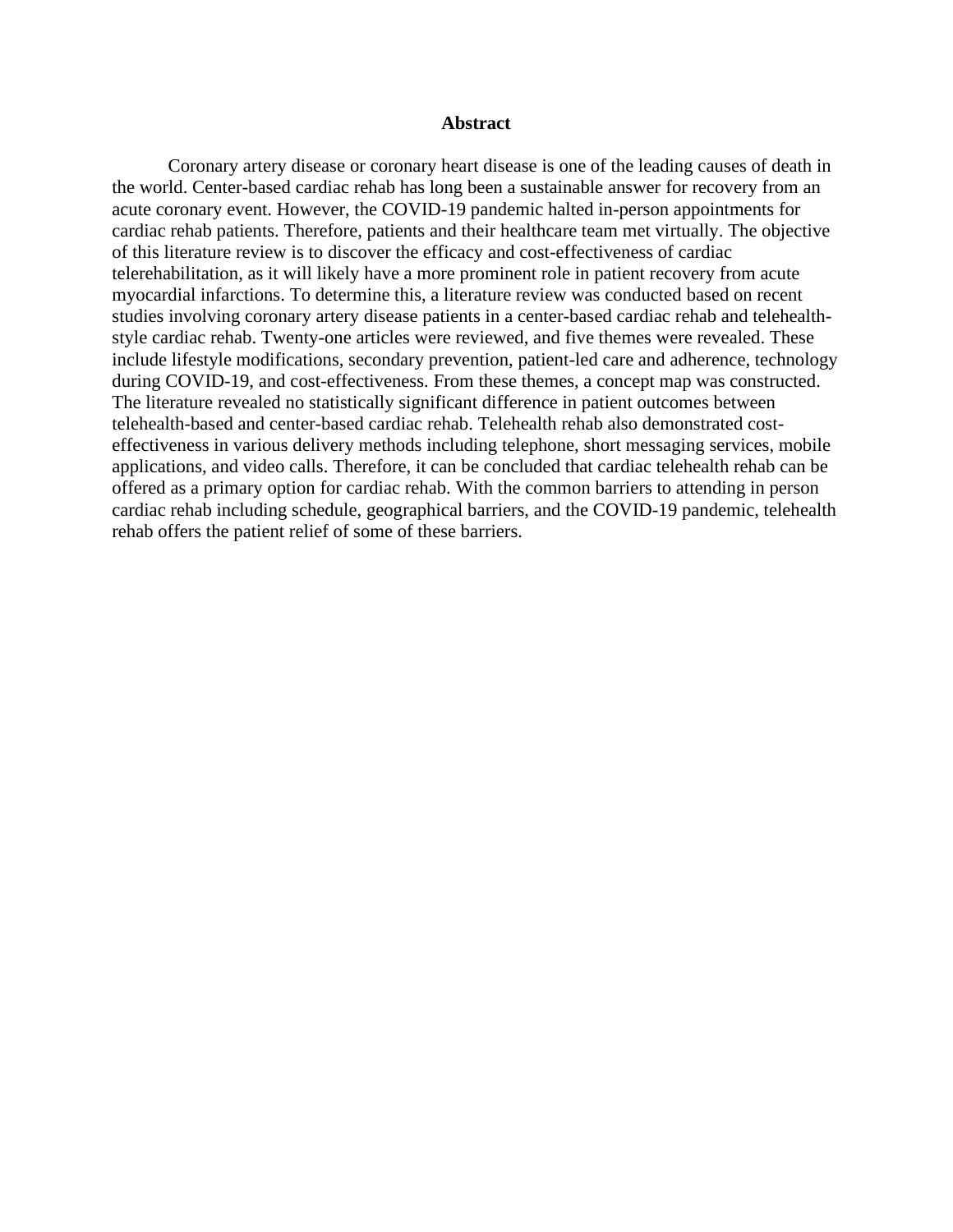# **TABLE OF CONTENTS**

|                | Page                                                       |
|----------------|------------------------------------------------------------|
| $\mathbf{I}$ . | CARDIAC TELEHEALTH REHABILITATION: EMPOWERING THE PATIENT1 |
|                |                                                            |
|                |                                                            |
|                |                                                            |
|                |                                                            |
|                |                                                            |
|                |                                                            |
|                |                                                            |
|                |                                                            |
|                |                                                            |
|                |                                                            |
|                |                                                            |
|                |                                                            |
|                |                                                            |
|                |                                                            |
|                |                                                            |
|                |                                                            |
|                |                                                            |
|                |                                                            |
|                |                                                            |
|                | IV. CONCLUSION, IMPLICATIONS, AND RECOMMENDATIONS12        |
|                |                                                            |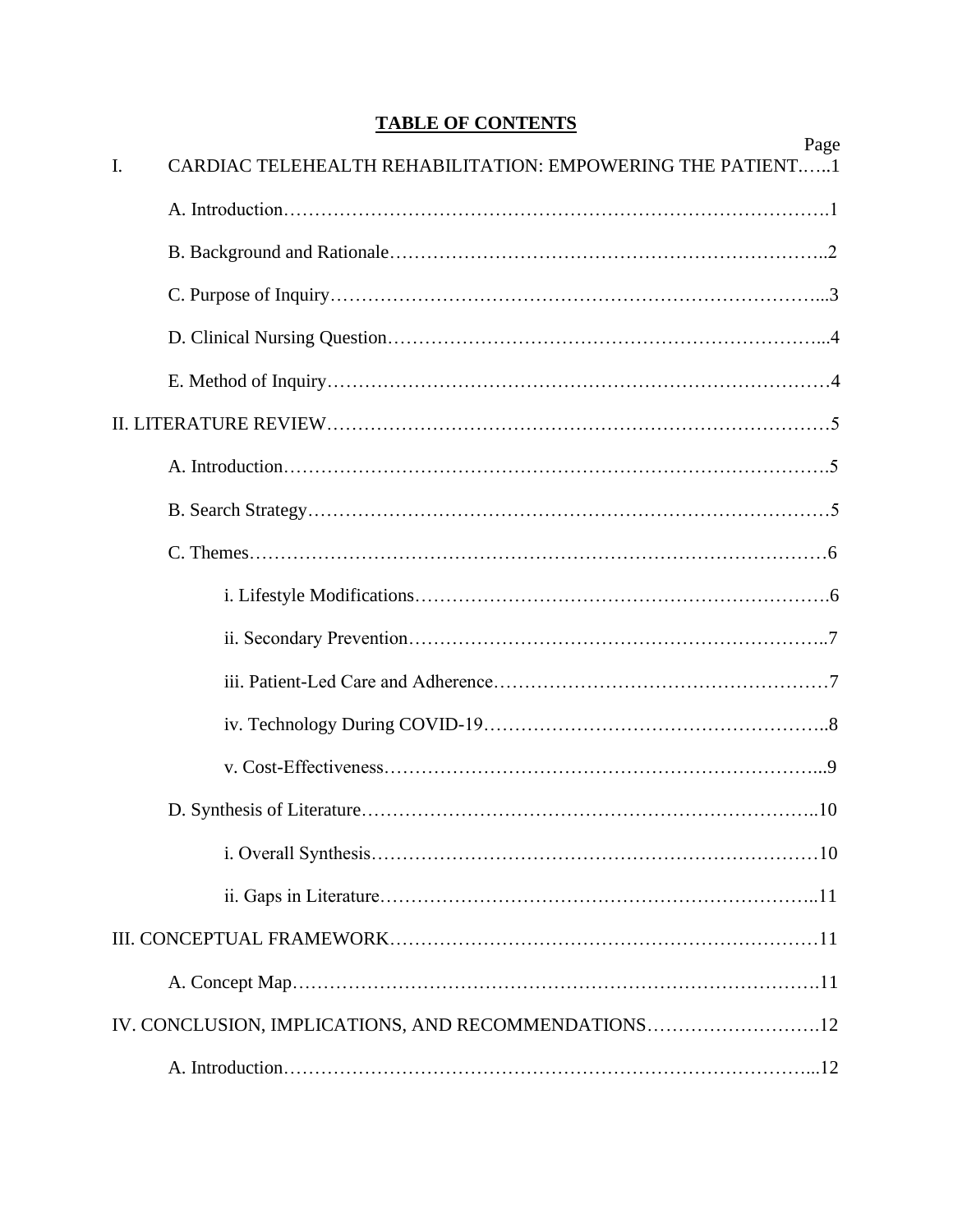| <b>APPENDIX A.</b>                                        |  |
|-----------------------------------------------------------|--|
| APPENDIX B. CRITICAL APPRAISAL OF THE SYSTEMATIC REVIEW44 |  |
| APPENDIX C. CRITICAL APPRAISAL OF THE SYSTEMATIC REVIEW46 |  |
| APPENDIX D. CRITICAL APPRAISAL OF THE SYSTEMATIC REVIEW48 |  |
| APPENDIX E. CRITICAL APPRAISAL OF THE SYSTEMATIC REVIEW50 |  |
| APPENDIX F. CRITICAL APPRAISAL OF THE SYSTEMATIC REVIEW53 |  |
| APPENDIX G. CRITICAL APPRAISAL OF THE SYSTEMATIC REVIEW55 |  |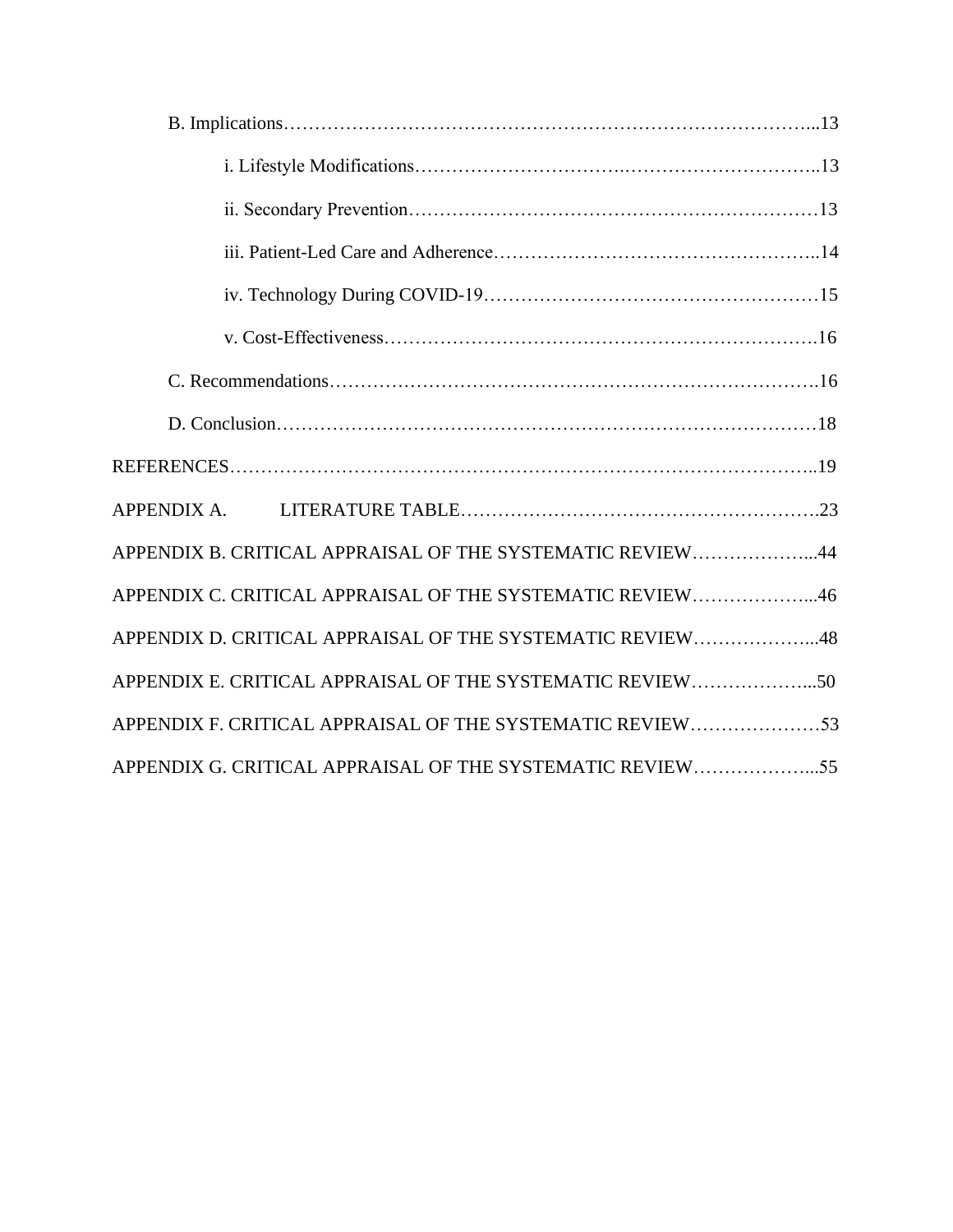#### **Cardiac Telehealth Rehabilitation: Empowering the Patient**

#### **Introduction**

Cardiovascular disease (CVD) remains the number one cause of mortality, which is responsible for 31% of deaths in the world (Han et al., 2019). Although there have been significant advancements in the medical management of the disease, it still remains the leading cause of death. Factors that remain an issue are sedentary lifestyle, unhealthy diet, and cigarette smoking (Richardson et al., 2019). The treatments for CVD include revascularization by way of coronary angiogram, coronary artery bypass graft, or medical management. For patients who receive any of the three interventions, the risk of hospital readmission in the first year after diagnosis of CVD is high. In the United States approximately 720,000 people receive a new diagnosis of acute myocardial infarction and half suffer from recurrent episodes. The Agency for Healthcare Research and Quality released national data, revealing that 20% of Medicare patients hospitalized for acute myocardial infarction are readmitted within 30 days of hospital discharge. Hospital readmissions are not only a burden on the patient physically but are also a financial liability for both the patient and the healthcare system. This results in a total cost of \$693 million from the delivery of hospital expenses (Spaulding et al., 2019).

A secondary coronary event prevention method that has been in effect for decades is cardiac rehabilitation (CR). Comprehensive CR is one of the most successful and cost-effective interventions in CVD. Patient benefits from CR include improvements in morbidity, reduced hospital admissions, increased physical activity, exercise capacity, psychological wellbeing, and increased health related quality of life (Dalal et al., 2021). CVD patients are encouraged to be active members in their disease management. CR educates the patient on their disease; therefore,

1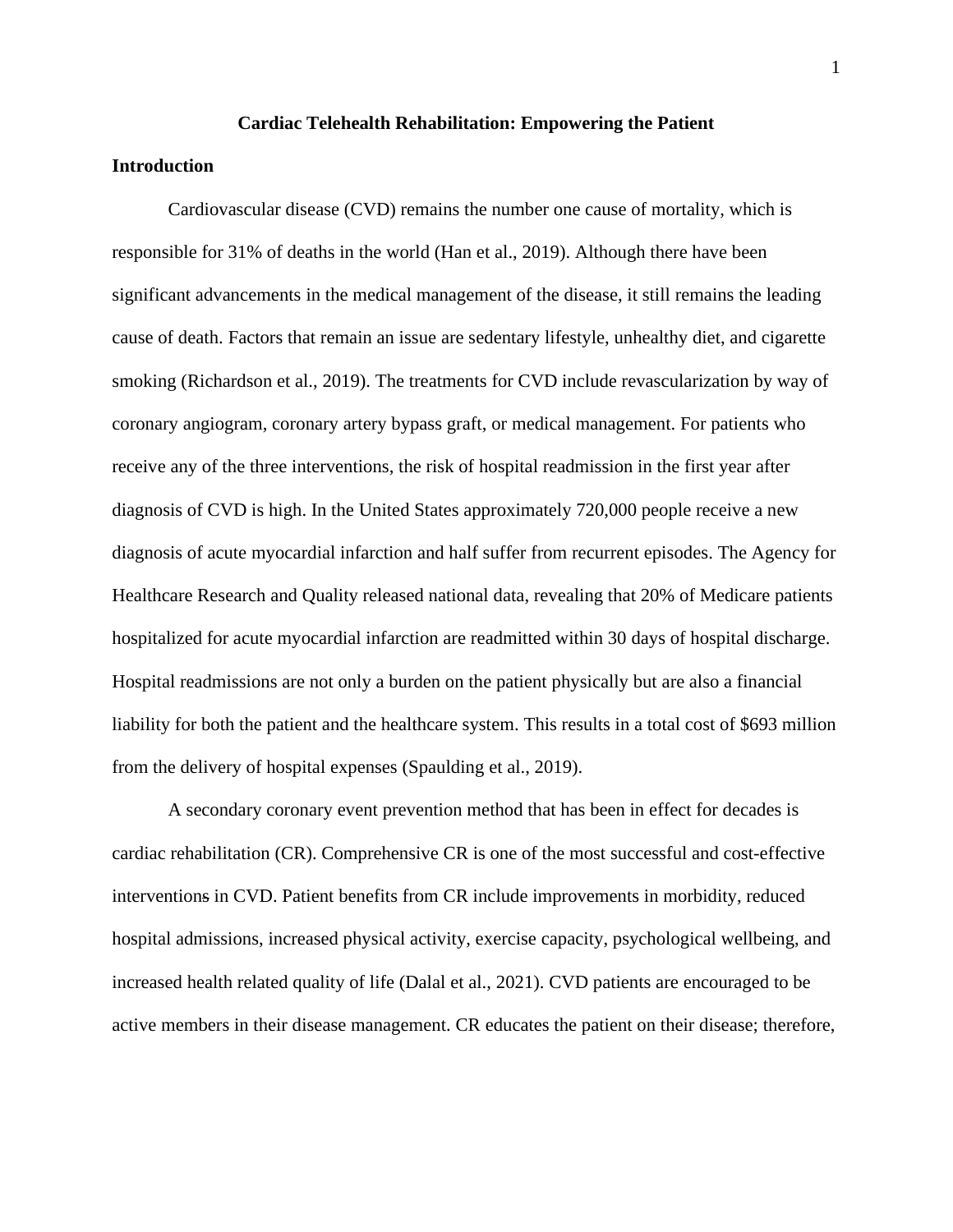empowers them to take control of their disease and make conscious efforts to participate in their care and self-management role (Dinesen et al., 2021).

One barrier to attending CR over the last two years has been the Coronavirus Disease 2019 pandemic (COVID-19). Patients with chronic conditions, not specifically CVD, have seen a large decline in in-person appointments in an effort to reduce exposure to COVID-19. This led to lower rates of CR attendance along with some healthcare systems halting in-person programs during the wake of the pandemic. Therefore, CVD patients had few resources to guide them through secondary prevention (Kendzerska, 2021). The issue has highlighted the need for the healthcare system to create alternative delivery methods for CR. The advancement of technology has increased the cultivated application of digital health interventions. The increasing number of digital health tools, which include wearable and smart devise, have made early or real-time detection, monitoring, and intervention possible for CVD patients to prevent events that are consistent with high morbidity and mortality (Jiang et al., 2019).

#### **Background and Rationale**

Over three quarters of those deaths occur in low to middle income countries (Han et al., 2019). CR dates as far back as 1772 when Heberden noted a patient with angina pectoris improved after working in the woods for one half hour per day. This however made no effect on the recommendations for CVD patients until the mid-1900s. In the 1930s and 1940s, patients were instructed to six weeks of bed rest and chair rest. Morris conducted a study in 1953 that demonstrated London bus drivers had a higher rate of coronary events compared to the ticket sellers, who were more physically active in their role. Finally in 1968, Saltin et al. demonstrated convincing evidence to exercise and improve outcomes with coronary patients, leading to modern CR that is used today (Mampuya, 2012).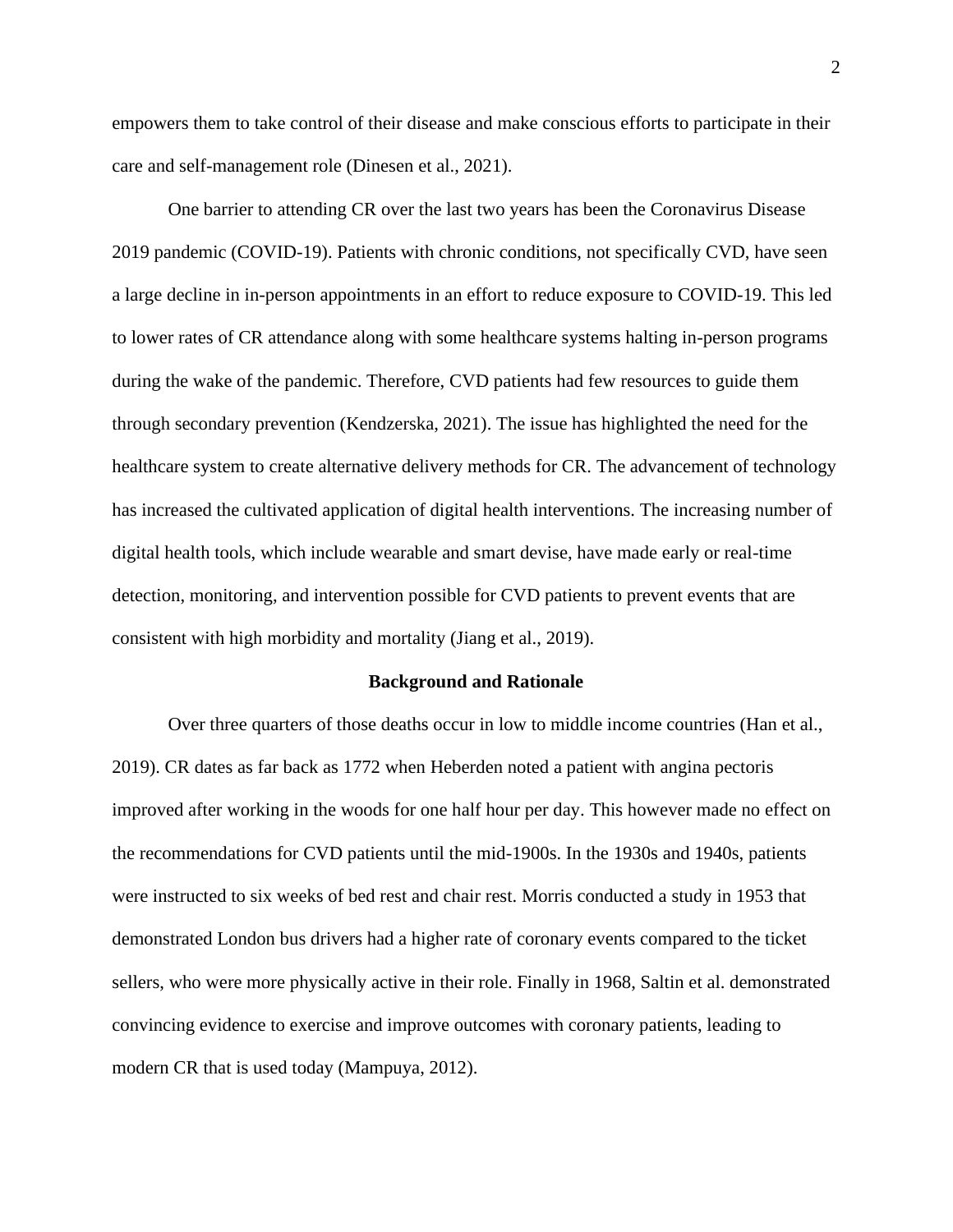The standard form of CR consists of three phases throughout the recovery phase. The first phase occurs while the patient is still in the inpatient setting. The patients' health care providers ensure that the patient is physically capable of completing simple household tasks, which may include walking upstairs and throughout the house. The patient also receives education on the physiology of CVD, associated risks, and treatment strategies. The second phase entails more intense exercise takes three to six months following hospitalization and is held in a CR center. The patients' education is reinforced on the importance of risk factor prevention and reduction. Once patients have graduated from CR, they move into phase three, which is also known as the lifetime maintenance phase. The goal is for patients to develop a healthier lifestyle including exercise, tobacco cessation, improved nutritional intake, and weight management (Mampuya, 2012). Positive results from CR include smoking cessation, improved blood pressure, improved LDL and HDL cholesterol levels, and loss of weight or maintenance of a healthy weight. CR focuses on patient empowerment to self-manage their CAD through their daily life, improve quality of life, and to adjust their behavior to achieve optimal well-being (Gonzalez-Gonzalez et al., 2020).

One evolution that has begun to take effect in cardiovascular medicine is the use of telehealth. Telehealth utilizes modern technologies to communicate between provider and patient in order to deliver patients the care that they require. Technologies that can be utilized in telehealth include mobile devices, wearable devices such as smart watches, short message services, mobile applications, telephone and video calls, and Bluetooth devices for monitoring vital signs (Jiang, 2019).

#### **Purpose of Inquiry**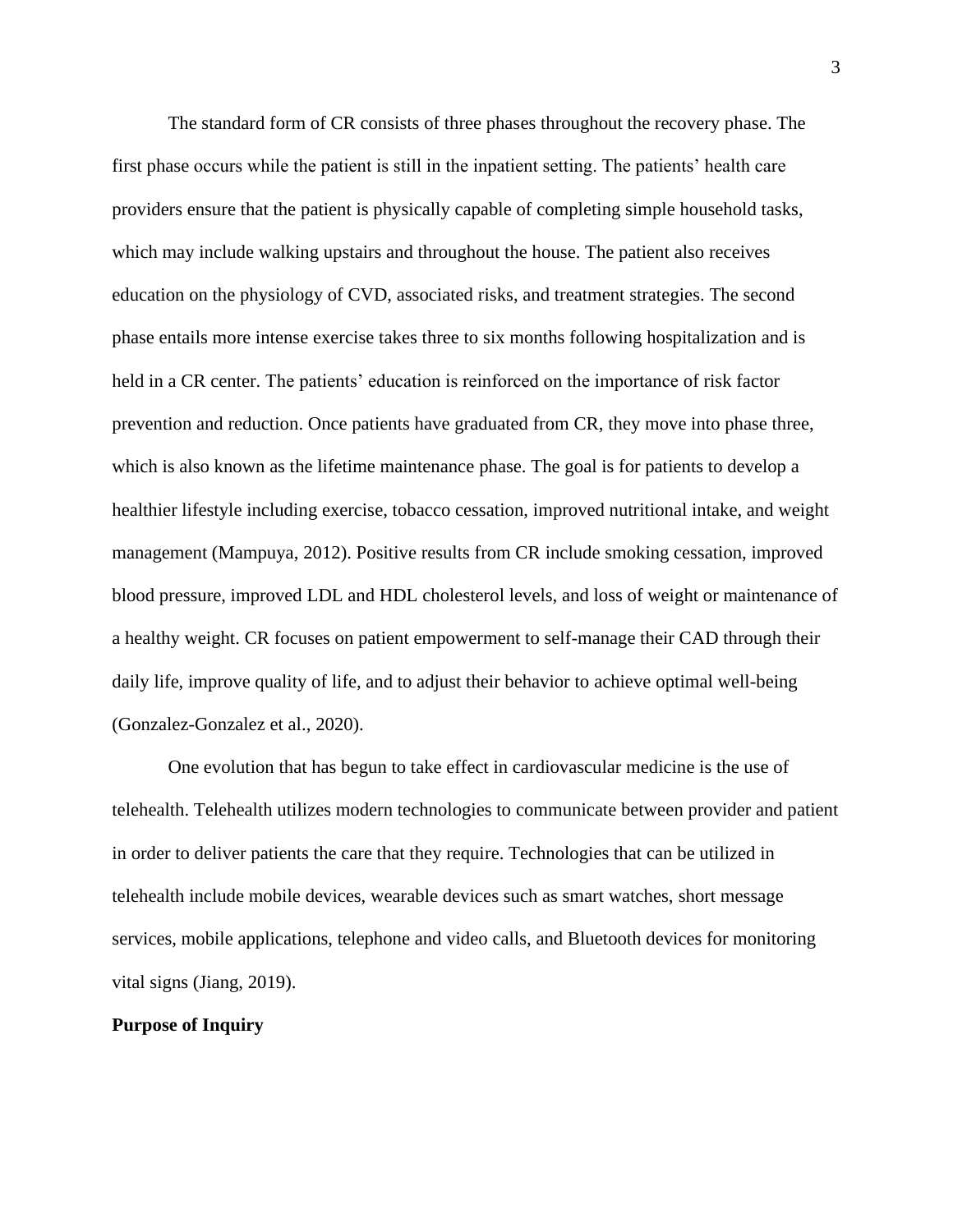The rationale for this inquiry is to explore the data behind the use of technologies and their effectiveness. These technologies include short-message systems, telephone support, mobile applications, video conferencing systems, digital transmission of physiologic data, and wearable medical devices (Jiang et al., 2019). One barrier that kept patients from attending CR over the last year was COVID-19. In the early phases of the pandemic, governments around the worldimposed restrictions on hospital and ambulatory services. This led to canceling all elective, routine, and non-urgent patient procedures, enforcing stricter physical distancing measures, and transitioning into remote care to redistribute resources to the urgent care of COVID-19 patients (Kendzerska et al., 2021). During the COVID-19 pandemic, telehealth use increased by nearly 90% in the United States. Heart failure clinics reported that heart rhythm, blood pressure, and oxygen saturation monitoring were also effective. Telemedicine care for heart failure patients also demonstrated a compliance rate of 51% compared to in-person compliance, which was 35% during the COVID-19 pandemic (Kendzerska et al., 2021).

#### **Clinical Question**

To guide the focus of this paper and literature review, a clinical question was formed using the PICO format. The PICO format consists of population, intervention, comparison, and outcome. The clinical question is, "For patients diagnosed with CVD who attend CR telehealth rehabilitation compared to standard, center-based cardiac rehab demonstrates similar or improved outcomes in CR?"

#### **Method of Inquiry**

To discover the answer to the clinical question, a literature review was conducted. The purpose of this review was to identify recent articles that focus on patients with CVD and utilize

4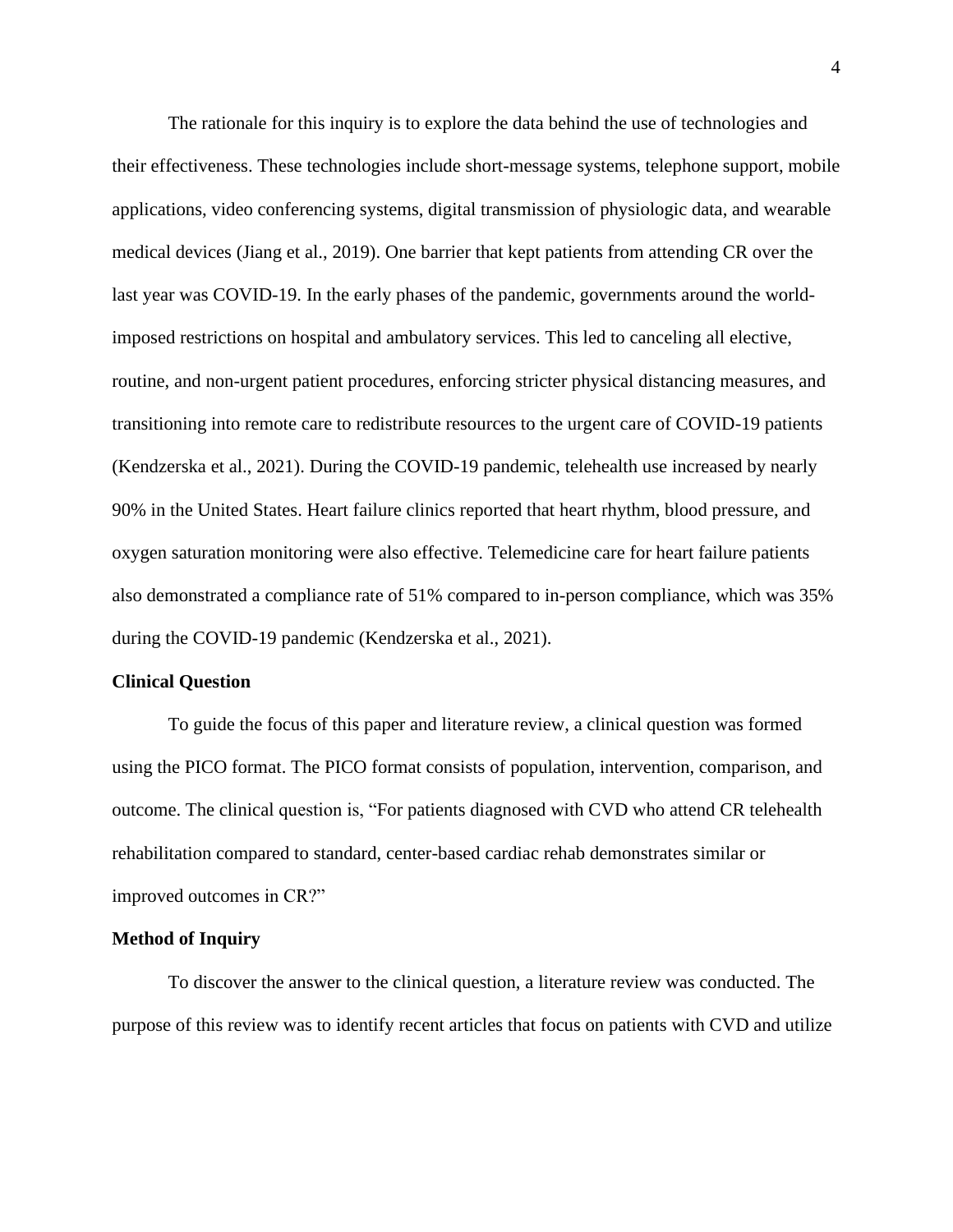some form of telehealth in their recovery and rehabilitation. There were many recent articles due in part to the high utilization of telehealth in the wake of the COVID-19 pandemic.

#### **Literature Review**

#### **Introduction**

To develop a deeper understanding of the relationship between CVD and telehealth rehabilitation outcomes, a literature review was conducted. The emergence of COVID-19 has accelerated efforts as health care professionals to reach patients from a distance using digital and telecommunications. The paper will reveal the findings of the most recent literature regarding CVD and telehealth rehabilitation efforts. Appendix A provides a literature table with the appraisal of each article used for this paper.

#### **Search Strategy**

To discover the literature necessary for this paper, multiple databases were utilized. These databases included CINAHL Complete, WSU Krueger Library OneSearch, and Nursing and Allied Health Premium. Table 1 provides the details of the literature search.

When searching on CINAHL Complete, WSU Krueger Library OneSearch, and Nursing and Allied Health Premium, the keywords that were used included 'cardiovascular disease,' 'cost-effectiveness,' 'patient education,' 'digital health,' 'outpatient,' 'nursing intervention, coronary artery disease,' 'eHealth,' 'heart failure,' 'management', 'COVID-19', and 'telehealth.' The search was limited to articles ten years or newer from the time of the search. Articles that focused on secondary prevention of CVD using telehealth rehabilitation were prioritized. Articles that discussed the effects COVID-19 has had on the health system's care delivery were also taken into consideration. Articles that focused more so on heart failure and cardiac arrhythmias were also taken into consideration and the telehealth rehabilitation approach is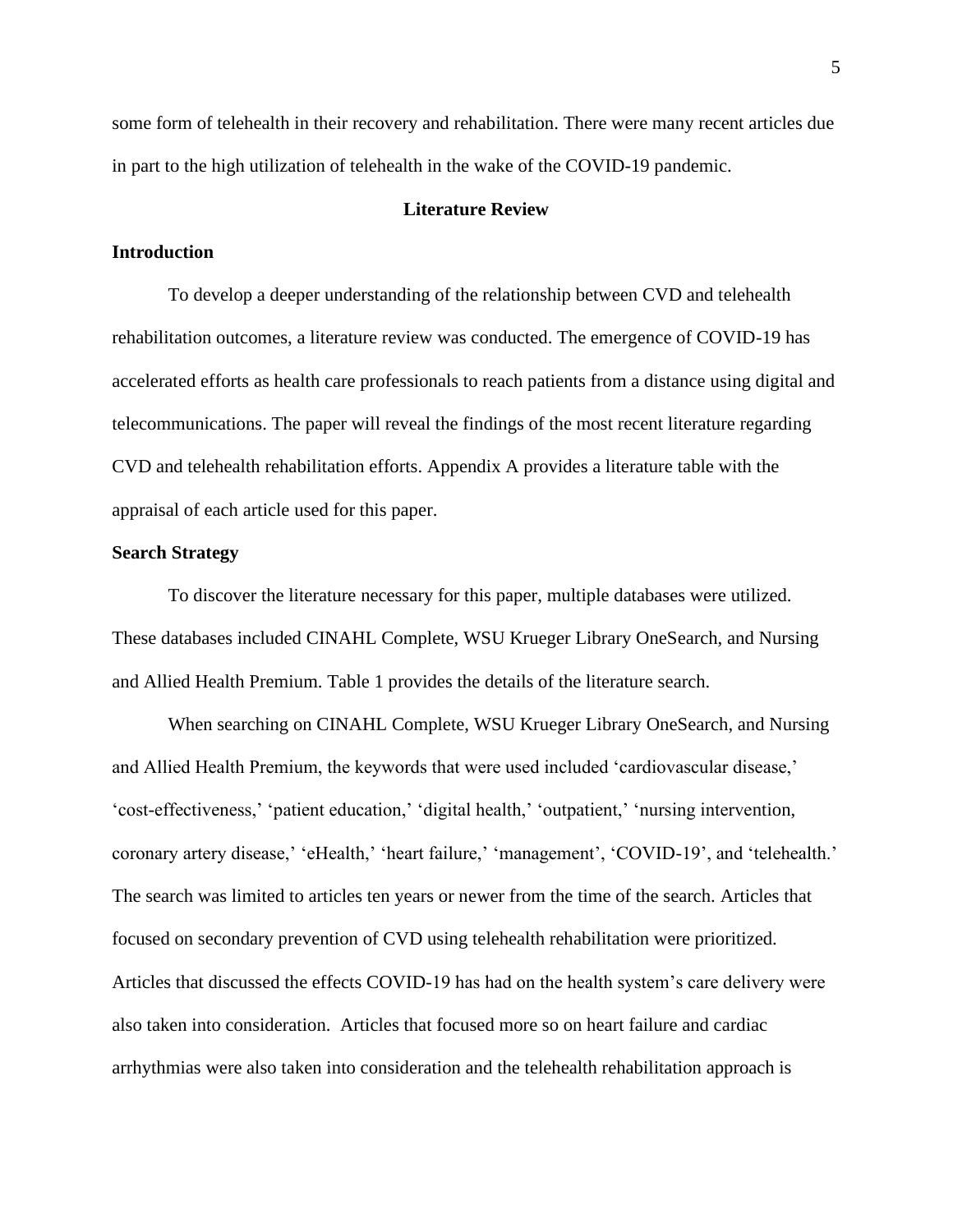similar to that of CR for CVD patients. The levels of evidence for each article were identified and were scored based on the rating tool created by Ackley, Swan, Ladwig, and Tucker (2008). These scores can be found in Table 2.

#### **Themes**

When reviewing the literature, multiple themes were identified. These themes included lifestyle modifications, secondary event prevention, patient-led care and adherence, technology with the emergence of COVID-19, and cost-effectiveness. Each of these themes will be discussed in detail on how they connect with CVD and telehealth rehabilitation.

#### **Lifestyle Modifications**

One of the major themes noted in the literature was the importance and effectiveness of lifestyle modifications in CVD patients. The three main treatments for a patient with a coronary event include pharmacological intervention, percutaneous coronary intervention, and lifestyle modifications.

Lifestyle modifications have been an effective measure to reduce primary and secondary coronary events. These lifestyle modifications include but are not limited to a healthy, Mediterranean diet, regular exercise and smoking cessation, and weight loss. Aggarwal et al. (2021) discuss these lifestyle modifications and their effectiveness. They note that in the last two decades, lifestyle modifications demonstrate effect sizes similar to those of pharmacotherapies and even outperform those of elective PCIs in stable CVD. Stuart (2012) considered the major risk factors that contributed to CVD in the Australian population. These factors included high blood pressure, high cholesterol, physical inactivity, and being overweight and obese. Stuart considered these to be modifiable risk factors. Lifestyle modifications paired with health policy changes, hold tremendous potential to reduce economic burdens from CVD (Aggarwal, 2021).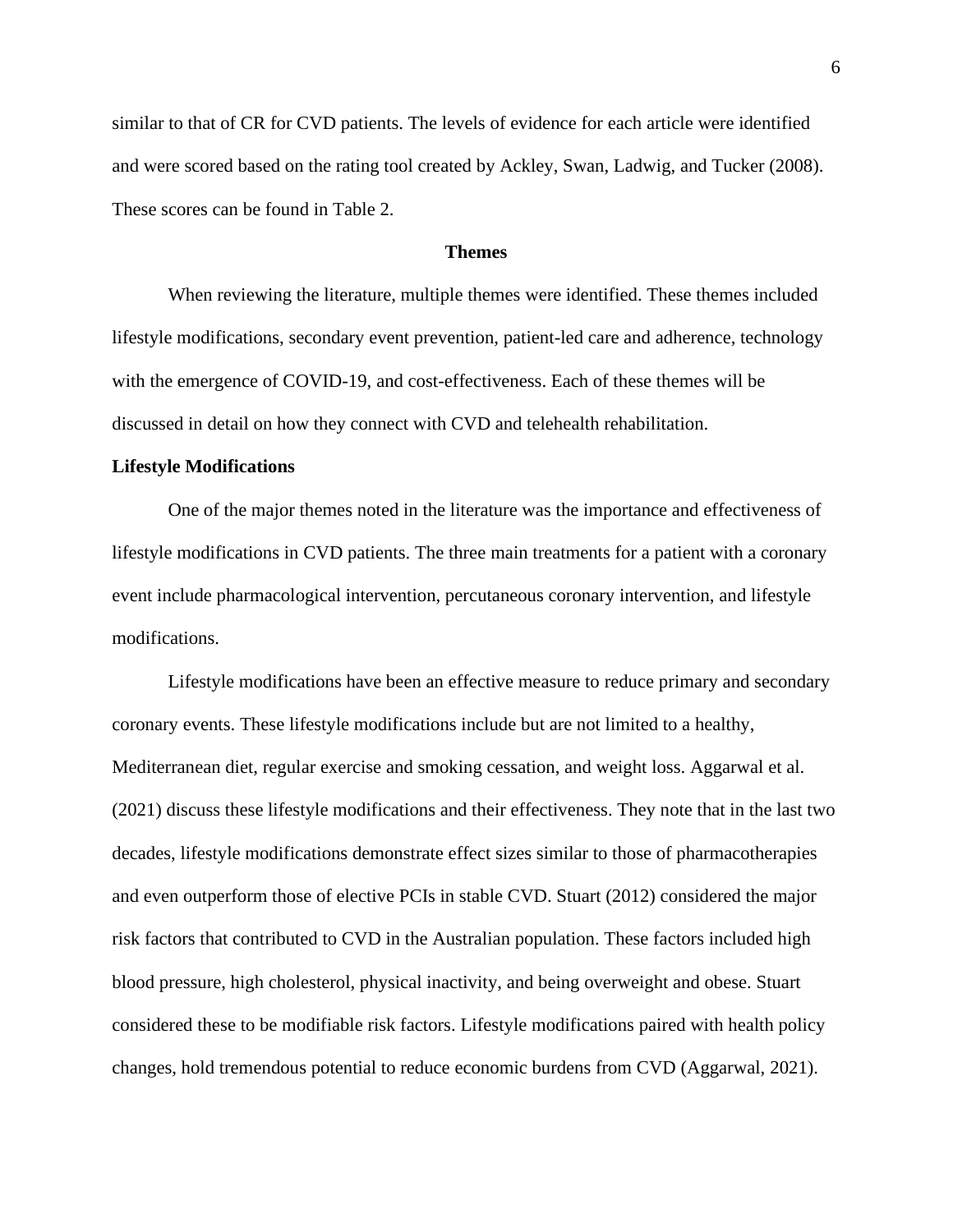#### **Secondary Event Prevention**

Another major theme from the literature review was the importance of secondary event prevention. Once a patient has an initial diagnosis of CVD, their odds of having another coronary event are much higher. According to Spaulding (2019), approximately 720,000 people have a primary acute myocardial infarction (AMI), and approximately half of those patients will have recurrent AMIs. This can lead to further cardiac tissue damage, which could lead to further cardiac complications including heart failure.

CR is an effective secondary prevention measure for CVD patients to decrease the risk of total mortality, cardiac mortality, and cardiac morbidity (Varnfield & Karunanithi, 2015). CR has evolved with its research findings to become more effective for patients. One new approach to CR is the use of telehealth rehabilitation. This approach allows the patient to participate in CR from home. Dalal et al. (2021) found both center and home-based CR approach provided a statistically significant reduction in hospital admissions compared to standard care. A metaanalysis that reviewed telehealth interventions found that these telehealth interventions were at least as effective as center-based programs in improving modifiable cardiovascular risk factors and exercise capacity (fixed effect standardized mean difference 0.75 (95% CI 0.52 to 0.98)). Dalal et al., 2021 also reported a systematic review and meta-analysis that included 30 telehealth trials of secondary coronary prevention in patients with CVD. The re-hospitalization rate and cardiac event rate were significantly lower in the intervention groups (RR 0.56, (95% CI 0.39 to  $0.81(P<0.0001)$ .

#### **Patient-Led Care and Adherence**

Patient adherence is one of the most critical factors in the risk reduction of CVD. If a patient with CVD does not participate and champion their treatment plan, the risk of secondary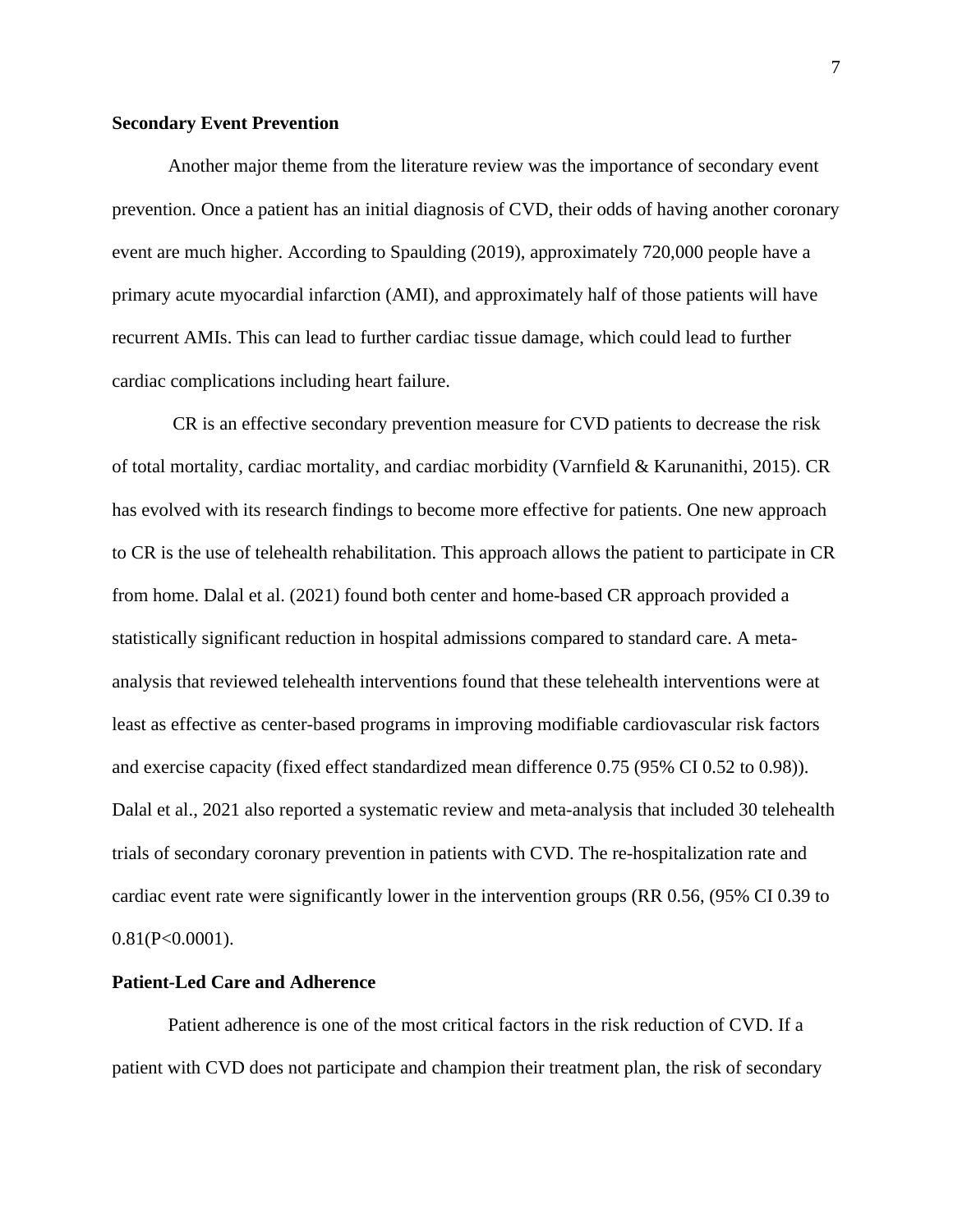events is significant. Nonadherence to post AMI medications can have a significant effect on cardiovascular morbidity and mortality (Kouta et al., 2012). To guide patients to the decision that best supports their CR enrollment, clinicians also need to be educated on the indications and benefits of CR. Aggarwal et al. (2021) state that there are large gaps in patient adherence to healthy diets, maintaining a regular exercise routine, cessation of smoking, and being enrolled in CR.

One reason for nonadherence is patients' gaps in knowledge of their condition and the rationale for their treatments. Early patient education is essential to promote patient adherence and empower the patient to take lead on their health. Give the patient a firm date for their initial rehabilitation assessment as they are four times more likely to engage in their rehabilitation programs (Dalal et al., 2021). For each day that CR referral is delayed, CR participation rates are decreased by one percent (Aggarwal et al., 2021). Early education and referrals are one of the most important keys to maintaining patient adherence to the CR regimen.

#### **Technology during COVID-19**

Healthcare providers and patients have been utilizing mobile technologies as the technology has become more reliable. "Mobile technologies such as phones and wireless monitoring devices are increasingly being used in health care" (Hamine et al., 2015). These technologies allow for communication between patient and provider, collection of patient data in patient monitoring, and patient education. The potential of these technologies is extremely high; however, they are often underutilized. The utilization of these technologies is reliant upon the healthcare provider and patient. These technologies of course became more relevant in the spring of 2020, in the wake of the COVID-19 pandemic.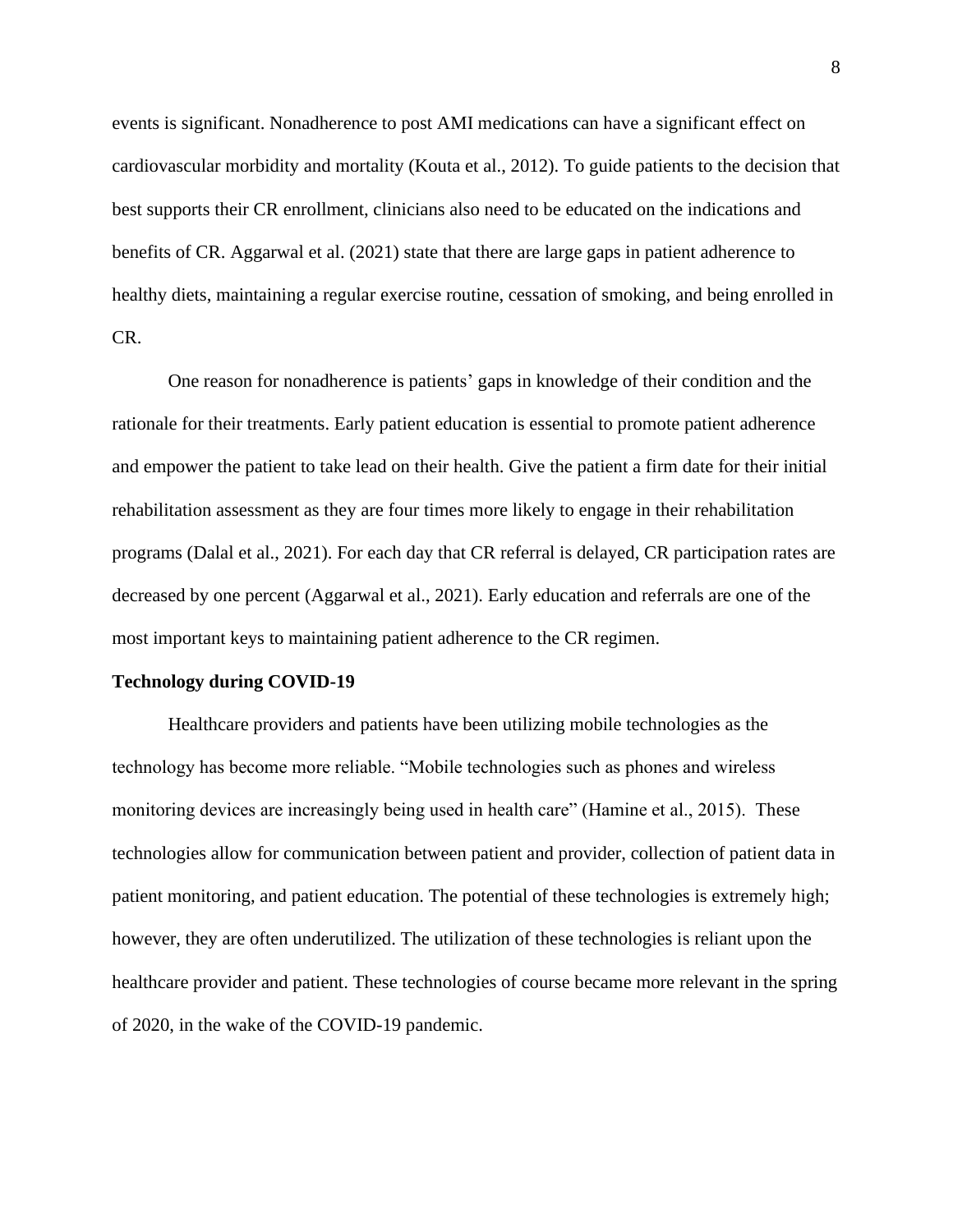Telehealth had already been used for chronic diseases besides CVD including patients with heart failure and chronic obstructive pulmonary disease (COPD). However, when COVID-19 struck the United States, it was determined that telehealth utilization had increased by almost 90 percent (Kendzerska, 2021). Heart failure patients were found to be more compliant using virtual care with follow-up appointments and routine monitoring, compared to in-person care in the wake of COVID-19.

Telehealth options have also offered patients with lifestyle flexibility thanks to the capabilities of their smartphones and other at-home devices (Varnfield & Karunanithi, 2015). More patients have access to smartphones, which possess' health tracking capabilities including exercise and other key cardiovascular risk factors. Patients can share this information with their healthcare team and guidance and adjustments can be made accordingly. This form of communication also offers faster response times for patient treatments, which could lead to higher patient compliance and fewer patient events. These technologies also offer patients the opportunity to overcome some barriers to CR participation. Some of these barriers include scheduling, physical distance to the CR facility, and social distance measures due to COVID-19. Thanks to telehealth, patients would have the capabilities to maintain consistency with their CR should any barriers present themselves.

#### **Cost-Effectiveness**

The cost-effectiveness of any healthcare intervention is of course a concern before it can be considered. Globalizing CR rather than maintaining a centralized and center-based CR system can threaten higher costs. The higher costs could include a higher volume of equipment used as it is distributed to the patients' homes versus equipment that can be used by all patients at a center. Another concern would be the cost of introducing technology-based CR and the staff and patient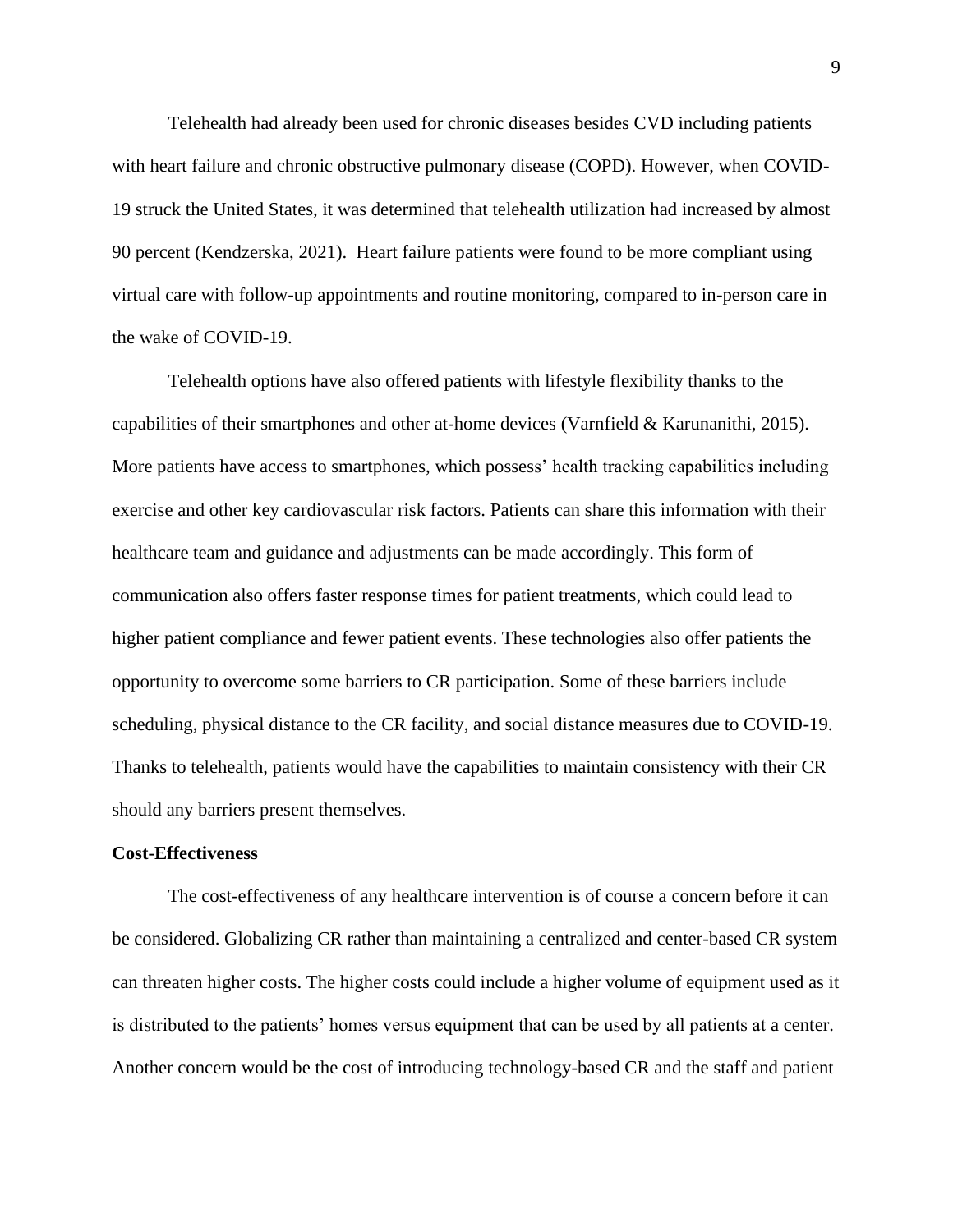education that would go along with that technology. Jiang & Joyce conducted a costeffectiveness systematic review in 2019 regarding digital health interventions (DHI). DHIs that were cost-effective included short-messaging services for CVD patients, telephone support for HF patients, wearable medical devices for patients at risk of sudden cardiac arrest, and video conferencing systems for prenatal and stroke patients. It was determined that the type of DHI that is being utilized can influence the cost associated with the care. Jiang & Joyce found that there is an increasing demand for cost-effective applications of DHIs for CVD patients.

Heart failure clinics have been one of the pioneers of telehealth rehabilitation, thus offering more data on this subject. Dalal et al. (2021) conducted an economic evaluation for heart failure patients in the United Kingdom (UK). They found that remote CR was an effective and cost-efficient model that can improve satisfaction and the overall utilization of participants. While these studies were conducted in the UK, it would be reasonable to predict similar findings in the US. For example, Kouta et al. (2012) determined that improvement in acute coronary events in the 600,000 Medicare beneficiaries who have an AMI each year would create \$200,000,000 in lifetime savings. This theme demonstrates that cardiac telehealth rehabilitation can be a cost-effective intervention. With increasing evidence of the cost-effectiveness in cardiac telehealth rehabilitation, many healthcare systems will likely role out with this approach.

#### **SYNTHESIS OF THE LITERATURE**

#### **Overall Synthesis**

For this paper, 21 relevant articles were reviewed, and the evidence identified within the articles provided various levels of evidence. The majority of the evidence provided was quantitative data relating to patient events and outcomes. Qualitative data was also identified in most part from patient experiences during CR. Brouwers et al., 2017, Gonzalez-Gonzalez et al.,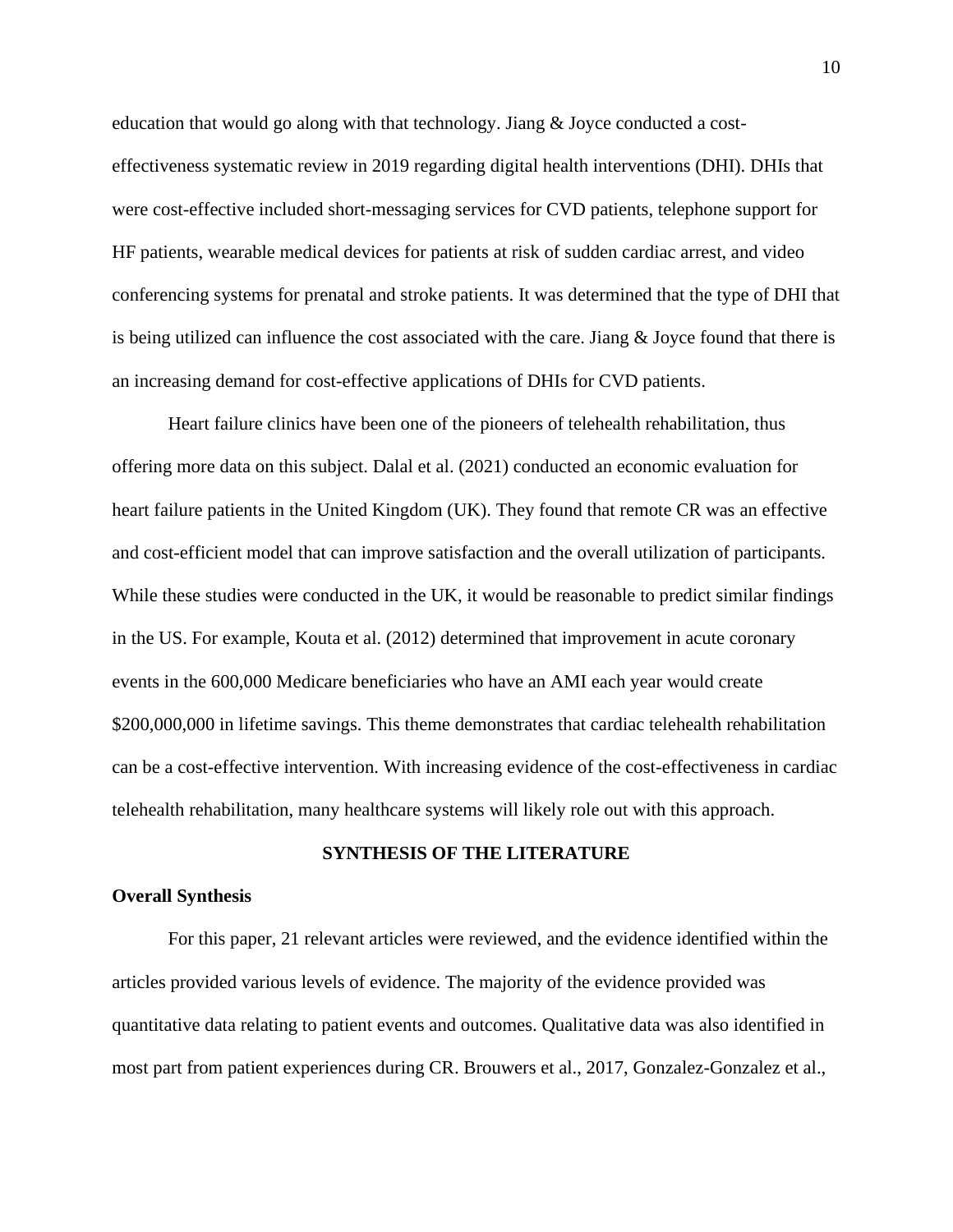2020, Engen-Verheul et al., 2014, and Varnfield & Karunanith, 2015 provided level VII evidence, coming from expert opinion. Level I evidence had the highest number of articles selected compared to all other levels of evidence. Between Levels II-Level V, there was a consistent distribution of articles being represented. These results can be seen in Table 2. The level of evidence and their descriptions are listed in the first two columns followed by the count of articles per level of evidence in the third column. The levels of evidence were provided by Ackley et al. (2008). A majority of the articles were literature reviews, systematic reviews, and meta-analyses.

#### **Gaps in Literature**

After analyzing the evidence provided by the articles, gaps in the literature were noted. One of these gaps was a lack of Level I evidence, investigating modern technology for the use of secondary prevention in CVD patients. Brors et al. (2019) and Turan Kavradim et al. (2020) both offer evidence from their systematic reviews, noting the effectiveness of eHealth interventions for secondary prevention in CVD patients. The other Level I article, however, provide evidence for secondary prevention by way of older methods i.e., telephone-based intervention or mailed education. Other Level I and Level II articles offer excellent evidence for CR, although the CR is not specifically for CVD, rather heart failure or heart arrhythmias.

#### **Conceptual Framework**

#### **Concept map**

To provide a visualization of the concepts identified for this literature review, a concept map was made. The main focus of this literature review was secondary prevention of CVD via cardiac telehealth rehabilitation. This can be seen at the top and center of Figure 1. The main themes identified in this literature review included lifestyle modifications, secondary prevention,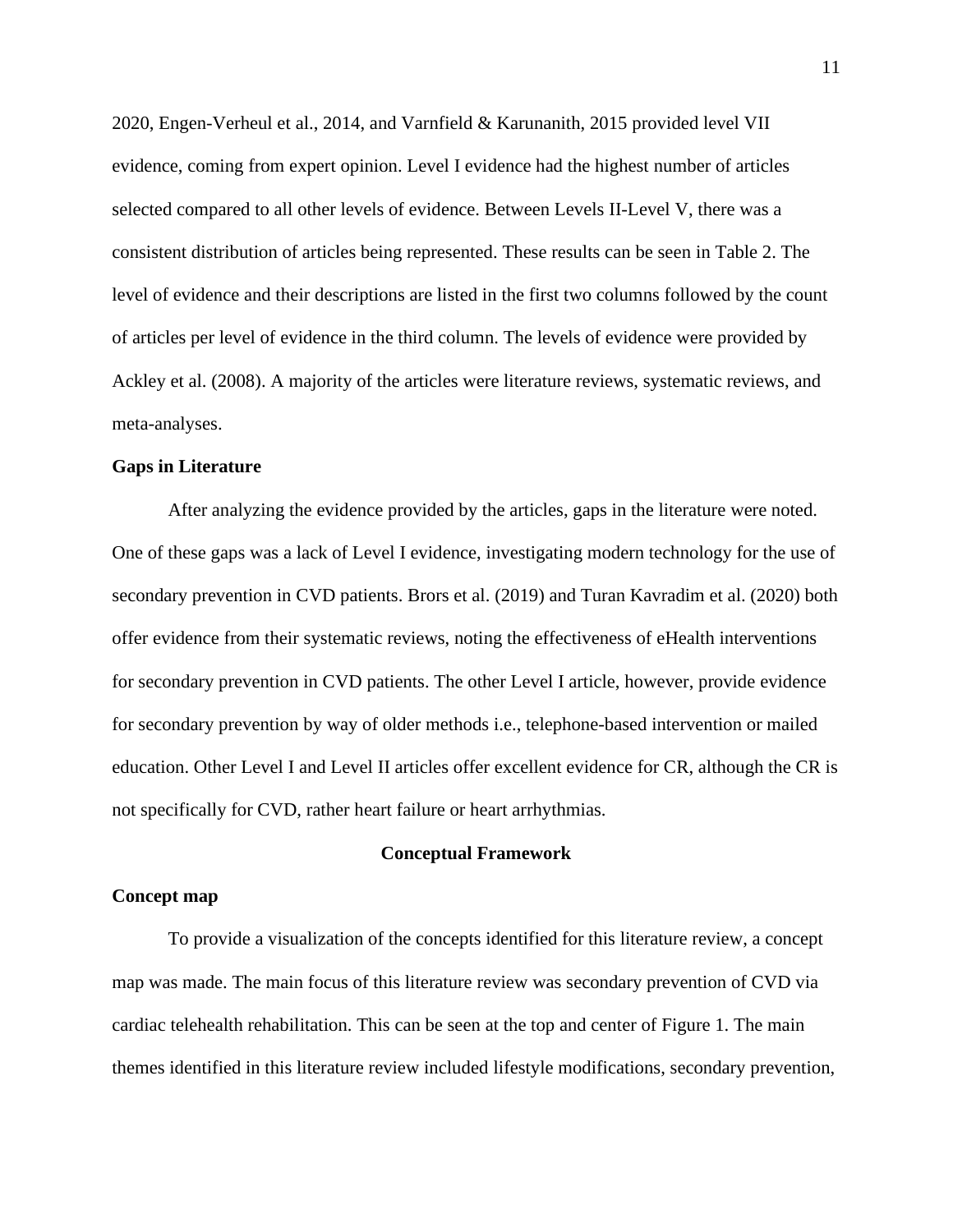patient-led care and adherence, technology during COVID-19, and cost-effectiveness. These themes are depicted in the five blue boxes of the concept map. The main points from each theme are listed in the text boxes, which demonstrate their relation to each theme based on the blue arrows. The concept map can be seen in Figure 1.

#### **Conclusion, Implications, and Recommendations**

#### **Introduction**

Cardiovascular disease continues to be the number one cause of mortality in the world (Han et al., 2019). In our  $21<sup>st</sup>$  century lifestyle, the risk factors for CVD have increased dramatically. These risk factors are highlighted by sedentary lifestyles and unhealthy diets, which leads to potential development of CVD. A large part of our society's recent increase in sedentary lifestyle is the rapid expansion of technology use in our daily lives. However, technology can also be a valuable asset to the prevention and recovery from a coronary ischemic event. CR has consistently demonstrated its effectiveness in the prevention of secondary coronary events. Due to the COVID-19 pandemic, alternative delivery models of care for CR became necessary. While telehealth had already been an established resource for providers and patients, its utilization was expedited due to the pandemic, to maintain social distance efforts to protect the most medically vulnerable.

The medical field has learned an immense amount about CVD; the treatments for the disease, and the mechanisms of preventing secondary events. Some of these secondary prevention methods remain simple and timeless, which includes the lifestyle modifications recommended for CVD patients. Five implications for cardiac telehealth rehabilitation were identified. The implications are based on the five themes previously identified including lifestyle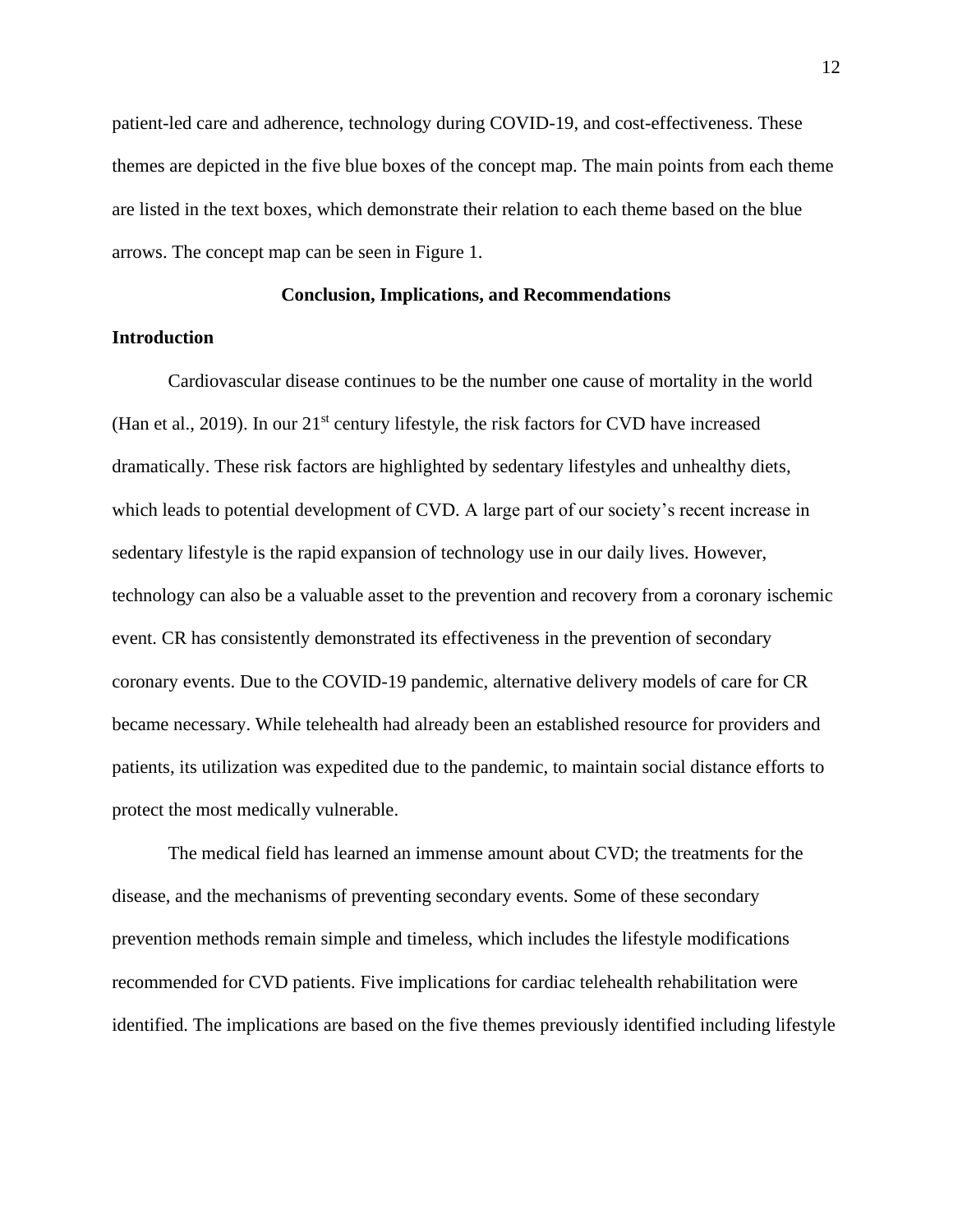modifications, secondary prevention, patient-led care and adherence, technology during COVID-19, and cost-effectiveness.

#### **Implications for Cardiac Telehealth Rehabilitation**

#### *Lifestyle Modifications*

Lifestyle modifications remain one of the more efficacious and certainly the most costeffective to reduce an individual's probability of developing CVD. The lifestyle modifications that are recommended include smoking cessation, decreasing blood pressure, limiting dietary lipids, controlling diabetes, adhering to a Mediterranean diet, maintaining an active lifestyle, and preventing obesity (Gonzalez-Gonzalez, 2020). Enrolling in a CR program post coronary event is critical to assist patients in attaining adherence to the recommended lifestyle modifications. Specialists in these programs have developed methods to assist patients to adhere to these recommended lifestyle changes (Aggarwal et al., 2021).

There is data that clearly states that lifestyle changes lead to an effective reduction of fatal cardiovascular risk factors, which can improve long-term outcomes. Telephone-assisted cardiovascular lifestyle programs effectively provided a significant reduction in LDL cholesterol and modest weight reduction without in-person contact (Stuart et al., 2012). Han et al., 2019 also determined this in a systematic review of seven randomized control trials. The objective of lifestyle modifications is to prevent primary and secondary coronary events and improve overall health outcomes. CVD can lead to heart failure and heart arrhythmias, which can lead to other comorbidities. Therefore, these lifestyle changes can ultimately lead to a lower rate of medical comorbidities along with a higher quality of life (Aggarwal et al., 2021).

#### *Secondary Prevention*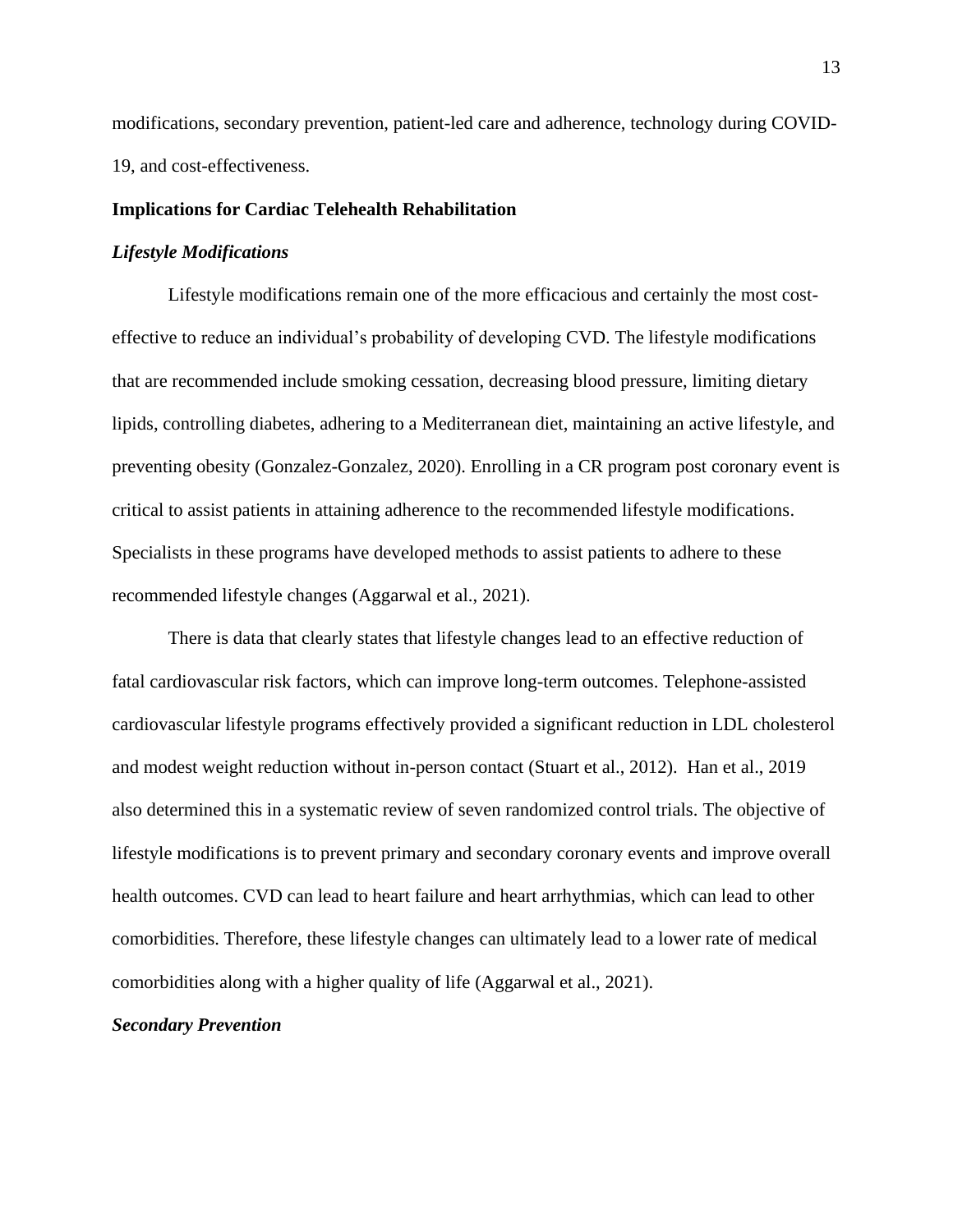The second implication from the literature was secondary prevention of coronary events. Spaulding, 2019 states that unplanned readmissions following hospitalization for acute myocardial infarction are one of the leading causes of preventable morbidity, mortality, and healthcare costs. Of those patients who are hospitalized for an acute myocardial infarction, half will be readmitted for a secondary event. That is why CR has been one of the most highly recommended approaches to secondary prevention for patients who are recovering from a heart attack or heart surgery (Varnfield, Karunanithi, 2015). In a study conducted by Nakayama, 2020, the rate of emergency readmissions within 30 days of discharge was lower in the CR groups, including the outpatient CR and remote CR groups, compared to patients who did not attend CR. Both at home and center-based CR are effective measures in preventing secondary events. It was determined that there were statistically significant reductions in hospital admissions with center and home-based CR compared to standard care (Dalal et al., 2021). Researchers also found that there was no statistically significant difference in 12-month mortality between home and centerbased CR. This leads one to believe that should the medical field transition to primarily homebased CR, there would not be a drop-off in the quality of CR as well as patient outcomes. After the onset of the COVID-19 pandemic, the rates of remote CR were increased dramatically. The rates before the pandemic were 19% versus the 69% that used the remote CR option after March of 2020 (Nakayama et al., 2020).

#### *Patient-Led Care and Adherence*

Many factors lead to nonadherence to lifestyle modification after an AMI. Along with nonadherence to the recommended lifestyle changes, there is also nonadherence to CR attendance, and post-myocardial infarction medications, which has a substantial effect on cardiovascular morbidity and mortality (Kouta et al., 2012). Patients need to feel empowered to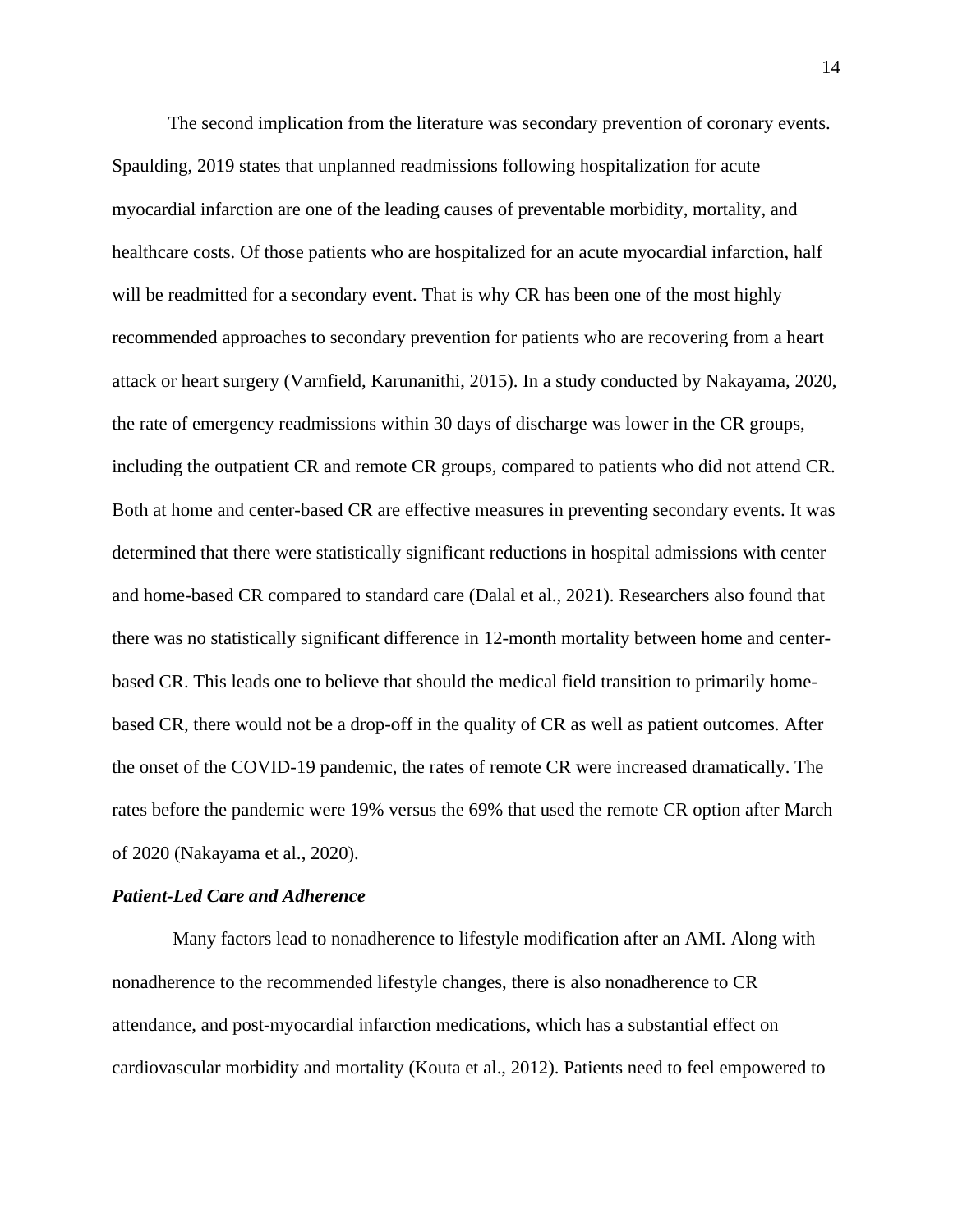take control of their health. Without the patient's full commitment to adherence, successful recovery from AMI is unlikely. The introduction of telehealth to patients in CR has helped with symptom management and the promotion of patient self-management. CR via telehealth allows healthcare team members to be more accessible to patients. For example, telephone interviews allow for verbal persuasion and emotional arousal greatly empowers blood pressure control to reduce cardiovascular risk (Hong et al., 2021).

#### *Technology During COVID-19*

The COVID-19 pandemic forced the healthcare system to digitize healthcare much sooner than anticipated. Fortunately, our society was well-equipped to take on this challenge. Mobile technologies including phones and wireless monitoring devices have been used in healthcare and public health care for communication, data collection, patient monitoring, and education to guide patients through their chronic disease management (Hamine et al., 2015). This was necessary as the COVID-19 pandemic led to a significant reduction in hospitalizations, emergency department visits, and inpatient visits for non-COVID-19 patients with chronic conditions, specifically during March and April of 2020 (Kendzerska, 2021). This was due to the caution exercised by patients with chronic diseases in an attempt to prevent infection with COVID-19. As technology continues to advance and become more of common possession for all patients, digitized healthcare will become an even more practical approach. However, early in the COVID-19 pandemic, socioeconomically disadvantaged patients with chronic diseases were dealt a greater disadvantage, leading to worsening health outcomes (Kendzerska, 2021).

Patients will be able to keep in closer communication with their healthcare providers following an AMI due to telehealth options. The capabilities of modern smartphones offer patients flexibility to monitor their exercise, communicate via short message service messaging,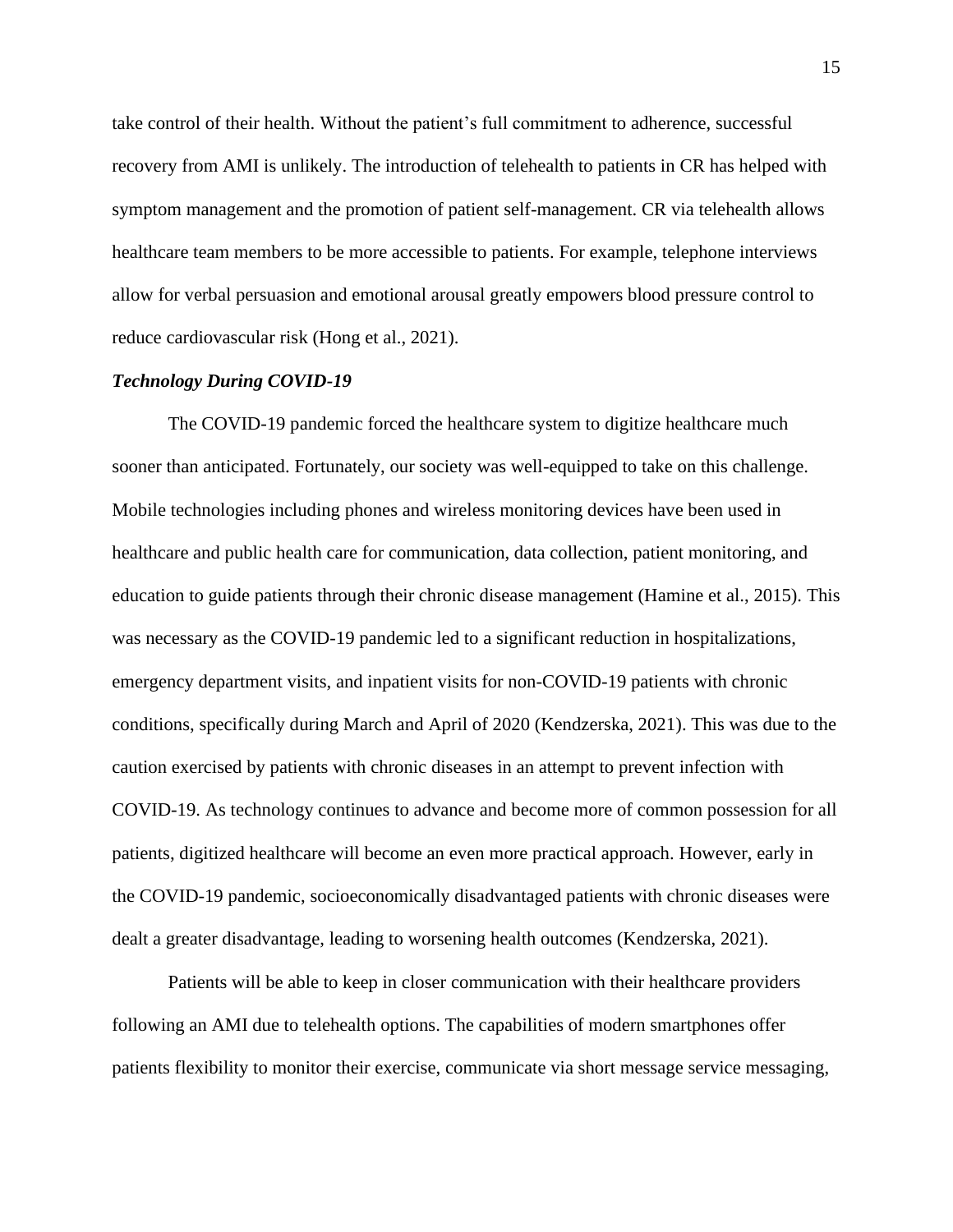journal, simultaneous transmission of electrocardiogram (ECG), and remote coaching (Varnfield & Karunanithi, 2015).

#### *Cost-Effectiveness*

One factor that is often considered before implementing a healthcare measure is the costeffectiveness of that measure. Dalal et al. (2021) determined remote cardiac rehabilitation was an effective, cost-efficient alternative to a center-based program that could even improve the overall utilization by meeting the preferences of the patients. Some of the factors that would drive up the cost of a digital health intervention include telephone support, wearable medical devices, and video conferencing systems for patients to communicate with their healthcare team (Jiang, 2019). However, these measures continue to demonstrate effectiveness, driving up the demand for costeffective applications. The implication is, so long as the measures lead to lower rates of admission for primary and secondary coronary events, the measure will likely be cost-effective. This will lead to more cost-effective measures being developed for patient use.

#### **Recommendations**

The following are recommendations for healthcare team members from the literature review:

Lifestyle Modifications

- Patients are recommended to manage their risk factors which include high blood pressure, high cholesterol, physical inactivity, and obesity (Aggarwal et al., 2021; Gonzalez-Gonzalez, 2020; Stuart, 2012).
- Patients are recommended to maintain lifestyle changes to reduce the risk of AMI including a Mediterranean diet, regular exercise, smoking cessation, and weight loss (Aggarwal et al., 2021; Gonzalez-Gonzalez, 2020; Stuart, 2012).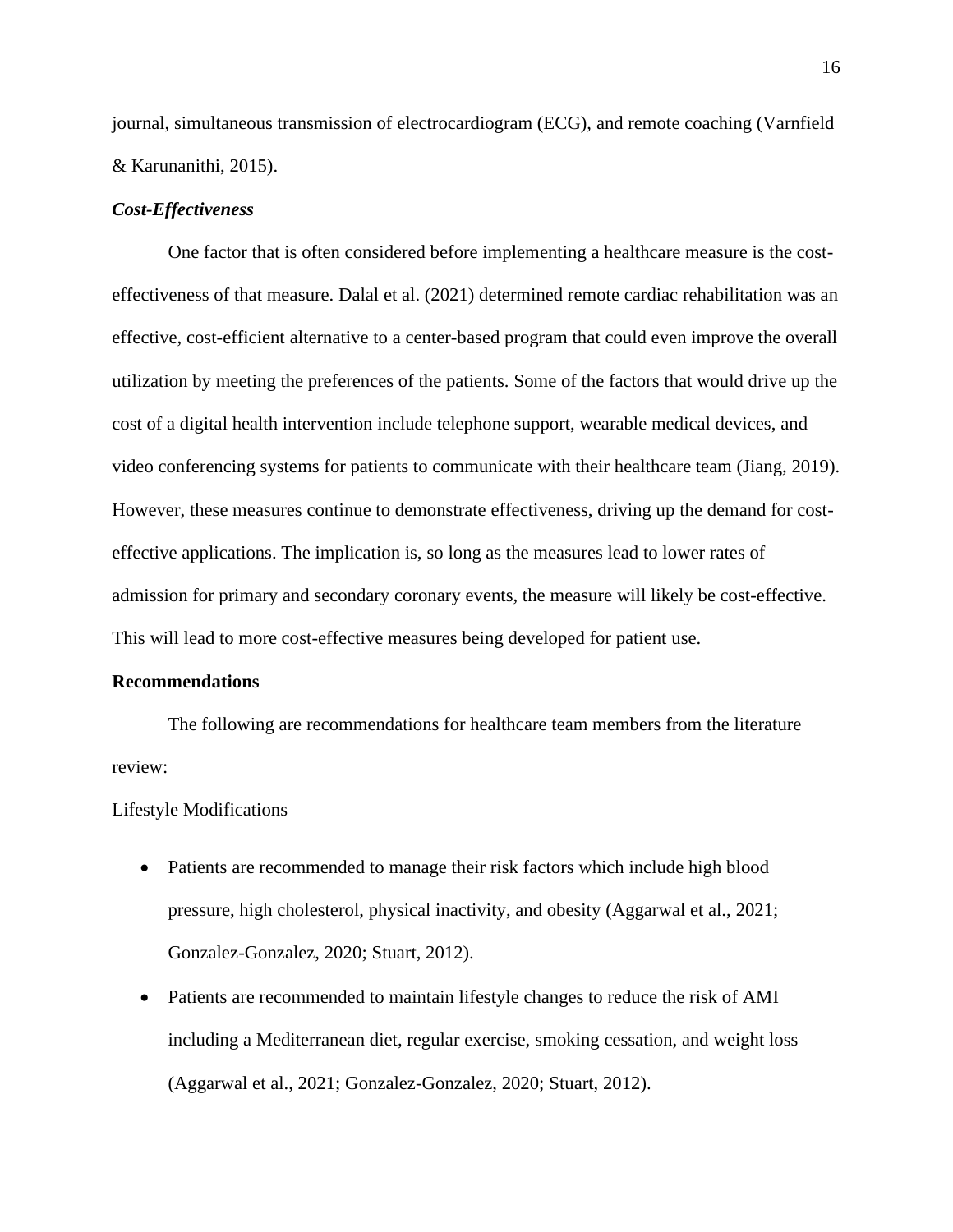Secondary Prevention

- Cardiac Rehabilitation is recommended for the prevention of secondary coronary events (Varnfield & Karunanithi, 2015; Nakayama, 2020; Dalal et al., 2021).
- Lifestyle modifications are recommended to prevent secondary coronary events (Aggarwal et al., 2021; Gonzalez-Gonzalez, 2020; Stuart, 2012).

#### Patient-Led Care and Adherence

- Tailored patient education is recommended to emphasize enabling patients to become more active participants in the management of their disease (Dinesen, 2021; Gonzalez-Gonzalez, 2020).
- Patients should be given a firm date to attend the initial rehabilitation assessment before dismissal from the inpatient setting (Aggarwal et al., 2021; Dalal et al., 2021).
- Narrow gaps in knowledge about patients' conditions and their treatment to improve adherence (Dinesen et al., 2021; Hong et al., 2021; Kouta et al., 2012).

## Technology During COVID-19

- Mobile technologies should be optimized and utilized for the use of remote monitoring of patients (Hamine et al., 2015; Hong et al., 2021; Varnfield & Karunanithi, 2015).
- Telehealth operations can be used for patient-provider contact via telephone, short messaging, patient monitoring, and online coaching (Dalal, et al., 2021; Varnfield, Karunanithi, 2015).

Cost-Effectiveness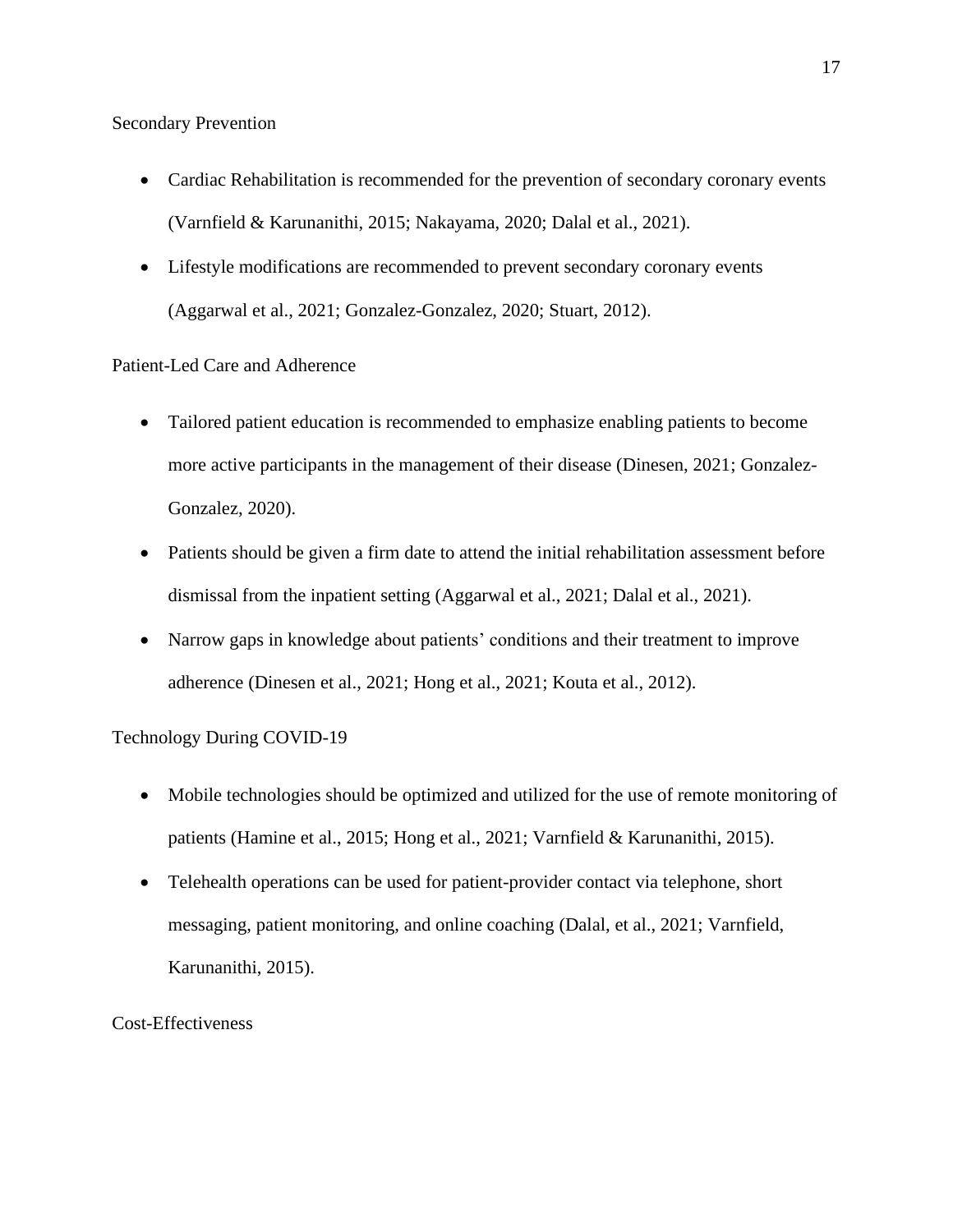• Health care facilities should conduct a cost-effect analysis of their available technologies to determine the sustainability of telehealth measures (Dalal et al., 2021; Jiang et al., 2019; Kouta et al., 2012)

#### **Conclusion**

Cardiovascular disease remains the medical condition with the highest rate of mortality in the world (Han et al., 2019). The practice of cardiovascular medicine has made significant advancements over the past 75 years. These advancements include primary prevention, disease treatment, recovery, and secondary prevention. CR remains an effective measure to prevent secondary coronary events. However, as society and its technologies advance, so too must the platform for CR. The COVID-19 pandemic demonstrated the potential for telehealth measures. As the healthcare industry anticipates an aging patient population, leading to high demand for patient capacity and staff members, the healthcare approach must be altered. In the field of cardiology, cardiac telehealth rehabilitation has been effective as center-based CR, costeffective, and exhibited improved quality of life patients. Moving forward, cardiovascular telehealth rehabilitation should be considered as a primary or hybrid delivery method for patients with CAD to decrease secondary coronary events.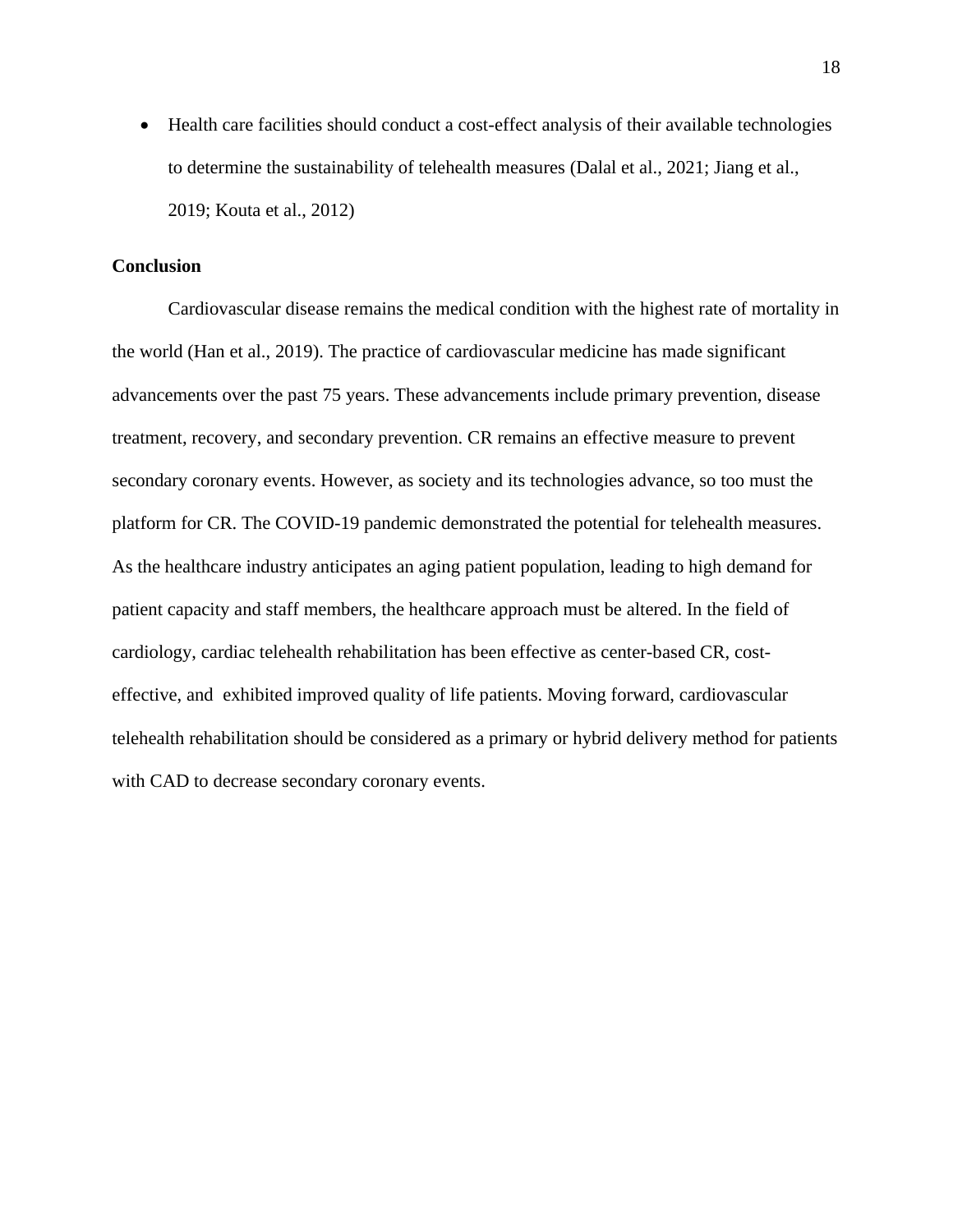#### **References**

- Aggarwal, M., Ornish, D., Josephson, R., Brown, T., Ostfeld, R., Gordon, C., Madan, Shivank, M, Allen, K., Khetan, A., Mahmud, A., Freeman, A., Aspry, K. (2021). Closing gaps in lifestyle adherence for secondary prevention for coronary heart disease. *The American Journal Of Cardiology.* https://doi.org/ 10.1016/j.amjcard. 2021.01.005
- Brors, G., Pettersen, T., Hansen, T., Fridlund, B., Holvold, L., Lund, H., Norekval, T. (2019). Modes of e-Health delivery in secondary prevention programmes for patients with coronary artery disease. *BMC Health Services Research, 19*(364) https://doi.org/ 10.1186/s 12913-019-4106-1
- Brouwers, R., Kraal, F., Traa, S., Spee, R., Oostven, L., Kemps, H. (2017). Effects of cardiac telerehabilitation inpatients with coronary artery disease using a personalized patientcentered web application. *BMC Cardiovascular Disorders, 17*(46). https://doi.org/ 10.1186/s12872-017-0477-6
- Dalal, H., Doherty, P., McDonagh, S., Paul, K., Taylor, R. (2021). Virtual and in-person cardiac rehabilitation. *The BMJ*. https://dx.doi.org /10.1136/ bmj.n1270
- Dinesen, B., Dam Gade, J., Skov Schacksen, C., Spindler, H., Eie Albertsen, A., Dittmann, L., Jochumsen, M., Svenstrup Moller, D. (2021). The Danish future patient telerehabilitation program for patients with atrial fibrillation. *FMIR Cario 2021* 5(2), 1-16. https://cardio. jmir.org/2021 /2/e27321
- Gonzalez-Gonzalez, A., Perestelo-Perez, L., Koatz, D., Ballester, M, Pacheco-Huergo, V., Ramos-Garica, V., Torres-Castano, A., Rivero-Santana, A., Toledo-Chavarri, A., Valcarcel-Nazco, C., Mateos-Rodilla, J., Obaya-Rebollar, J., Garcia-Garcia, J., Diaz-Sanchez, S., Marles-Cabos, L., Bosch-Fontcuberta, J., Vallego-Camazon, N., Rodriguez-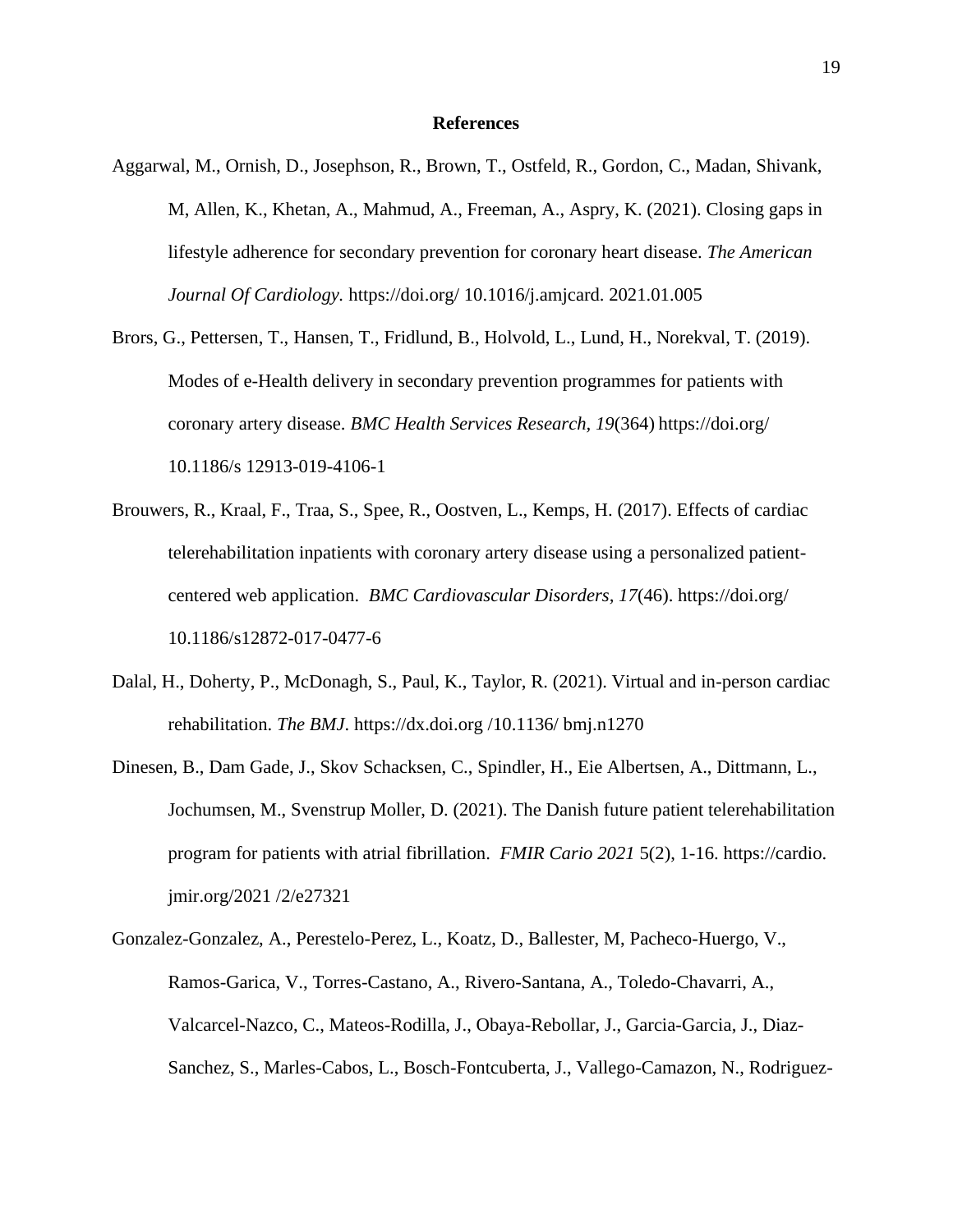Almodovar, A., Castillo, J.,…Orrego, C. (2020). Effectiveness and cost-effectiveness of a virtual community of practice to improve the empowerment of patient with ischaemic heart disease. *BMJ Open*2020;10:e037374. doi:10.1136/bmjopen-2020-037374

- Hamine, S., Gerth-Guyette, E., Faulx, D., Green, B., Ginsburg, A. (2015). Impact of mHealth chronic disease management on treatment adherence and patient outcomes. *Journal of Medical Internet Research* 17(2), 1-15
- Han, E., Yu Chin Quek, R., Mieng Tan, S., Singh, S., Shirax, F., Gea-Sanchez, M., Legido-Quigley, H. (2019). The role of community-based nursing interventions in improving outcomes for individuals with cardiovascular disease
- Hong, P., Chen, K., Chang, Y., Cheng, S., Chiang, H. (2021). Effectiveness of theory-based health information technology interventions on coronary artery disease self-management behavior. *Journal of Nursing Scholarship. 53*(4) 418-427. doi:10.1111/jnu.12661
- Jiang, X., Ming, W., You, J. (2019). The cost-effectiveness of digital health interventions on the management of cardiovascular diseases. *Journal of medical internest research* 21(6), 1- 11. https://www. jmir.org/2019 /6/e13166/
- Kendzerska, T., Ahu, D., Gershon A., Edwards, J., Peixoto, C., Robillard, R., Kendall, C. (2021). The effects of the health system response to the COVID-19 pandemic on chronic disease management. *Risk Management and Health Policy,* 2021(14), 575-584.

Ito, K., Shrank, W., Avorn J., Patrick, A., Brennan, T., Antman, E., Choudhry, N. (2012). Comparative cost-effectiveness of interventions to improve medication adherence after myocardial infarction. *Health Services Research,* 47(6) 2097-2117. https://doi.or/ 10.1111/j.1475-6773.2012. 01462.x

Mamuya, W. (2012). Cardiac rehabilitation past, present and future. Cardiovascular Diagnosis &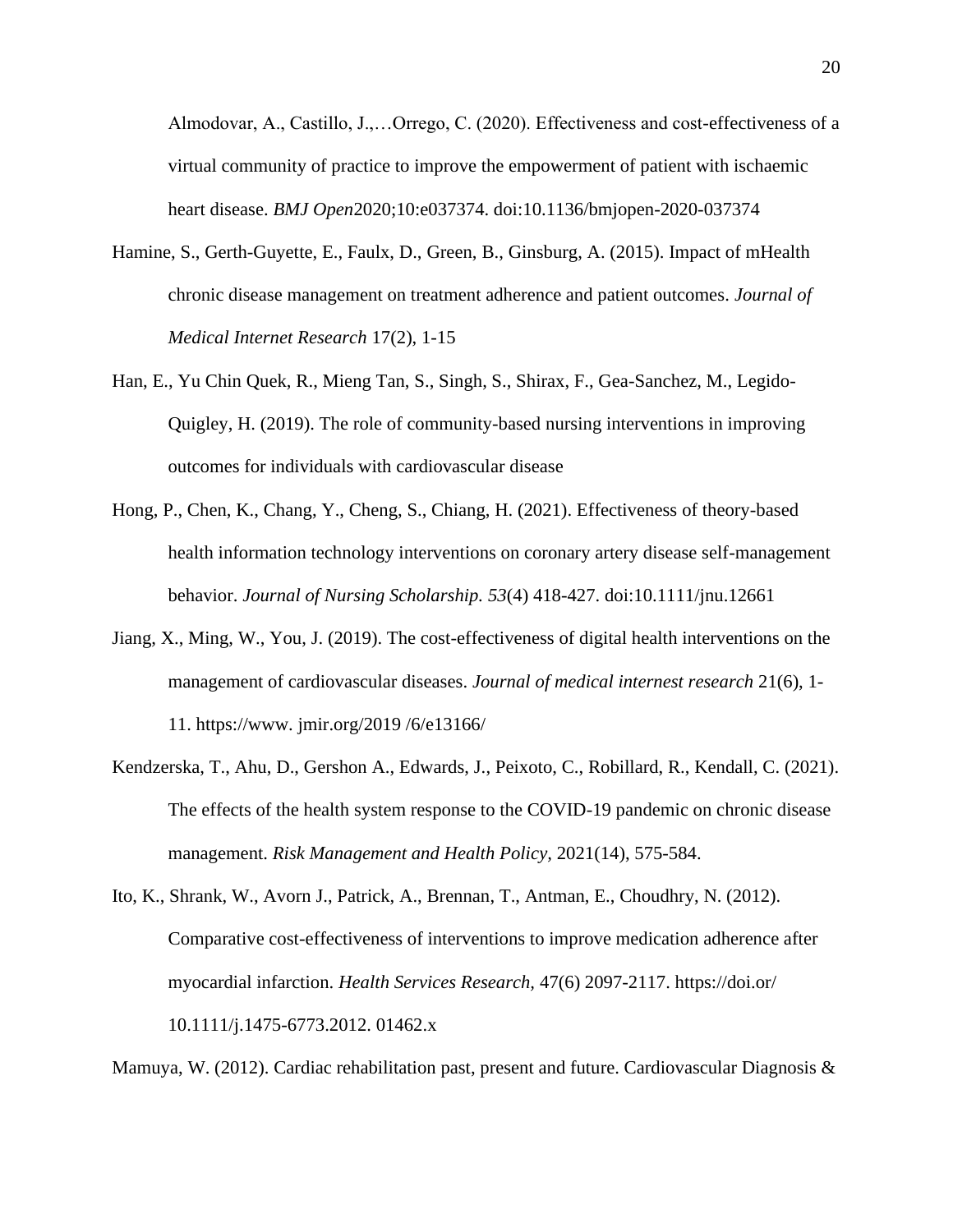Therapy, 2(1) 38-49. https://doi.org/ 10.3978/j.issn. 2223-3652.2012.01.02

- Mejia, A., Richardson, G., Pattenden, J., Cockayne, S., Lewin, R. (2014). Cost-effectiveness of a nurse facilitated, cognitive behavioural self-management programme compared with usual care using a CBT manual along for patient with heart failure. International Journal of Nursing Studies, 51(2014) 1214-1220. http://dx.doi.org /10.1016/j.ijnurstu. 2014.01.009
- Nakayama, A., Takayama, N., Kobayashi, M., Hyodo, K., Maeshima, N., Takayuki, F., Morita, H., Komuro. (2020). Remote cardiac rehabilitation is a good alternative of outpatient cardiac rehabilitation in the COVID-19 era. Environmental Health and Preventative Medicine. 25(48)
- Richardson, C., Franklin, B., Moy, M., Jackson, E. (2019). Advances in rehabilitation for chronic diseases. BMJ 2019;365:l2191 doi: 10.1136/bmj.l2191
- Spaulding, E., Marvel, F., Lee, M., Yang, W., Demo, R., Wang, J., Xun, H., Shah, L., Weng, D., Fasanu, O., Carter, J., Sheidy, J., McLin, R., Flowers, J., Majmudar, M., Vilarino, V., Lumelsky, D., Bhardwaj, V., Padula, W.,…Martin, S. (2019). Corrie health digital platform for self-management in secondary prevention after acute myocardial infarction. Circulation: Cardiovascular Quality and Outcomes.
- Stuart, K., Wyld, B., Bastiaans, K., Stocks, N., Brinkworth, G., Mohr, P., Noakes, M. (2012). A telephone-supported cardiovascular lifestyle programme (CLIP) for lipid reduction and weight loss in general practice patients. *Public Health Nutrition, 17*(3), 640-647. https://doi.org. 10.1017/S136 8980013000220
- Turan Kavradim, S., Ozer, Z., Boz, I. (2020). Effectiveness of telehealth interventions as a part of secondary preventions in coronary artery disease. *Cardiovascular Journal of Caring*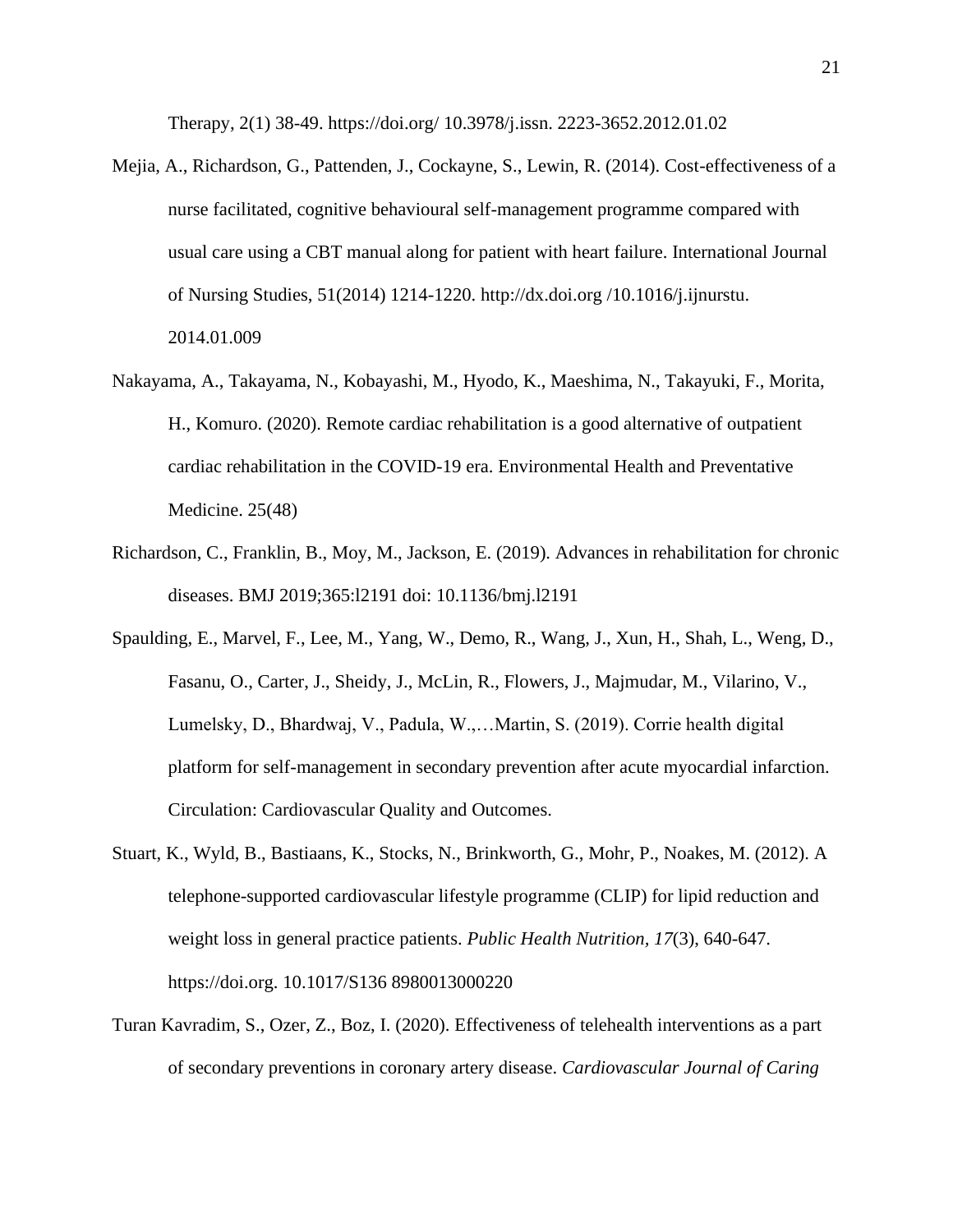*Sciences, 2020*(34) 585-603. https://doi.org/ 10.1111/scs. 12785

- Engen-Verheul, M., Keizer, N., Veer, S., Kemps, H., Reimer, W., Jaspers, M., Peek, N. (2014). Evaluating the effect of a web-based quality improvement system with feedback and outreach visits on guideline concordance in the field of cardiac rehabilitation.
- Vanfield, M., Karunanithi, M. (2015). Information and communication technology-based cardiac rehabilitation homecare programs. *Dovepress, 2015*(3), 69-79. https://doi.org/ 10.2147/SHT T.S75395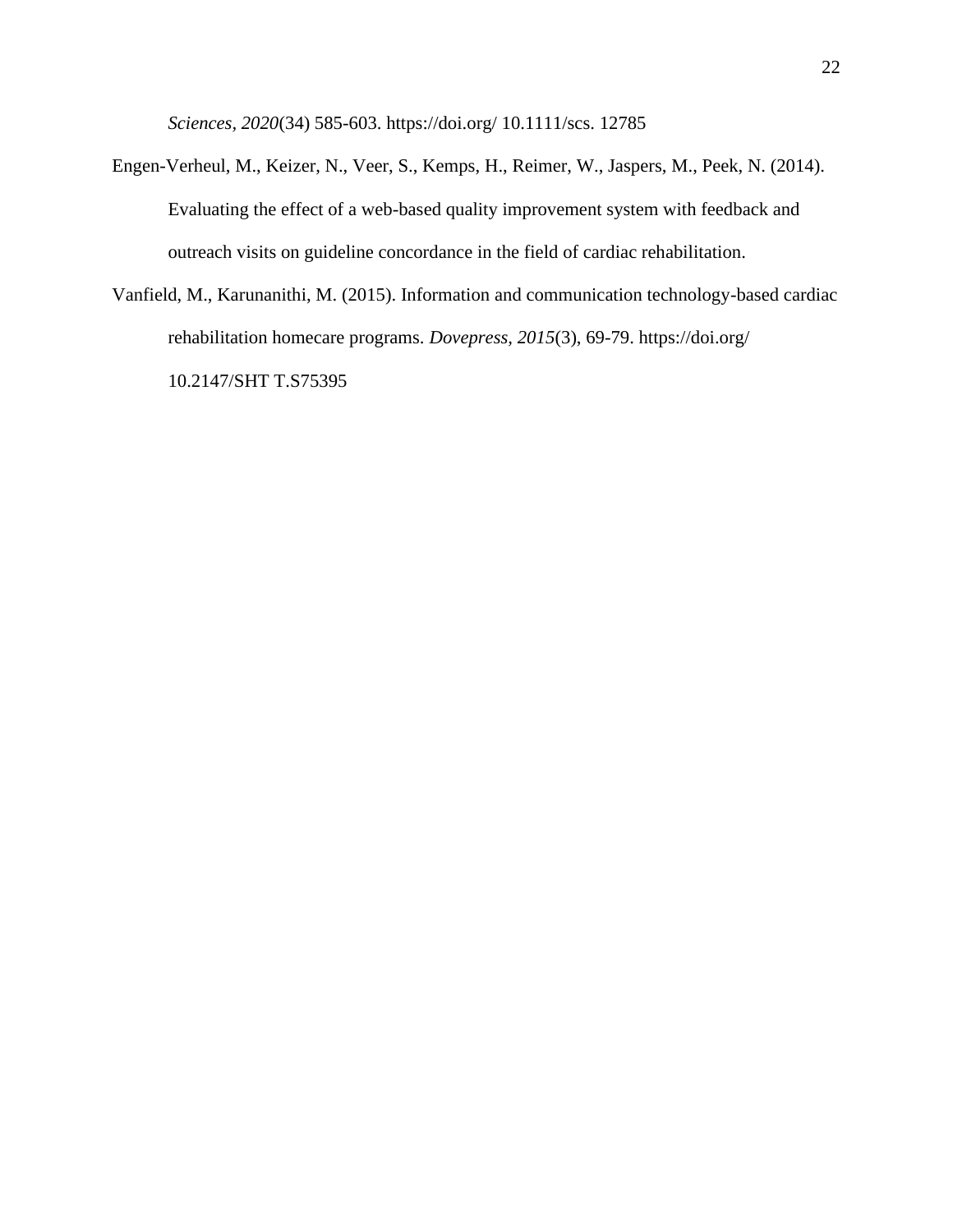# **Appendix A**

Literature Table

| <b>Citation</b>                                                                                                                                                                                                                                                                                                                                                                                                                  | <b>Purpose</b>                                                                                                                                                                                                                                                                                                                                                                                                      | Sample/<br><b>Setting</b>             | Design/<br><b>Framework</b> | Variables/<br><b>Instruments</b>                                                                                                                                                                                                                                                                                                                                                                                                 | <b>Results</b>                                                                                                            | <b>Implications</b>                                                                                                                                                                                                                                                                                   | Level of<br><b>Evidence</b> |
|----------------------------------------------------------------------------------------------------------------------------------------------------------------------------------------------------------------------------------------------------------------------------------------------------------------------------------------------------------------------------------------------------------------------------------|---------------------------------------------------------------------------------------------------------------------------------------------------------------------------------------------------------------------------------------------------------------------------------------------------------------------------------------------------------------------------------------------------------------------|---------------------------------------|-----------------------------|----------------------------------------------------------------------------------------------------------------------------------------------------------------------------------------------------------------------------------------------------------------------------------------------------------------------------------------------------------------------------------------------------------------------------------|---------------------------------------------------------------------------------------------------------------------------|-------------------------------------------------------------------------------------------------------------------------------------------------------------------------------------------------------------------------------------------------------------------------------------------------------|-----------------------------|
| Aggarwal, M.,<br>Ornish, D.,<br>Josephson, R.,<br>Brown, T.,<br>Ostfeld, R.,<br>Gordon, C.,<br>Madan,<br>Shivank, M,<br>Allen, K.,<br>Khetan, A.,<br>Mahmud, A.,<br>Freeman, A.,<br>Aspry, K.<br>(2021).<br>Closing gaps<br>in lifestyle<br>adherence for<br>secondary<br>prevention for<br>coronary heart<br>disease. The<br>American<br>Journal Of<br>Cardiology.<br>https://doi.org/<br>10.1016/j.amjc<br>ard.<br>2021.01.005 | This article<br>reviews the<br>evidence base for<br>lifestyle<br>interventions for<br>the secondary<br>prevention of<br>coronary heart<br>disease and<br>discusses the<br>current gaps in<br>adherence. It also<br>presents strategies<br>for closing the<br>gaps via evidence-<br>based and<br>emerging<br>interventions that<br>are conceptually<br>aligned with the<br>elements of the<br>chronic care<br>model. | Coronary<br>heart disease<br>patients | Systematic<br>review        | The chronic care<br>model (CCM) was<br>the evidence-based.<br>patient-centered<br>framework for<br>organizing and<br>delivering chronic<br>illness care. Six<br>interrelated<br>elements of the<br>CCM included<br>clinical decision<br>support, self-<br>management<br>support, delivery<br>system design,<br>clinical information<br>systems, health<br>system<br>organization, and<br>community<br>resources and<br>linkages. | Coronary heart<br>disease outcomes<br>are improved<br>significantly by<br>adherence to<br>healthy lifestyle<br>behaviors. | More organized<br>lifestyle<br>management efforts<br>by practices and<br>health systems,<br>coupled with related<br>health policy<br>changes, will hold<br>immense potential<br>for reducing the<br>growing health and<br>economic burdens<br>for coronary heart<br>disease in the<br>coming decades. | Level I                     |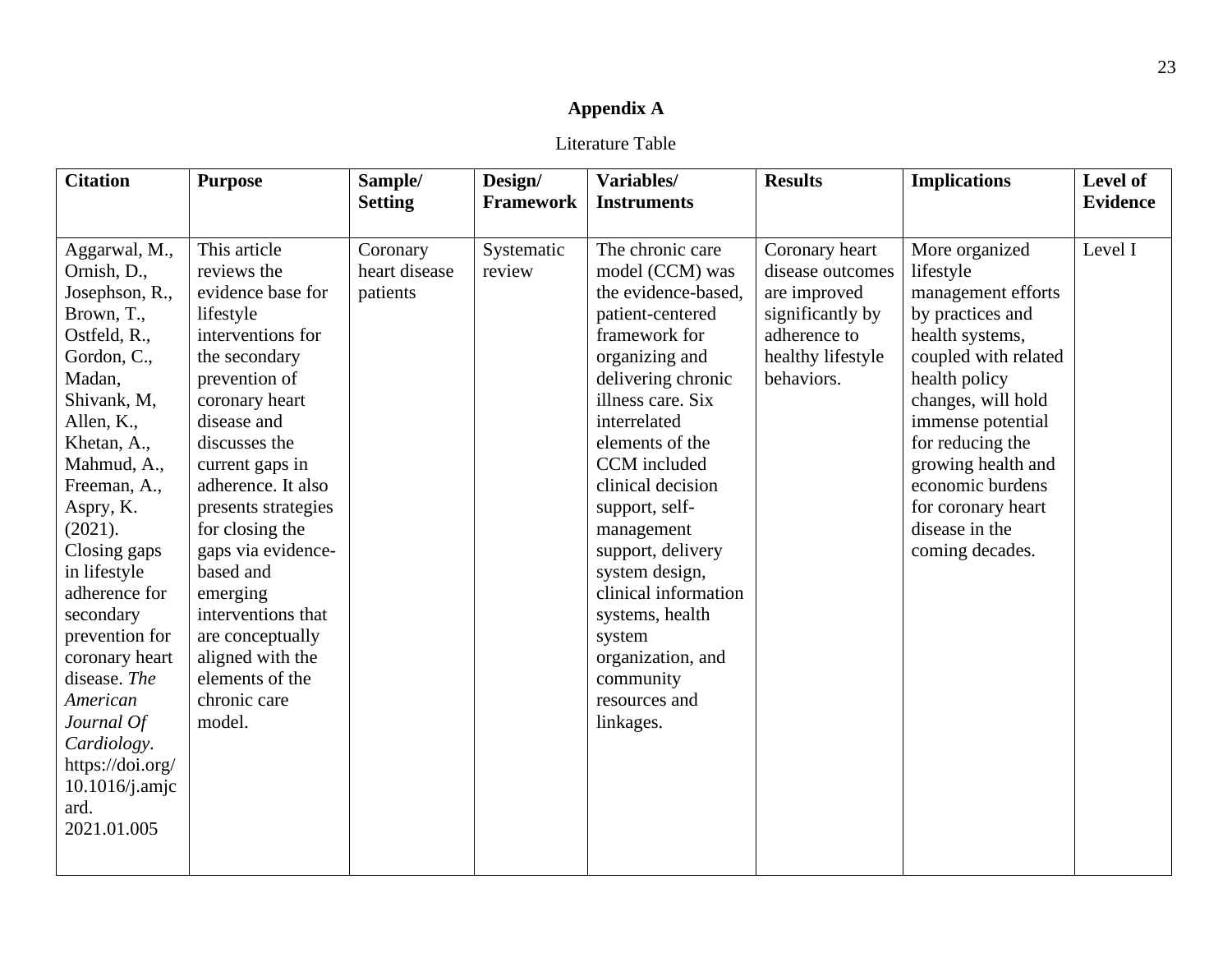| <b>Citation</b> | <b>Purpose</b>      | Sample/        | Design/          | Variables/         | <b>Results</b>    | <b>Implications</b>  | <b>Level of</b> |
|-----------------|---------------------|----------------|------------------|--------------------|-------------------|----------------------|-----------------|
|                 |                     | <b>Setting</b> | <b>Framework</b> | <b>Instruments</b> |                   |                      | <b>Evidence</b> |
| Brors, G.,      | To Describe the     | 24             | Systematic       | Medication         | Evidence exists   | High quality trials  | Level I         |
| Pettersen, T.,  | effectiveness of    | randomized     | Review           | adherence,         | that supports the | are needed to define |                 |
| Hansen, T.,     | different modes of  | controlled     |                  | secondary          | use of e-Health   | the most efficient   |                 |
| Fridlund, B.,   | delivery and        | trials         |                  | prevention of CAD, | interventions for | mode of delivery     |                 |
| Holvold, L.,    | components in e-    | including      |                  | CAD risk factors.  | improving         | and components       |                 |
| Lund, H.,       | Health secondary    | 3654           |                  |                    | secondary         | capable of           |                 |
| Norekval, T.    | prevention          | participants   |                  |                    | prevention of     | addressing a         |                 |
| (2019).         | programs on         | with CAD       |                  |                    | CAD.              | favorable outcome    |                 |
| Modes of e-     | adherence to        | were           |                  |                    |                   | for patients.        |                 |
| Health          | treatment,          | included.      |                  |                    |                   |                      |                 |
| delivery in     | modifiable coronary |                |                  |                    |                   |                      |                 |
| secondary       | artery disease      |                |                  |                    |                   |                      |                 |
| prevention      | (CAD) risk factors  |                |                  |                    |                   |                      |                 |
| programmes      | and psychosocial    |                |                  |                    |                   |                      |                 |
| for patients    | outcomes for        |                |                  |                    |                   |                      |                 |
| with coronary   | patients with CAD.  |                |                  |                    |                   |                      |                 |
| artery          |                     |                |                  |                    |                   |                      |                 |
| disease. BMC    |                     |                |                  |                    |                   |                      |                 |
| Health          |                     |                |                  |                    |                   |                      |                 |
| <b>Services</b> |                     |                |                  |                    |                   |                      |                 |
| Research,       |                     |                |                  |                    |                   |                      |                 |
| 19(364)         |                     |                |                  |                    |                   |                      |                 |
| https://doi.org |                     |                |                  |                    |                   |                      |                 |
| /10.1186/s      |                     |                |                  |                    |                   |                      |                 |
| 12913-019-      |                     |                |                  |                    |                   |                      |                 |
| 4106-1          |                     |                |                  |                    |                   |                      |                 |
|                 |                     |                |                  |                    |                   |                      |                 |
|                 |                     |                |                  |                    |                   |                      |                 |
|                 |                     |                |                  |                    |                   |                      |                 |
|                 |                     |                |                  |                    |                   |                      |                 |
|                 |                     |                |                  |                    |                   |                      |                 |
|                 |                     |                |                  |                    |                   |                      |                 |
|                 |                     |                |                  |                    |                   |                      |                 |
|                 |                     |                |                  |                    |                   |                      |                 |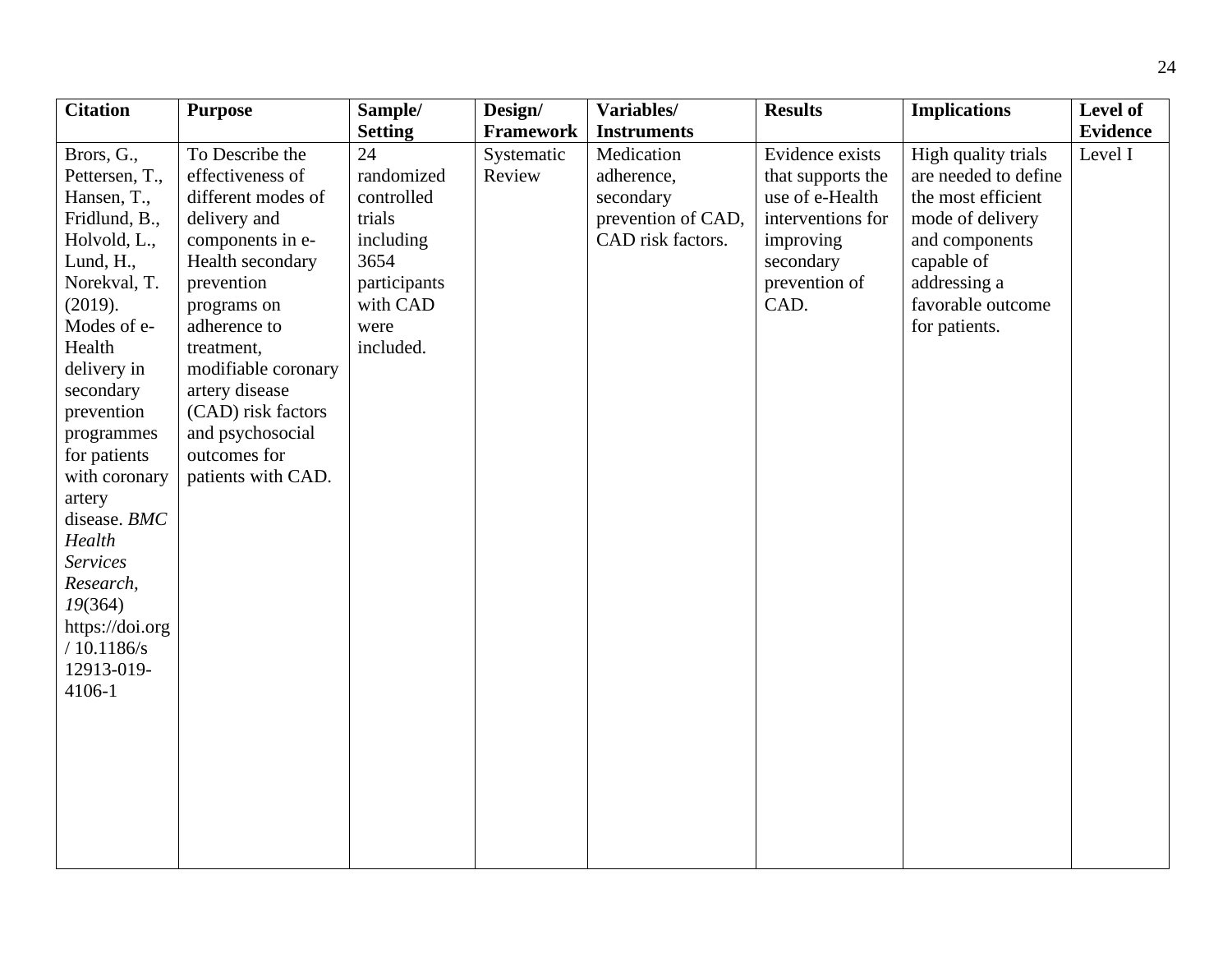| <b>Citation</b>            | <b>Purpose</b>    | Sample/               | Design/          | Variables/           | <b>Results</b>    | <b>Implications</b>   | Level of        |
|----------------------------|-------------------|-----------------------|------------------|----------------------|-------------------|-----------------------|-----------------|
|                            |                   | <b>Setting</b>        | <b>Framework</b> | <b>Instruments</b>   |                   |                       | <b>Evidence</b> |
| Brouwers, R.,              | The hypothesis    | 300 patients          | Protocol for the | The primary          | The results for   | The SmartCare-        | Level VII       |
| Kraal, F.,                 | of this study is  | entering              | SmartCare-CAD    | outcome measure is   | this study were   | CAD trial is one of   |                 |
| Traa, S.,                  | that cardiac      | cardiac               | randomized       | physical activity    | not yet released. | the first studies     |                 |
| $\text{Spec}, \text{R}$ ., | telerehabilitatio | rehabilitation        | controlled trial | level, assessed at   |                   | evaluating the        |                 |
| Oostven, L.,               | n, using          | randomized            |                  | baseline, three      |                   | effects and costs of  |                 |
| Kemps, H.                  | evidence-based    | to center-            |                  | months, and twelve   |                   | a cardiac             |                 |
| (2017).                    | behavioral        | based cardiac         |                  | months, and is       |                   | telerehabilitation    |                 |
| Effects of                 | change            | rehabilitation        |                  | calculated from      |                   | intervention that     |                 |
| cardiac                    | strategies,       | (control              |                  | accelerometer and    |                   | combines modern       |                 |
| telerehabilitat            | modern            | group) or             |                  | heart rate data.     |                   | technology with       |                 |
| ion inpatients             | communication     | cardiac               |                  | Secondary outcome    |                   | evidence-based        |                 |
| with coronary              | methods and       | telerehabilita        |                  | measures include     |                   | behavioral change     |                 |
| artery disease             | on-demand         | tion                  |                  | physical fitness,    |                   | strategies, including |                 |
| using a                    | coaching will     | <i>(intervention)</i> |                  | quality of life,     |                   | relapse prevention    |                 |
| personalized               | result in         | group)                |                  | anxiety and          |                   | by on-demand          |                 |
| patient-                   | improved self-    |                       |                  | depression, patient  |                   | coaching.             |                 |
| centered web               | management        |                       |                  | empowerment,         |                   |                       |                 |
| application.               | skills and        |                       |                  | patient satisfaction |                   |                       |                 |
| <b>BMC</b>                 | sustainable       |                       |                  | and cost-            |                   |                       |                 |
| Cardiovascul               | behavioral        |                       |                  | effectiveness.       |                   |                       |                 |
| ar Disorders,              | change, which     |                       |                  |                      |                   |                       |                 |
| $17(46)$ .                 | would translate   |                       |                  |                      |                   |                       |                 |
| https://doi.org            | to higher         |                       |                  |                      |                   |                       |                 |
|                            | physical          |                       |                  |                      |                   |                       |                 |
| 10.1186/s128               | activity levels   |                       |                  |                      |                   |                       |                 |
| 72-017-0477-               | in a cost-        |                       |                  |                      |                   |                       |                 |
| 6                          | effective         |                       |                  |                      |                   |                       |                 |
|                            | manner.           |                       |                  |                      |                   |                       |                 |
|                            |                   |                       |                  |                      |                   |                       |                 |
|                            |                   |                       |                  |                      |                   |                       |                 |
|                            |                   |                       |                  |                      |                   |                       |                 |
|                            |                   |                       |                  |                      |                   |                       |                 |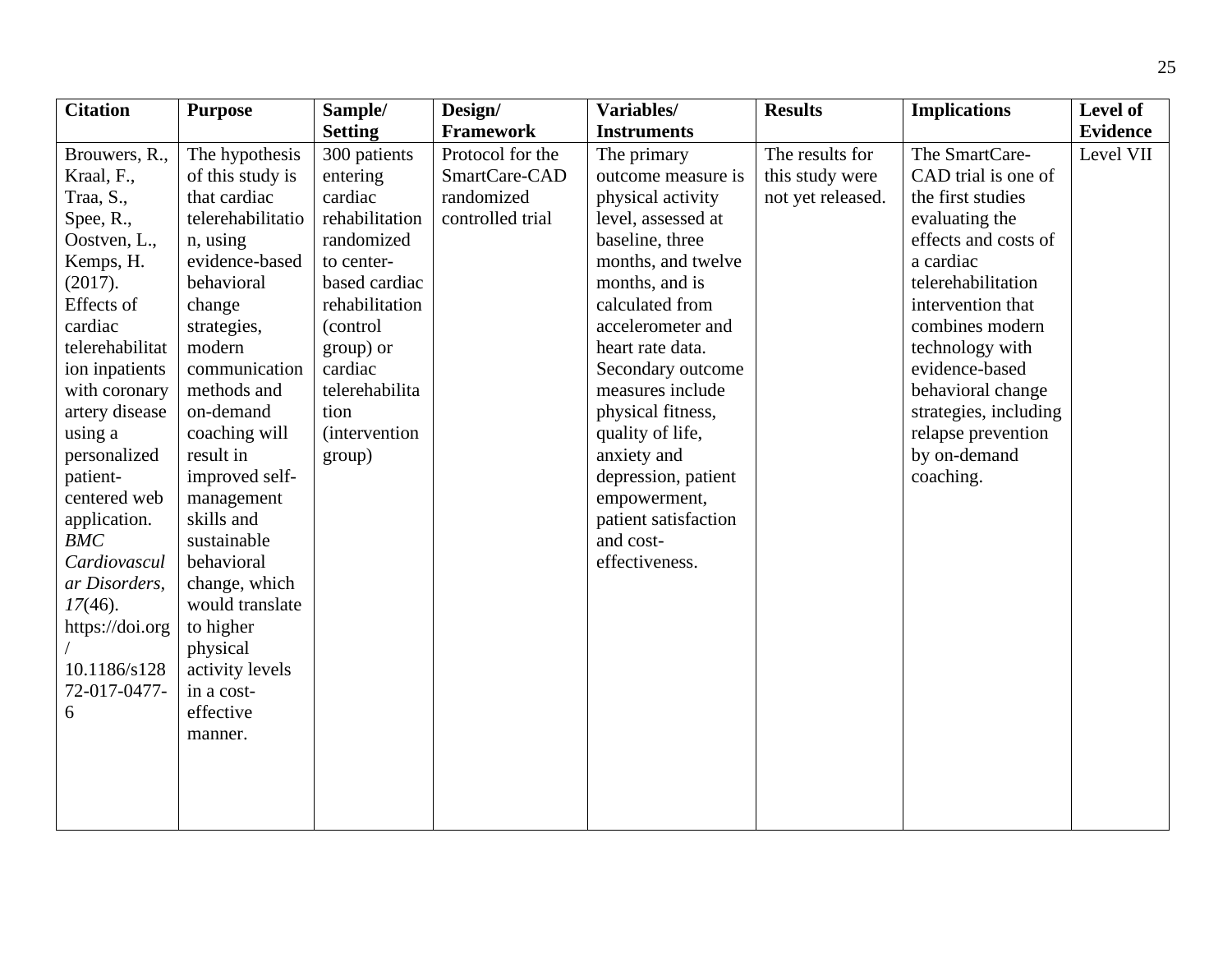| <b>Citation</b>               | <b>Purpose</b> | Sample/          | Design/          | Variables/            | <b>Results</b>   | <b>Implications</b> | Level of        |
|-------------------------------|----------------|------------------|------------------|-----------------------|------------------|---------------------|-----------------|
|                               |                | <b>Setting</b>   | <b>Framework</b> | <b>Instruments</b>    |                  |                     | <b>Evidence</b> |
| Dalal, H., Doherty,           | Identify       | Patients who     | Literature       | Minnesota Living      | There are low    | There is new        | Level V         |
| P., McDonagh, S.,             | new            | qualify for      | review           | with Heart Failure    | rates of         | evidence that       |                 |
| Paul, K., Taylor, R.          | delivery       | cardiac rehab,   |                  | questionnaire         | attendance in    | supports home       |                 |
| (2021). Virtual and           | methods        | which includes   |                  |                       | center-based     | based and digitally |                 |
| in-person cardiac             | of cardiac     | patients with    |                  | Incremental cost      | cardiac          | delivered cardiac   |                 |
| rehabilitation. The           | rehab in       | ACS and all      |                  | effectiveness ratios, | rehabilitation.  | rehabilitation      |                 |
| BMJ.                          | the wake       | patients         |                  | patient assessment,   | Studies have     | interventions.      |                 |
| https://dx.doi.org            | of the         | undergoing       |                  | physical activity     | found similar    |                     |                 |
| $/10.1136 / \text{bmi}.n1270$ | COVID-         | reperfusion      |                  | counselling,          | patient outcomes |                     |                 |
|                               | 19             | (coronary artery |                  | exercise training,    | from both        |                     |                 |
|                               | pandemic.      | bypass graft,    |                  | diet, weight control, | center-based and |                     |                 |
|                               |                | primary          |                  | lipid management,     | at home          |                     |                 |
|                               |                | percutaneous     |                  | blood pressure        | programs with    |                     |                 |
|                               |                | coronary         |                  | management,           | significantly    |                     |                 |
|                               |                | intervention,    |                  | smoking status,       | higher           |                     |                 |
|                               |                | and              |                  | psychosocial          | attendance rates |                     |                 |
|                               |                | percutaneous     |                  | management.           | for at home      |                     |                 |
|                               |                | coronary         |                  |                       | programs.        |                     |                 |
|                               |                | intervention).   |                  |                       |                  |                     |                 |
|                               |                |                  |                  |                       |                  |                     |                 |
|                               |                |                  |                  |                       |                  |                     |                 |
|                               |                |                  |                  |                       |                  |                     |                 |
|                               |                |                  |                  |                       |                  |                     |                 |
|                               |                |                  |                  |                       |                  |                     |                 |
|                               |                |                  |                  |                       |                  |                     |                 |
|                               |                |                  |                  |                       |                  |                     |                 |
|                               |                |                  |                  |                       |                  |                     |                 |
|                               |                |                  |                  |                       |                  |                     |                 |
|                               |                |                  |                  |                       |                  |                     |                 |
|                               |                |                  |                  |                       |                  |                     |                 |
|                               |                |                  |                  |                       |                  |                     |                 |
|                               |                |                  |                  |                       |                  |                     |                 |
|                               |                |                  |                  |                       |                  |                     |                 |
|                               |                |                  |                  |                       |                  |                     |                 |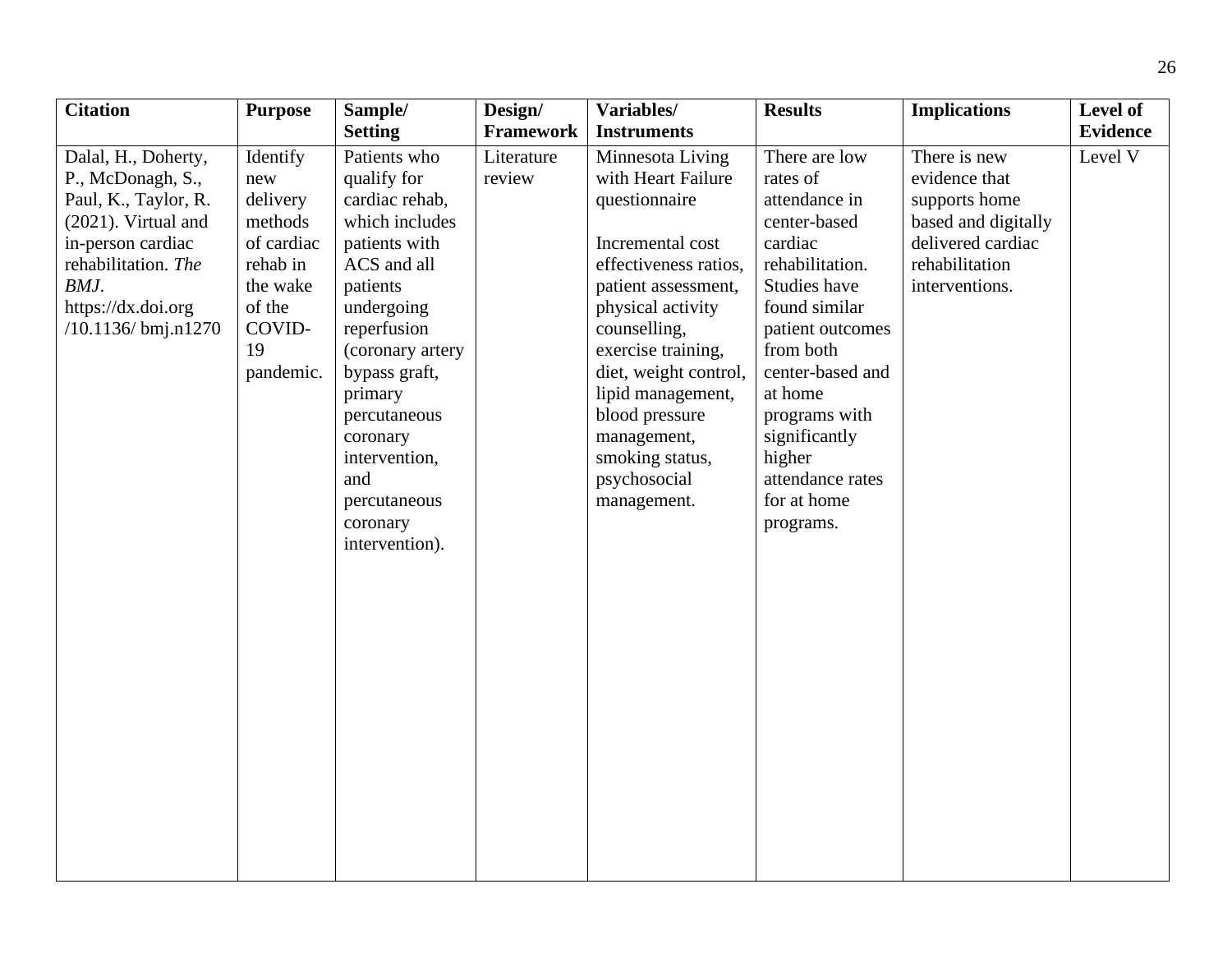| <b>Citation</b>      | <b>Purpose</b> | Sample/          | Design/     | Variables/           | <b>Results</b>     | <b>Implications</b> | Level of        |
|----------------------|----------------|------------------|-------------|----------------------|--------------------|---------------------|-----------------|
|                      |                | <b>Setting</b>   | Framework   | <b>Instruments</b>   |                    |                     | <b>Evidence</b> |
| Dinesen, B., Dam     | The aim        | $N=20$           | Pilot study | Sociodemographic     | Patients with      | Patients with AFib  | Level VI        |
| Gade, J., Skov       | of this        |                  | using       | and clinical data    | AFib and their     | and their spouses   |                 |
| Schacksen, C.,       | pilot study    | Group A: $n=10$  | qualitative | were acquired from   | spouses were       | found the TR        |                 |
| Spindler, H., Eie    | is to          | Group $B: n=10$  | and self-   | the patients'        | positive about     | program useful and  |                 |
| Albertsen, A.,       | evaluate       |                  | recorded    | medical journal or   | participating in a | it enhanced their   |                 |
| Dittmann, L.,        | and            | Patients         | data.       | through self-        | TR program         | knowledge about     |                 |
| Jochumsen, M.,       | compare        | diagnosed with   |             | reporting.           | consisting of      | mastering their     |                 |
| Svenstrup Moller, D. | feasibility    | AFib, above 18   |             |                      | remote             | symptoms, and a     |                 |
| (2021). The Danish   | of the two     | years of age,    |             | Semi structured      | monitoring, an     | feeling of          |                 |
| future patient       | programs       | living in Viborg |             | qualitative          | interactive web-   | belonging to a      |                 |
| telerehabilitation   | of             | or Skive, were   |             | interviews.          | based              | community of        |                 |
| program for patients | Telerehabi     | living at home   |             |                      | HeartPortal, and   | practice linking    |                 |
| with atrial          | litation       | and capable of   |             | Self-monitored data  | education at a     | patients with AFib  |                 |
| fibrillation. FMIR   | (TR)           | caring for       |             | from devices used    | local care center. | and their spouses   |                 |
| Cario 2021 5(2), 1-  | programs       | themselves, had  |             | at home i.e. Fitbit, |                    | and a health care   |                 |
| 16. https://cardio.  | for            | basic computer   |             | iHealth, and Emfit   |                    | personnel.          |                 |
| jmir.org/2021        | patients       | skills or a      |             | as well as self-     |                    |                     |                 |
| /2/e27321            | with atrial    | spouse with      |             | monitored ECG        |                    |                     |                 |
|                      | fibrillation   | basic computer   |             | data from            |                    |                     |                 |
|                      | (AFib).        | skills.          |             | KardiaPro.           |                    |                     |                 |
|                      |                |                  |             |                      |                    |                     |                 |
|                      |                |                  |             |                      |                    |                     |                 |
|                      |                |                  |             |                      |                    |                     |                 |
|                      |                |                  |             |                      |                    |                     |                 |
|                      |                |                  |             |                      |                    |                     |                 |
|                      |                |                  |             |                      |                    |                     |                 |
|                      |                |                  |             |                      |                    |                     |                 |
|                      |                |                  |             |                      |                    |                     |                 |
|                      |                |                  |             |                      |                    |                     |                 |
|                      |                |                  |             |                      |                    |                     |                 |
|                      |                |                  |             |                      |                    |                     |                 |
|                      |                |                  |             |                      |                    |                     |                 |
|                      |                |                  |             |                      |                    |                     |                 |
|                      |                |                  |             |                      |                    |                     |                 |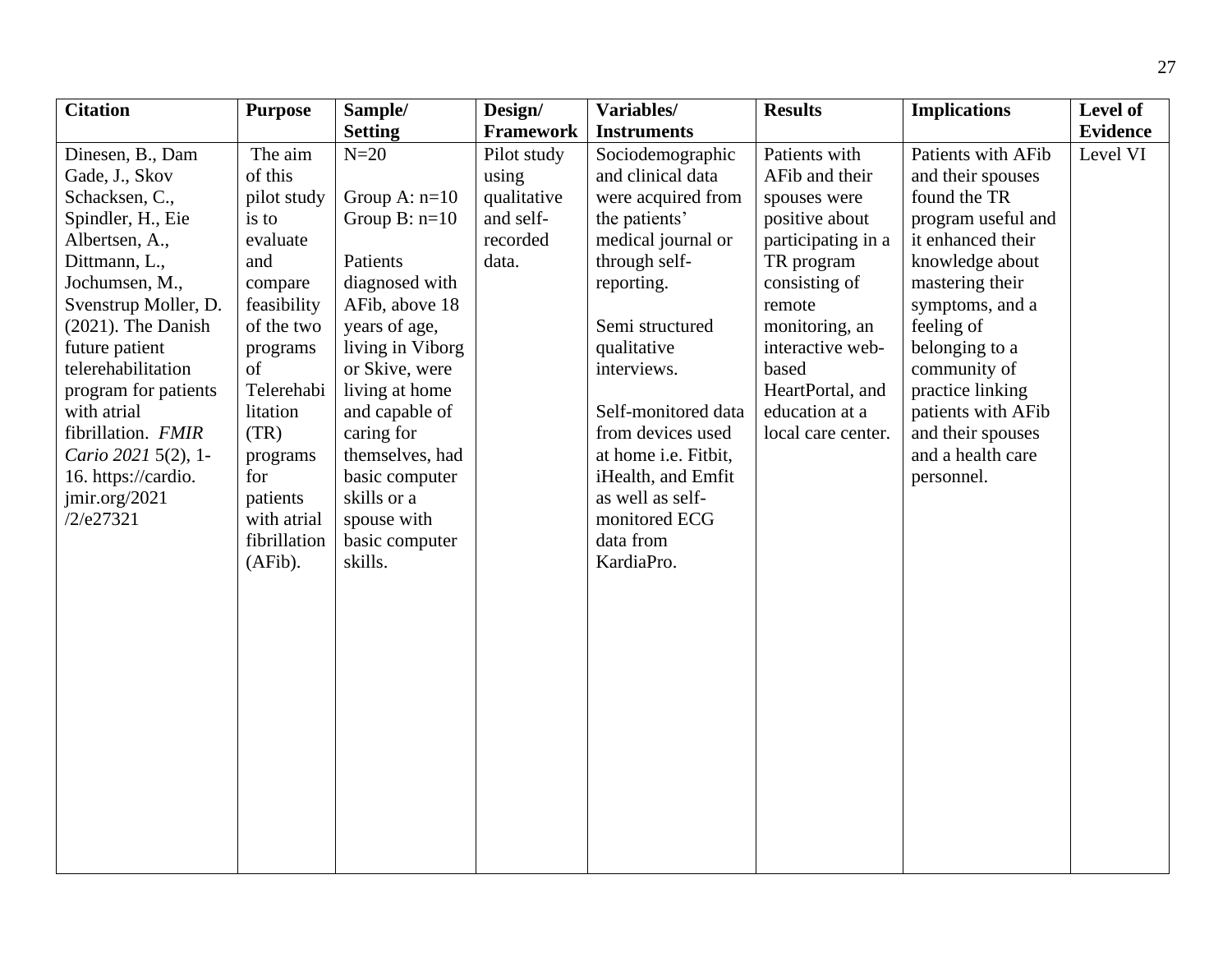| <b>Citation</b>          | <b>Purpose</b> | Sample/               | Design/          | Variables/                | <b>Results</b>    | <b>Implications</b>  | Level of        |
|--------------------------|----------------|-----------------------|------------------|---------------------------|-------------------|----------------------|-----------------|
|                          |                | <b>Setting</b>        | <b>Framework</b> | <b>Instruments</b>        |                   |                      | <b>Evidence</b> |
| Gonzalez-Gonzalez,       | <b>To</b>      | 250 patients          | Randomized       | The primary               | This article is a | The findings of this | Level VII       |
| A., Perestelo-Perez,     | experimen      | with a recent         | Controlled       | outcome will be           | study protocol of | study could be       |                 |
| L., Koatz, D.,           | t-tally test   | diagnosis of          | Trial            | measured with the         | a randomized      | useful for ischemic  |                 |
| Ballester, M,            | an             | <b>Ischemic Heart</b> | protocol         | <b>Patient Activation</b> | controlled trial. | heart disease        |                 |
| Pacheco-Huergo, V.,      | innovative     | Disease               |                  | Measure                   | There were no     | patients as well for |                 |
| Ramos-Garica, V.,        | learning       | attending the         |                  | questionnaire at          | results revealed  | patients with other  |                 |
| Torres-Castano, A.,      | interventio    | participating         |                  | baseline, 6, 12, and      | in this article.  | chronic diseases.    |                 |
| Rivero-Santana, A.,      | n base on      | centers.              |                  | 18 months.                |                   |                      |                 |
| Toledo-Chavarri, A.,     | a Virtual      |                       |                  |                           |                   |                      |                 |
| Valcarcel-Nazco, C.,     | Communit       |                       |                  | Secondary                 |                   |                      |                 |
| Mateos-Rodilla, J.,      | y of           |                       |                  | outcomes will             |                   |                      |                 |
| Obaya-Rebollar, J.,      | Practice       |                       |                  | clinical variables;       |                   |                      |                 |
| Garcia-Garcia, J.,       | (VCoP)         |                       |                  | knowledge,                |                   |                      |                 |
| Diaz-Sanchez, S.,        | for patient    |                       |                  | attitudes,                |                   |                      |                 |
| Marles-Cabos, L.,        | empower        |                       |                  | adherence, to the         |                   |                      |                 |
| Bosch-Fontcuberta,       | ment, for      |                       |                  | Mediterranean diet,       |                   |                      |                 |
| J., Vallego-Camazon,     | which the      |                       |                  | level of physical         |                   |                      |                 |
| N., Rodriguez-           | literature     |                       |                  | activity, depression,     |                   |                      |                 |
| Almodovar, A.,           | lacks          |                       |                  | anxiety, medication       |                   |                      |                 |
| Castillo, J.,Orrego,     | experimen      |                       |                  | adherence, and            |                   |                      |                 |
| C. (2020).               | tal            |                       |                  | health resources          |                   |                      |                 |
| <b>Effectiveness</b> and | evaluation     |                       |                  | use.                      |                   |                      |                 |
| cost-effectiveness of    | S.             |                       |                  |                           |                   |                      |                 |
| a virtual community      |                |                       |                  |                           |                   |                      |                 |
| of practice to           |                |                       |                  |                           |                   |                      |                 |
| improve the              |                |                       |                  |                           |                   |                      |                 |
| empowerment of           |                |                       |                  |                           |                   |                      |                 |
| patient with             |                |                       |                  |                           |                   |                      |                 |
| ischaemic heart          |                |                       |                  |                           |                   |                      |                 |
| disease. BMJ Open        |                |                       |                  |                           |                   |                      |                 |
| 2020;10:e037374.         |                |                       |                  |                           |                   |                      |                 |
| doi:10.1136/             |                |                       |                  |                           |                   |                      |                 |
| bmjopen-2020-            |                |                       |                  |                           |                   |                      |                 |
| 037374                   |                |                       |                  |                           |                   |                      |                 |
|                          |                |                       |                  |                           |                   |                      |                 |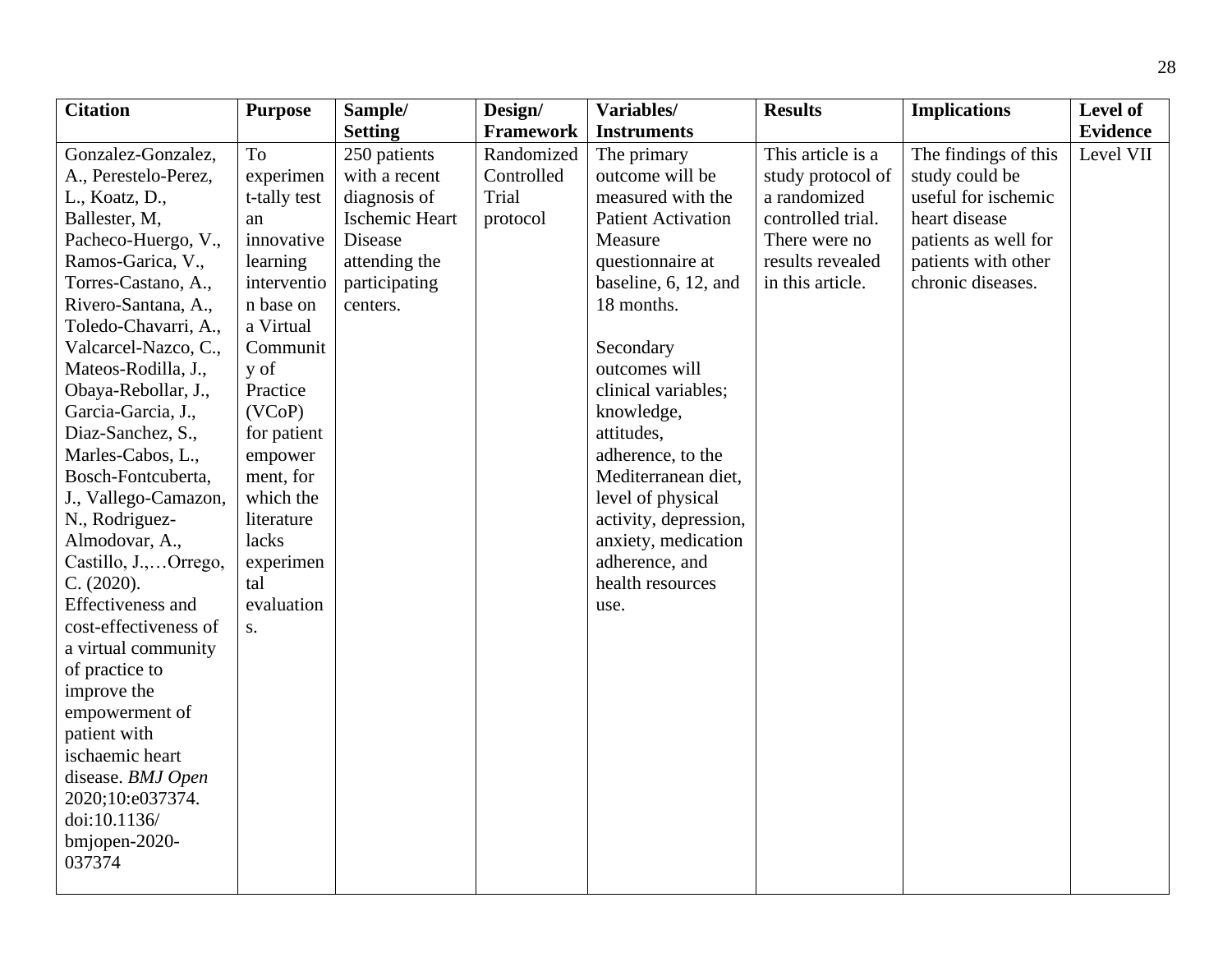| <b>Citation</b>          | <b>Purpose</b>   | Sample/         | Design/    | Variables/          | <b>Results</b>   | <b>Implications</b>   | Level of        |
|--------------------------|------------------|-----------------|------------|---------------------|------------------|-----------------------|-----------------|
|                          |                  | <b>Setting</b>  | Framework  | <b>Instruments</b>  |                  |                       | <b>Evidence</b> |
| Hamine, S., Gerth-       | Evaluate the     | Databases for   | Systematic | 57.9% of the        | This review      | Further evaluation of | Level I         |
| Guyette, E., Faulx,      | effectiveness    | studies that    | Review     | sample studies      | found that the   | mAdherence tools      |                 |
| D., Green, B.,           | of mHealth in    | assessed the    |            | assessed usability, | usability,       | will be critical,     |                 |
| Ginsburg, A.             | supporting the   | role of         |            | feasibility, and    | feasibility, and | especially research   |                 |
| $(2015)$ . Impact of     | adherence of     | mAdherence in   |            | acceptability or    | acceptability of | that informs how      |                 |
| mHealth chronic          | patients to      | chronic disease |            | patient preferences | mHealth tools    | these tools overcome  |                 |
| disease                  | chronic          | management of   |            | for mAdherence      | for chronic      | barriers to chronic   |                 |
| management on            | diseases         | diabetes        |            | interventions.      | disease          | disease management.   |                 |
| treatment                | management,      | mellitus,       |            |                     | management       |                       |                 |
| adherence and            | and the          | cardiovascular  |            | 38.3% of the        | adherence were   |                       |                 |
| patient outcomes.        | usability,       | disease, and    |            | sample studies      | generally high   |                       |                 |
| Journal of Medical       | feasibility, and | chronic lung    |            | evaluated the       | among both       |                       |                 |
| <b>Internet Research</b> | acceptability of | diseases from   |            | impact of           | patients and     |                       |                 |
| $17(2), 1-15$            | mAdherence       | 1980 through    |            | mAdherence tools    | providers.       |                       |                 |
|                          | tools and        | May 2014.       |            | on clinical         |                  |                       |                 |
|                          | platforms in     |                 |            | outcomes.           |                  |                       |                 |
|                          | chronic disease  | 107 articles    |            |                     |                  |                       |                 |
|                          | management       | met all         |            |                     |                  |                       |                 |
|                          | among patient    | inclusion       |            |                     |                  |                       |                 |
|                          | and health care  | criteria.       |            |                     |                  |                       |                 |
|                          | providers.       |                 |            |                     |                  |                       |                 |
|                          |                  |                 |            |                     |                  |                       |                 |
|                          |                  |                 |            |                     |                  |                       |                 |
|                          |                  |                 |            |                     |                  |                       |                 |
|                          |                  |                 |            |                     |                  |                       |                 |
|                          |                  |                 |            |                     |                  |                       |                 |
|                          |                  |                 |            |                     |                  |                       |                 |
|                          |                  |                 |            |                     |                  |                       |                 |
|                          |                  |                 |            |                     |                  |                       |                 |
|                          |                  |                 |            |                     |                  |                       |                 |
|                          |                  |                 |            |                     |                  |                       |                 |
|                          |                  |                 |            |                     |                  |                       |                 |
|                          |                  |                 |            |                     |                  |                       |                 |
|                          |                  |                 |            |                     |                  |                       |                 |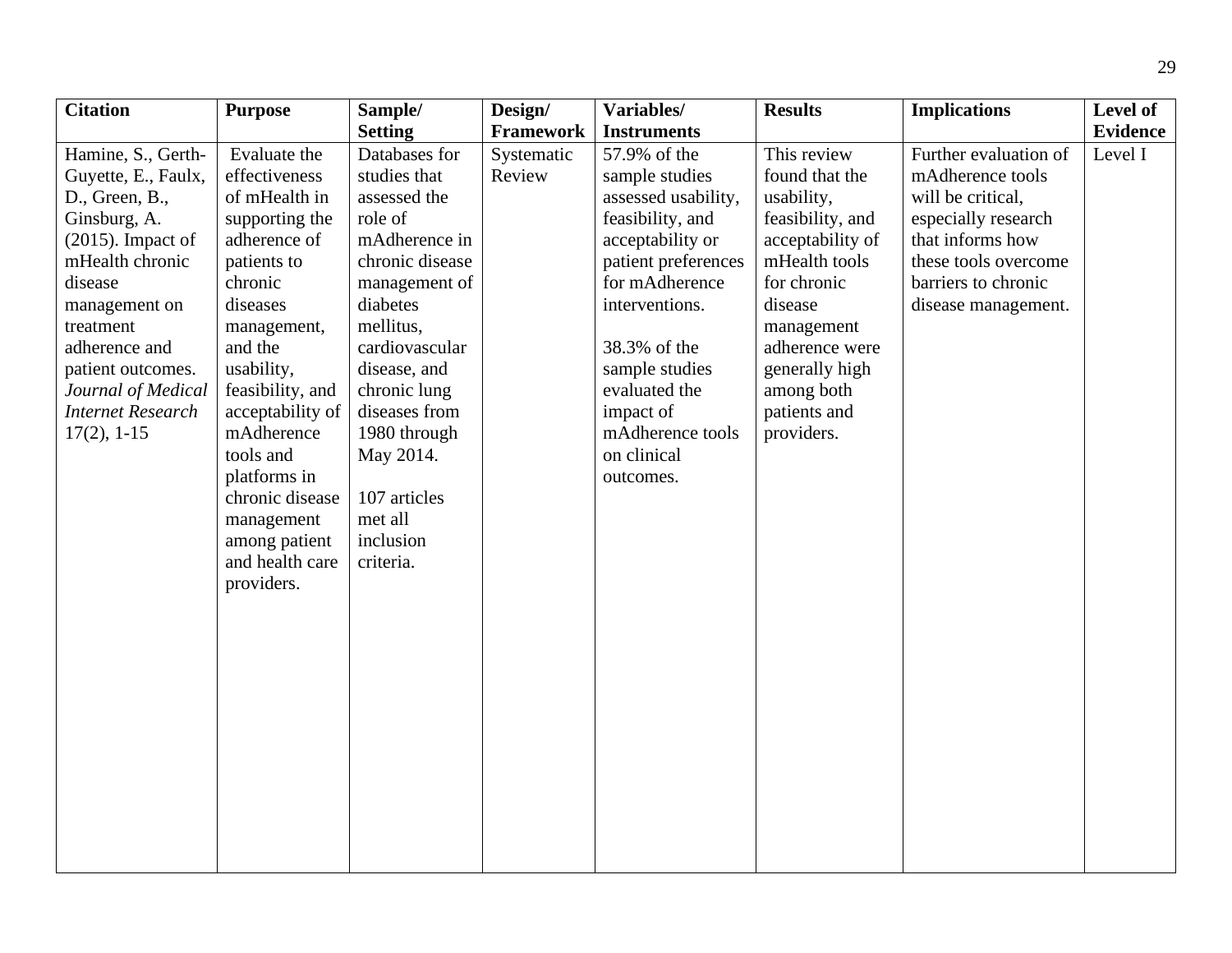| <b>Citation</b>     | <b>Purpose</b>  | Sample/         | Design/    | Variables/          | <b>Results</b>     | <b>Implications</b>   | Level of        |
|---------------------|-----------------|-----------------|------------|---------------------|--------------------|-----------------------|-----------------|
|                     |                 | <b>Setting</b>  | Framework  | <b>Instruments</b>  |                    |                       | <b>Evidence</b> |
| Han, E., Yu Chin    | To examine      | 28 studies      | Systematic | Four key areas      | Significant        | The overall evidence  | Level I         |
| Quek, R., Mieng     | the role of     | Inclusion       | Review and | included self-care, | improvements       | is positive regarding |                 |
| Tan, S., Singh, S., | community-      | criteria:       | narrative  | health, health care | were reported      | the role of           |                 |
| Shirax, F., Gea-    | based nursing   | primary         | synthesis  | utilization, and    | inpatient's        | community-based       |                 |
| Sanchez, M.,        | interventions   | research        |            | quality of care.    | knowledge and      | nursing interventions |                 |
| Legido-Quigley,     | in improving    | studies         |            |                     | ability to self-   | in improving          |                 |
| H. (2019). The      | outcomes for    | reporting on    |            |                     | manage, severity   | outcomes for          |                 |
| role of             | community-      | the outcomes    |            |                     | of disease,        | individuals with      |                 |
| community-based     | swelling        | of              |            |                     | functional status, | cardiovascular        |                 |
| nursing             | individuals     | interventions   |            |                     | quality of life,   | disease.              |                 |
| interventions in    | with cardiovas- | led by, or      |            |                     | risk of death,     |                       |                 |
| improving           | cular disease.  | primarily       |            |                     | hospital           |                       |                 |
| outcomes for        |                 | delivered by,   |            |                     | readmission        |                       |                 |
| individuals with    |                 | nurses for      |            |                     | days, emergency    |                       |                 |
| cardiovascular      |                 | individuals     |            |                     | department         |                       |                 |
| disease             |                 | with CVD in     |            |                     | visits, healthcare |                       |                 |
|                     |                 | community       |            |                     | costs and          |                       |                 |
|                     |                 | settings, all   |            |                     | satisfaction with  |                       |                 |
|                     |                 | study designs,  |            |                     | care.              |                       |                 |
|                     |                 | including       |            |                     |                    |                       |                 |
|                     |                 | controlled      |            |                     |                    |                       |                 |
|                     |                 | trials, cohort  |            |                     |                    |                       |                 |
|                     |                 | studies, cross- |            |                     |                    |                       |                 |
|                     |                 | sectional       |            |                     |                    |                       |                 |
|                     |                 | studies and     |            |                     |                    |                       |                 |
|                     |                 | qualitative     |            |                     |                    |                       |                 |
|                     |                 | studies, and    |            |                     |                    |                       |                 |
|                     |                 | studies         |            |                     |                    |                       |                 |
|                     |                 | published in    |            |                     |                    |                       |                 |
|                     |                 | any language    |            |                     |                    |                       |                 |
|                     |                 | from inception  |            |                     |                    |                       |                 |
|                     |                 | to March 16,    |            |                     |                    |                       |                 |
|                     |                 | 2018.           |            |                     |                    |                       |                 |
|                     |                 |                 |            |                     |                    |                       |                 |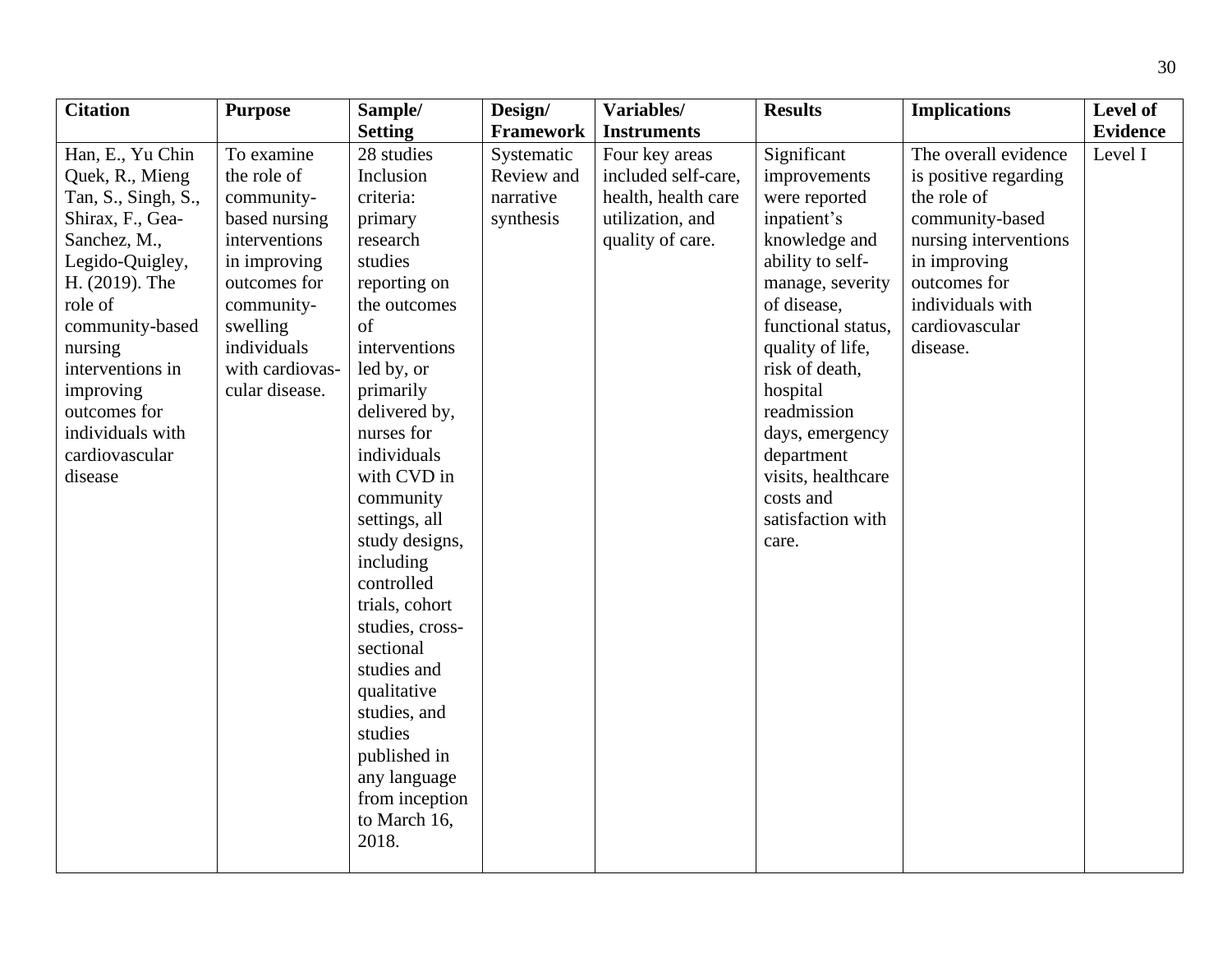| <b>Citation</b>                                                                                                                                                                                                                                                                                                       | <b>Purpose</b>                                                                                                                                                                                            | Sample/                                                                                                                                                                  | Design/                                                                 | Variables/                                                                                                                                                                                                       | <b>Results</b>                                                                                                                                                                                   | <b>Implications</b>                                                                                                                                                                                                                                       | Level of                    |
|-----------------------------------------------------------------------------------------------------------------------------------------------------------------------------------------------------------------------------------------------------------------------------------------------------------------------|-----------------------------------------------------------------------------------------------------------------------------------------------------------------------------------------------------------|--------------------------------------------------------------------------------------------------------------------------------------------------------------------------|-------------------------------------------------------------------------|------------------------------------------------------------------------------------------------------------------------------------------------------------------------------------------------------------------|--------------------------------------------------------------------------------------------------------------------------------------------------------------------------------------------------|-----------------------------------------------------------------------------------------------------------------------------------------------------------------------------------------------------------------------------------------------------------|-----------------------------|
|                                                                                                                                                                                                                                                                                                                       |                                                                                                                                                                                                           |                                                                                                                                                                          |                                                                         |                                                                                                                                                                                                                  |                                                                                                                                                                                                  |                                                                                                                                                                                                                                                           |                             |
| Hong, P., Chen,<br>K., Chang, Y.,<br>Cheng, S., Chiang,<br>H. (2021).<br>Effectiveness of<br>theory-based<br>health information<br>technology<br>interventions on<br>coronary artery<br>disease self-<br>management<br>behavior. Journal<br>of Nursing<br>Scholarship. 53(4)<br>418-427.<br>doi:10.1111/jnu.12<br>661 | To investigate<br>the effects of a<br>self-efficacy<br>theory-based<br>health<br>information<br>technology<br>intervention<br>implemented<br>through blood<br>control and<br>patient self-<br>management. | <b>Setting</b><br>60 subjects<br>were randomly<br>assigned to<br>either the<br>immediate<br>intervention<br>(experimental)<br>group or the<br>waitlist control<br>group. | Framework<br>Clinical<br>randomized<br>waitlist-<br>controlled<br>trial | <b>Instruments</b><br>The primary<br>endpoint was<br>systolic blood<br>pressure (SBP) at<br>three months;<br>secondary end<br>points included<br>self-management<br>behavior and<br>quality of life<br>$(QOL)$ . | <b>SBP</b><br>significantly<br>improved for the<br>intervention<br>group at three<br>months, where<br>there was also<br>significant<br>improvement in<br>self-management<br>behavior and<br>QOL. | The use of a theory-<br>based health<br>information<br>technology treatment<br>compared with usual<br>care resulted in a<br>significant<br>improvement in SBP,<br>self-management<br>behavior, and QOL in<br>patients with<br>coronary artery<br>disease. | <b>Evidence</b><br>Level II |
|                                                                                                                                                                                                                                                                                                                       |                                                                                                                                                                                                           |                                                                                                                                                                          |                                                                         |                                                                                                                                                                                                                  |                                                                                                                                                                                                  |                                                                                                                                                                                                                                                           |                             |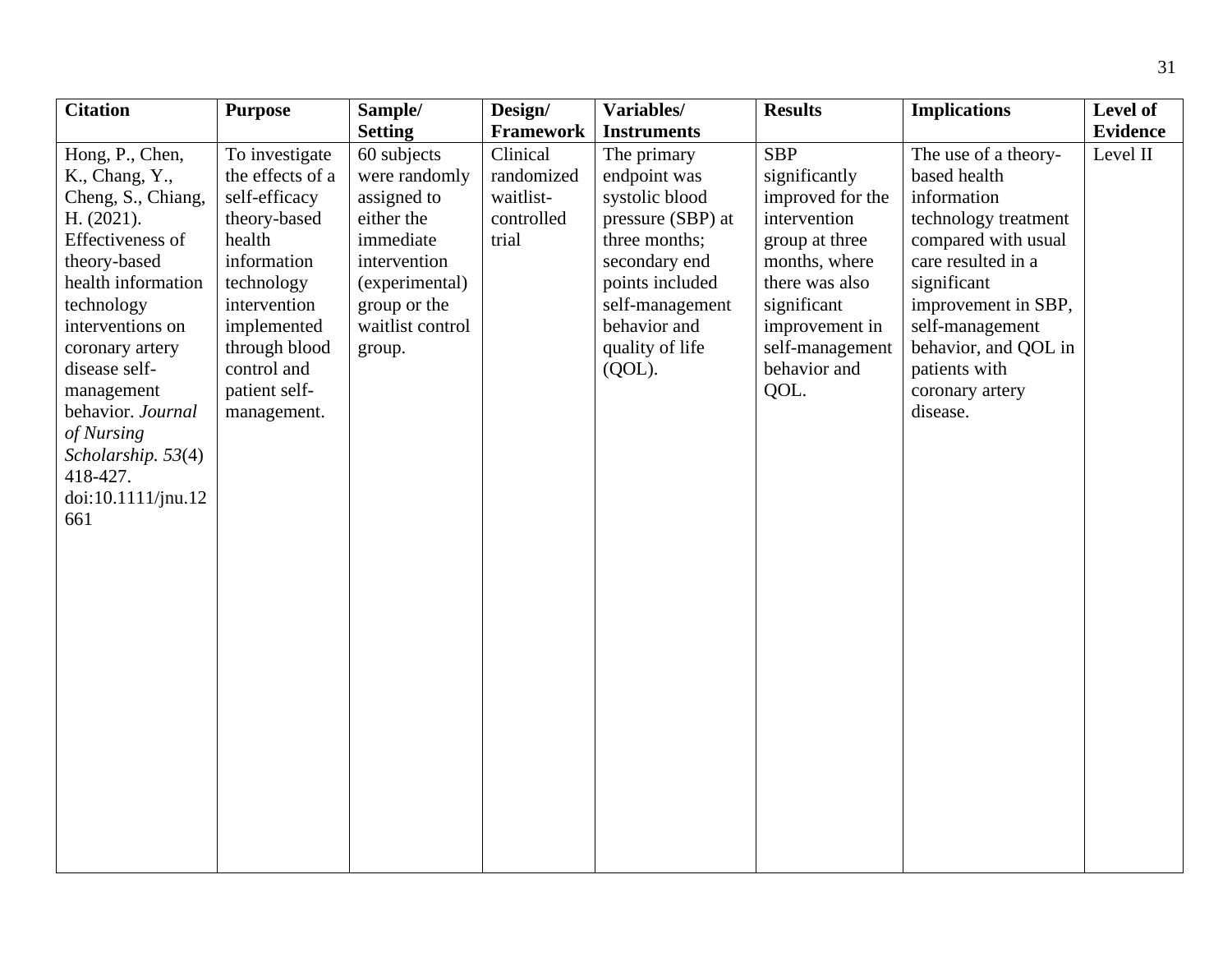| <b>Citation</b>      | <b>Purpose</b>  | Sample/         | Design/    | Variables/          | <b>Results</b>    | <b>Implications</b> | Level of        |
|----------------------|-----------------|-----------------|------------|---------------------|-------------------|---------------------|-----------------|
|                      |                 | <b>Setting</b>  | Framework  | <b>Instruments</b>  |                   |                     | <b>Evidence</b> |
| Jiang, X., Ming,     | The aim of this | 14 studies met  | Systematic | The primary         | The DHIs gained   | All the included    | Level I         |
| W., You, J.          | study was to    | the defined     | Review     | outcome collected   | higher QALY       | studies found the   |                 |
| $(2019)$ . The cost- | perform a       | criteria. Heart |            | was the cost-       | with cost saving  | DHIs to be cost-    |                 |
| effectiveness of     | systematic      | failure and     |            | effectiveness of    | in 43% of the     | effective.          |                 |
| digital health       | review of the   | stroke were     |            | DHIs, presented     | studies and       |                     |                 |
| interventions on     | decision        | two of the      |            | by incremental      | gained QALY at    |                     |                 |
| the management of    | analytic        | most frequent   |            | cost per additional | a higher cost at  |                     |                 |
| cardiovascular       | model-based     | CVDs that       |            | quality-adjusted    | acceptable        |                     |                 |
| diseases. Journal    | studies         | were managed    |            | life year (QALY).   | incremental cost- |                     |                 |
| of medical           | evaluating the  | by DHI          |            |                     | effectiveness     |                     |                 |
| internest research   | cost-           |                 |            |                     | ration in 57% of  |                     |                 |
| $21(6)$ , 1-11.      | effectiveness   |                 |            |                     | studies.          |                     |                 |
| https://www.         | of digital      |                 |            |                     |                   |                     |                 |
| jmir.org/2019        | health          |                 |            |                     |                   |                     |                 |
| /6/e13166/           | interventions   |                 |            |                     |                   |                     |                 |
|                      | (DHIs) on the   |                 |            |                     |                   |                     |                 |
|                      | management of   |                 |            |                     |                   |                     |                 |
|                      | CVD.            |                 |            |                     |                   |                     |                 |
|                      |                 |                 |            |                     |                   |                     |                 |
|                      |                 |                 |            |                     |                   |                     |                 |
|                      |                 |                 |            |                     |                   |                     |                 |
|                      |                 |                 |            |                     |                   |                     |                 |
|                      |                 |                 |            |                     |                   |                     |                 |
|                      |                 |                 |            |                     |                   |                     |                 |
|                      |                 |                 |            |                     |                   |                     |                 |
|                      |                 |                 |            |                     |                   |                     |                 |
|                      |                 |                 |            |                     |                   |                     |                 |
|                      |                 |                 |            |                     |                   |                     |                 |
|                      |                 |                 |            |                     |                   |                     |                 |
|                      |                 |                 |            |                     |                   |                     |                 |
|                      |                 |                 |            |                     |                   |                     |                 |
|                      |                 |                 |            |                     |                   |                     |                 |
|                      |                 |                 |            |                     |                   |                     |                 |
|                      |                 |                 |            |                     |                   |                     |                 |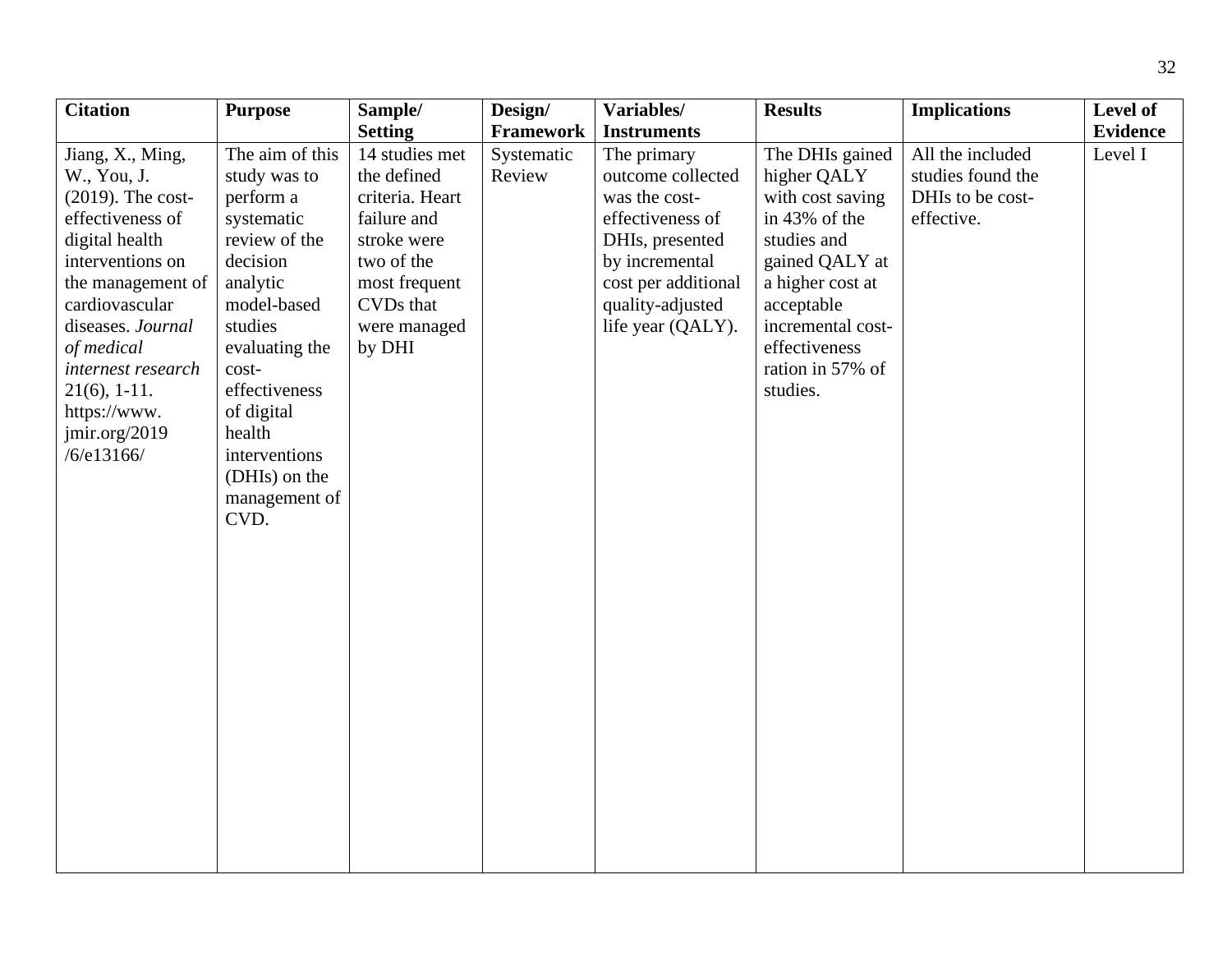| <b>Citation</b>                                                                                                                                                                                                                                                                                                  | <b>Purpose</b>                                                                                                                                                                                                                                                                                                   | Sample/                                                                                                                                                                    | Design/             | Variables/                                                                                                                                                                                                                                                                                                                                                                                                                                                     | <b>Results</b>                                                                                                                                                                                                                                                                                                                           | <b>Implications</b>                                                                                                                                                                                                                                                                      | Level of                   |
|------------------------------------------------------------------------------------------------------------------------------------------------------------------------------------------------------------------------------------------------------------------------------------------------------------------|------------------------------------------------------------------------------------------------------------------------------------------------------------------------------------------------------------------------------------------------------------------------------------------------------------------|----------------------------------------------------------------------------------------------------------------------------------------------------------------------------|---------------------|----------------------------------------------------------------------------------------------------------------------------------------------------------------------------------------------------------------------------------------------------------------------------------------------------------------------------------------------------------------------------------------------------------------------------------------------------------------|------------------------------------------------------------------------------------------------------------------------------------------------------------------------------------------------------------------------------------------------------------------------------------------------------------------------------------------|------------------------------------------------------------------------------------------------------------------------------------------------------------------------------------------------------------------------------------------------------------------------------------------|----------------------------|
|                                                                                                                                                                                                                                                                                                                  |                                                                                                                                                                                                                                                                                                                  | <b>Setting</b>                                                                                                                                                             | <b>Framework</b>    | <b>Instruments</b>                                                                                                                                                                                                                                                                                                                                                                                                                                             |                                                                                                                                                                                                                                                                                                                                          |                                                                                                                                                                                                                                                                                          |                            |
| Kendzerska, T.,<br>Ahu, D., Gershon<br>A., Edwards, J.,<br>Peixoto, C.,<br>Robillard, R.,<br>Kendall, C.<br>$(2021)$ . The effects<br>of the health<br>system response to<br>the COVID-19<br>pandemic on<br>chronic disease<br>management. Risk<br>Management and<br>Health Policy,<br>$2021(14)$ , 575-<br>584. | To provide an<br>overview of<br>how<br>individuals<br>with chronic<br>conditions<br>have been<br>affected by<br>changes in<br>adaption in the<br>healthcare<br>system,<br>healthcare<br>utilization, and<br>socioeconomic<br>and<br>environmental<br>risk factors in<br>response to the<br>COVID-19<br>pandemic. | English<br>language<br>articles<br>published<br>between<br>January 2020<br>and January<br>2021 regarding<br>the COVID-19<br>pandemic and<br>chronic disease<br>management. | Narrative<br>Review | Healthcare<br>characteristics and<br>utilization by<br>individuals with<br>chronic conditions,<br>reductions in<br>chronic disease-<br>related ED visits<br>and<br>hospitalizations,<br>deployment of<br>telemedicine for<br>chronic disease<br>management,<br>shortages of<br>medicine supply<br>for individuals<br>with chronic<br>disease,<br>psychosocial and<br>mental health<br>considerations,<br>sleep disruption<br>and disorders<br>during COVID-19. | In-person<br>primary and<br>specialty care for<br>individuals with<br>chronic<br>conditions have<br>substantially<br>decreased due to<br>government<br>restriction of<br>elective and non-<br>urgent healthcare<br>visits, as well as<br>greater instilled<br>fear over<br>potential<br>COVID-19<br>exposure during<br>in-person visits. | The information<br>summarized and<br>provided by this<br>review can be used as<br>a foundation for<br>further research<br>studies and to guide<br>healthcare service<br>delivery in later<br>stages of the<br>pandemic, the post-<br>pandemic phase, and<br>during the next<br>outbreak. | <b>Evidence</b><br>Level V |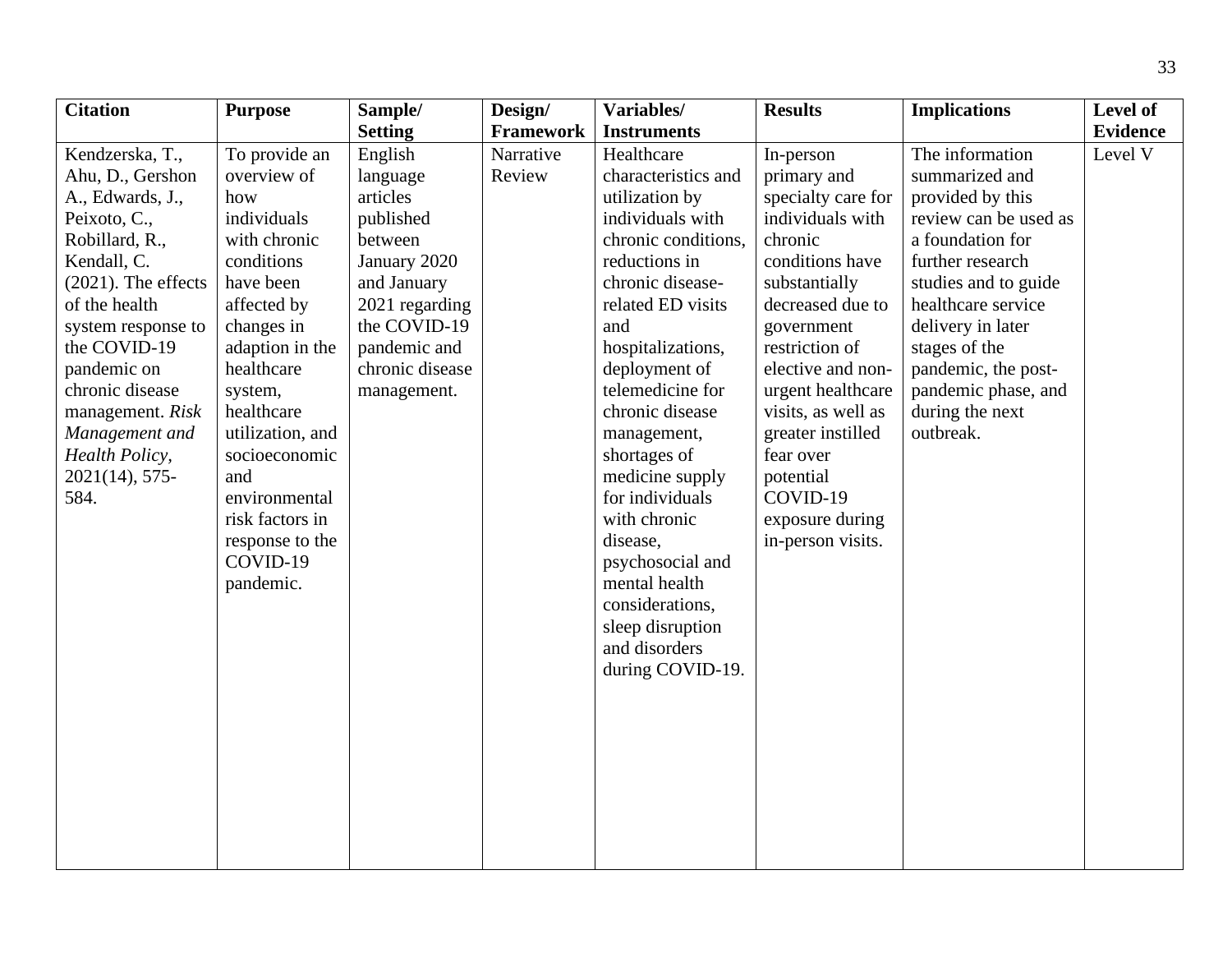| <b>Framework</b><br><b>Evidence</b><br><b>Citation</b><br><b>Setting</b><br><b>Instruments</b><br>Ito, K., Shrank,<br>Markov model<br>Model<br>The main outcome<br>Compared with<br>Mailed education and<br>Level V<br>To evaluate the<br>usual care, only<br>comparative<br>simulating a<br>inputs were<br>was an incremental<br>a polypill, once<br>W., Avorn J.,<br>cost-effectiveness<br>mailed education<br>available, may be the<br>Patrick, A.,<br>cost-<br>hypothetical<br>extracted<br>cohort of 65-<br>from<br>effectiveness<br>ratio as measured<br>had both<br>cost-saving strategies<br>Brennan, T.,<br>year-old post-<br>published<br>improved health<br>for improving post-<br>of<br>by cost per<br>Antman, E.,<br>MI medication<br>interventions<br>MI patients<br>quality-adjusted<br>outcomes and<br>Choudhry, N.<br>literature.<br>who were<br>life year gained.<br>reduced<br>adherence.<br>(2012).<br>to improve<br>adherence to<br>prescribed<br>spending. | <b>Purpose</b>    |
|----------------------------------------------------------------------------------------------------------------------------------------------------------------------------------------------------------------------------------------------------------------------------------------------------------------------------------------------------------------------------------------------------------------------------------------------------------------------------------------------------------------------------------------------------------------------------------------------------------------------------------------------------------------------------------------------------------------------------------------------------------------------------------------------------------------------------------------------------------------------------------------------------------------------------------------------------------------------------------|-------------------|
|                                                                                                                                                                                                                                                                                                                                                                                                                                                                                                                                                                                                                                                                                                                                                                                                                                                                                                                                                                                  |                   |
| effectiveness of<br>evidence-based<br>secondary<br>interventions to<br>medications<br>prevention<br>medications.<br>improve<br>among post<br>medication<br>myocardial<br>infarction (MI)<br>adherence after<br>patients.<br>myocardial<br>infarction. Health<br>Services Research,<br>47(6) 2097-2117.<br>https://doi.or/<br>$10.1111/j.1475-$<br>6773.2012.<br>01462.x                                                                                                                                                                                                                                                                                                                                                                                                                                                                                                                                                                                                          | Comparative cost- |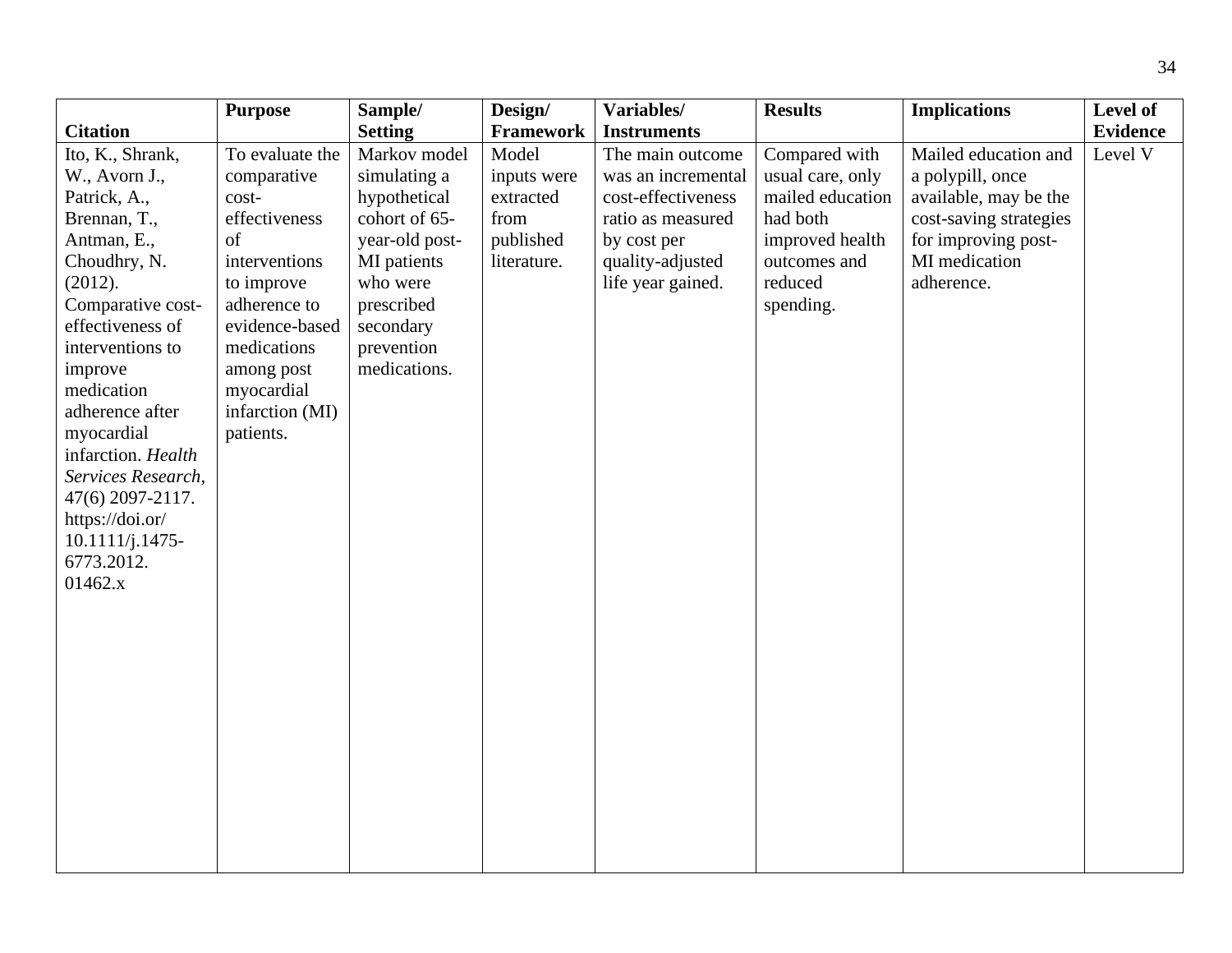| <b>Citation</b>                                                                                                                                                                                                | <b>Purpose</b>                                                                                                                                                                                                                                           | Sample/                                                       | Design/                           | Variables/                                                                                                                                                                                                                                           | <b>Results</b>                                                          | <b>Implications</b>                                                                      | Level of                   |
|----------------------------------------------------------------------------------------------------------------------------------------------------------------------------------------------------------------|----------------------------------------------------------------------------------------------------------------------------------------------------------------------------------------------------------------------------------------------------------|---------------------------------------------------------------|-----------------------------------|------------------------------------------------------------------------------------------------------------------------------------------------------------------------------------------------------------------------------------------------------|-------------------------------------------------------------------------|------------------------------------------------------------------------------------------|----------------------------|
|                                                                                                                                                                                                                |                                                                                                                                                                                                                                                          |                                                               |                                   |                                                                                                                                                                                                                                                      |                                                                         |                                                                                          |                            |
| Mamuya, W.<br>$(2012)$ . Cardiac<br>rehabilitation past,<br>present and future.<br>Cardiovascular<br>Diagnosis &<br>Therapy, $2(1)$ 38-<br>49. https://doi.org/<br>10.3978/j.issn.<br>2223-<br>3652.2012.01.02 | To present an<br>overview of<br>cardiac<br>rehabilitation<br>as a tool for<br>secondary<br>prevention of<br>cardiovascular<br>disease and its<br>current status<br>as a<br>performance<br>measure in the<br>care of patients<br>with cardiac<br>disease. | <b>Setting</b><br>Articles<br>pertaining to<br>cardiac rehab. | Framework<br>Literature<br>Review | <b>Instruments</b><br>Exercise training,<br>tobacco cessation,<br>nutritional intake,<br>weight<br>management, lipid<br>management,<br>blood pressure,<br>diabetes,<br>psychosocial and<br>professional<br>issues, sexual<br>counseling,<br>alcohol, | Cardiac rehab is<br>both clinically<br>effective and<br>cost-effective. | Cardiac rehabilitation<br>is underutilized and<br>should be considered<br>going forward. | <b>Evidence</b><br>Level V |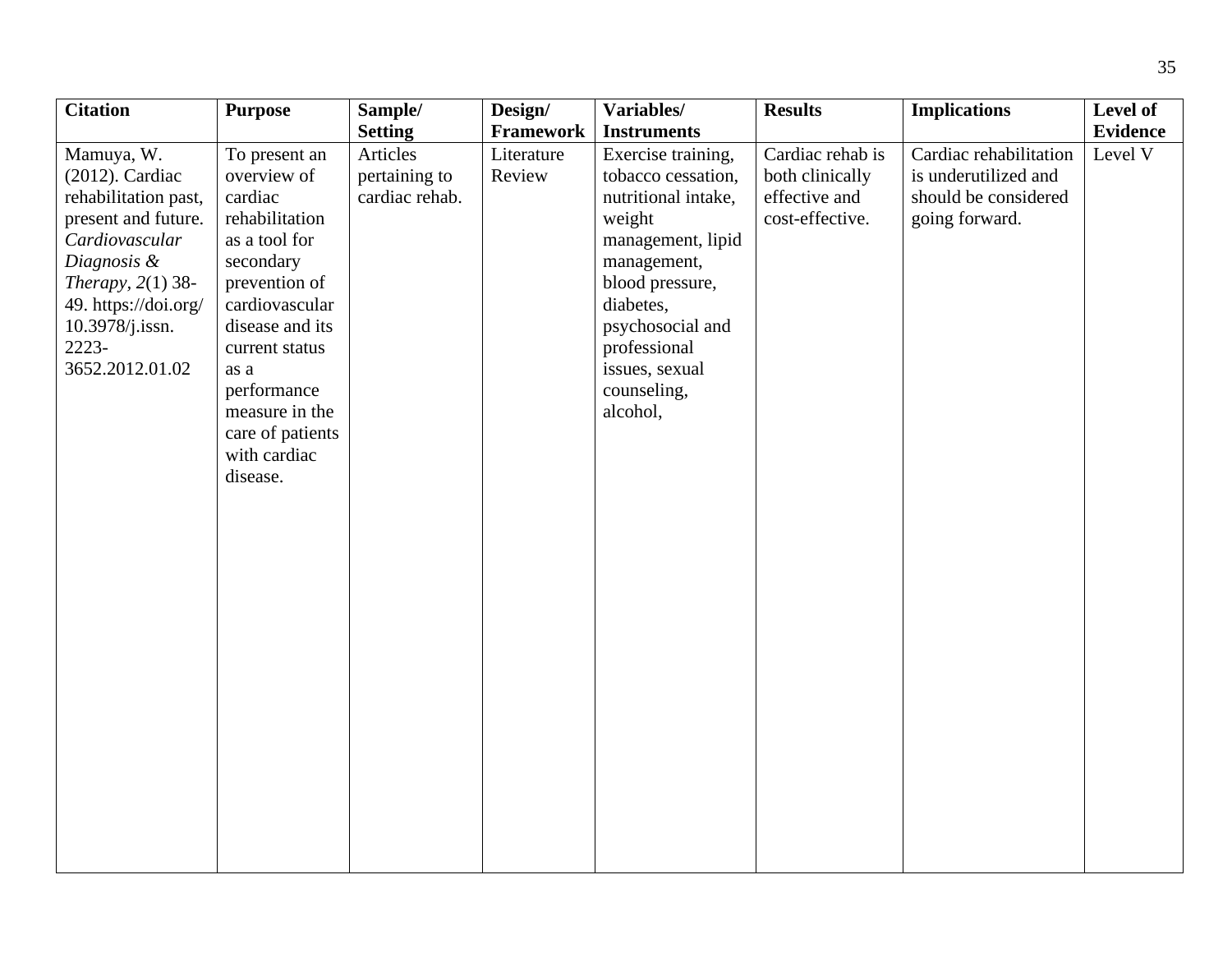| <b>Citation</b>           | <b>Purpose</b> | Sample/         | Design/    | Variables/         | <b>Results</b>     | <b>Implications</b>  | Level of        |
|---------------------------|----------------|-----------------|------------|--------------------|--------------------|----------------------|-----------------|
|                           |                | <b>Setting</b>  | Framework  | <b>Instruments</b> |                    |                      | <b>Evidence</b> |
| Mejia, A.,                | To assess the  | Data was        | Randomized | Effectiveness was  | There were no      | There is little      | Level II        |
| Richardson, G.,           | cost-          | obtained from   | controlled | estimated as       | substantial        | evidence that the    |                 |
| Pattenden, J.,            | effectiveness  | a multi-center, | open trial | Quality-Adjusted   | differences in the | addition of the      |                 |
| Cockayne, S.,             | of a nurse     | randomized      | conducted  | Life Years.        | utility scores     | intervention has any |                 |
| Lewin, R. (2014).         | facilitated,   | controlled      | in seven   |                    | between            | effect on costs or   |                 |
| Cost-effectiveness        | cognitive      | open trial      | centers in |                    | treatment group    | outcomes.            |                 |
| of a nurse                | behavioural    | conducted in    | the UK.    |                    | s in all follow-up |                      |                 |
| facilitated,              | self-          | seven center in |            |                    | assessments, in    |                      |                 |
| cognitive                 | management     | the United      |            |                    | the use of         |                      |                 |
| behavioural self-         | program for    | Kingdom         |            |                    | medications or     |                      |                 |
| management                | patients with  | (UD) between    |            |                    | outpatient visits  |                      |                 |
| programme                 | heart failure  | 2006 and 2008.  |            |                    | and both groups    |                      |                 |
| compared with             | compared with  |                 |            |                    | report a similarly |                      |                 |
| usual care using a        | usual care     |                 |            |                    | frequency of       |                      |                 |
| CBT manual along          | including the  |                 |            |                    | contact with       |                      |                 |
| for patient with          | unfacilitated  |                 |            |                    | health care        |                      |                 |
| heart failure.            | access to the  |                 |            |                    | professionals.     |                      |                 |
| <b>International</b>      | same manual,   |                 |            |                    |                    |                      |                 |
| Journal of Nursing        | from the       |                 |            |                    |                    |                      |                 |
| <i>Studies</i> , 51(2014) | perspective of |                 |            |                    |                    |                      |                 |
| 1214-1220.                | the NHS        |                 |            |                    |                    |                      |                 |
| http://dx.doi.org         |                |                 |            |                    |                    |                      |                 |
| $/10.1016$ j.ijnurstu.    |                |                 |            |                    |                    |                      |                 |
| 2014.01.009               |                |                 |            |                    |                    |                      |                 |
|                           |                |                 |            |                    |                    |                      |                 |
|                           |                |                 |            |                    |                    |                      |                 |
|                           |                |                 |            |                    |                    |                      |                 |
|                           |                |                 |            |                    |                    |                      |                 |
|                           |                |                 |            |                    |                    |                      |                 |
|                           |                |                 |            |                    |                    |                      |                 |
|                           |                |                 |            |                    |                    |                      |                 |
|                           |                |                 |            |                    |                    |                      |                 |
|                           |                |                 |            |                    |                    |                      |                 |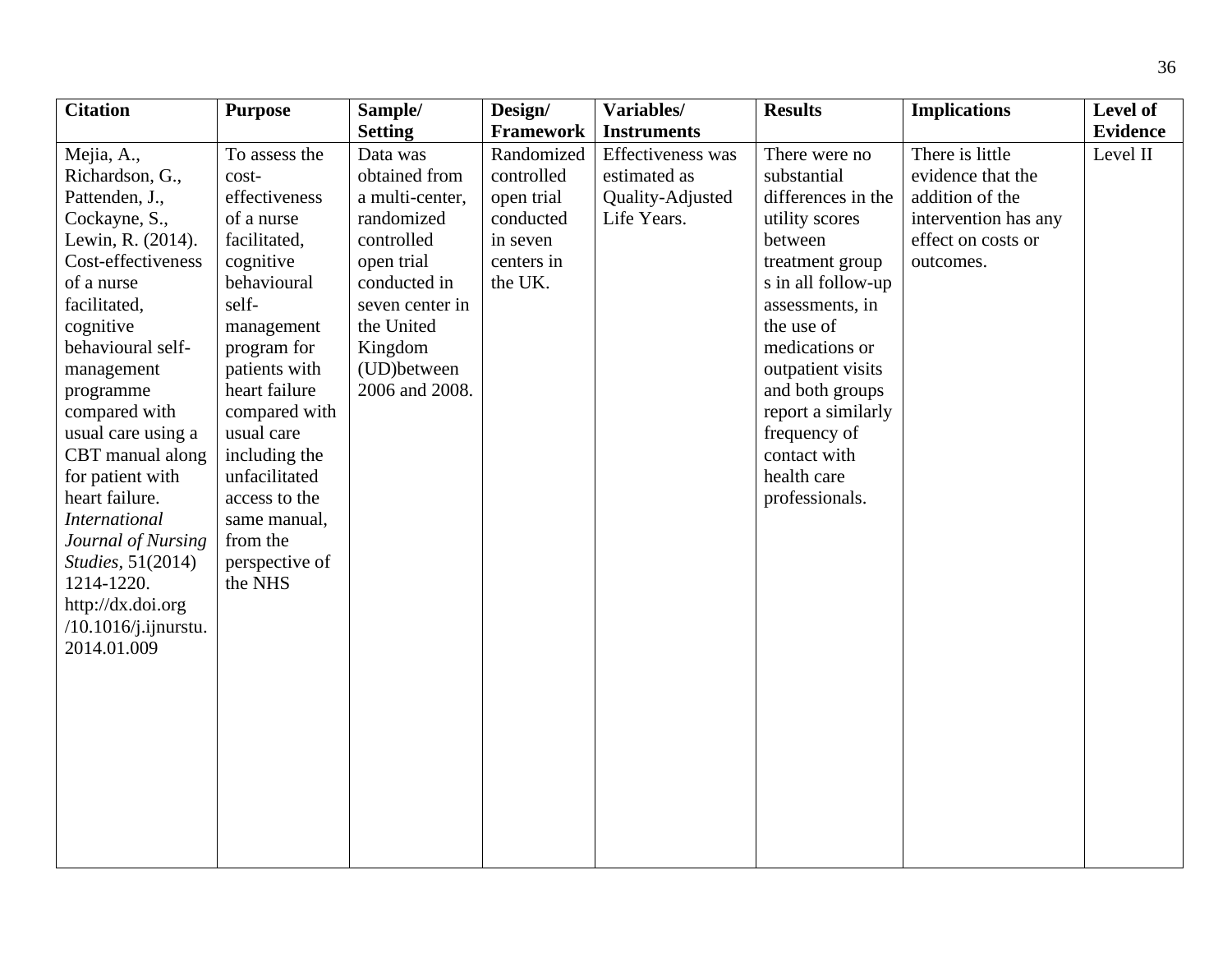| <b>Citation</b>     | <b>Purpose</b> | Sample/              | Design/      | Variables/         | <b>Results</b>    | <b>Implications</b>     | Level of        |
|---------------------|----------------|----------------------|--------------|--------------------|-------------------|-------------------------|-----------------|
|                     |                | <b>Setting</b>       | Framework    | <b>Instruments</b> |                   |                         | <b>Evidence</b> |
| Nakayama, A.,       | Evaluate       | <b>Outpatient CR</b> | The study    | Emergency          | The emergency     | Remote CR is as         | Level IV        |
| Takayama, N.,       | remote cardiac | group $n=69$ ,       | prospectivel | readmission rate   | readmission rate  | effective as outpatient |                 |
| Kobayashi, M.,      | rehabilitation | remote CR            | y            | within 30 days of  | within 30 days of | CR for improving the    |                 |
| Hyodo, K.,          | $(CR)$ as a    | group $n=30$ ,       | investigated | discharge, EQ-SD   | discharge was     | short-term prognosis    |                 |
| Maeshima, N.,       | viable         | non-CR group         | patient      | score              | lower in the      | of patients             |                 |
| Takayuki, F.,       | alternative to | $n=137$ .            | hospitalized |                    | remote CR group   | hospitalized for heart  |                 |
| Morita, H.,         | the outpatient |                      | for heart    |                    | than the non-CR   | failure post-           |                 |
| Komuro. (2020).     | CR program     |                      | failure (HF) |                    | group. The EQ-    | discharge.              |                 |
| Remote cardiac      |                |                      | with a left  |                    | 5D score was      |                         |                 |
| rehabilitation is a |                |                      | ventricular  |                    | higher in the     |                         |                 |
| good alternative of |                |                      | ejection     |                    | remote CR group   |                         |                 |
| outpatient cardiac  |                |                      | fraction     |                    | than in the       |                         |                 |
| rehabilitation in   |                |                      | $(LVEF)$ of  |                    | outpatient CR     |                         |                 |
| the COVID-19 era.   |                |                      | $<$ 50%.     |                    | group 30 days     |                         |                 |
| Environmental       |                |                      |              |                    | after discharge.  |                         |                 |
| Health and          |                |                      |              |                    |                   |                         |                 |
| Preventative        |                |                      |              |                    |                   |                         |                 |
| Medicine. 25(48)    |                |                      |              |                    |                   |                         |                 |
|                     |                |                      |              |                    |                   |                         |                 |
|                     |                |                      |              |                    |                   |                         |                 |
|                     |                |                      |              |                    |                   |                         |                 |
|                     |                |                      |              |                    |                   |                         |                 |
|                     |                |                      |              |                    |                   |                         |                 |
|                     |                |                      |              |                    |                   |                         |                 |
|                     |                |                      |              |                    |                   |                         |                 |
|                     |                |                      |              |                    |                   |                         |                 |
|                     |                |                      |              |                    |                   |                         |                 |
|                     |                |                      |              |                    |                   |                         |                 |
|                     |                |                      |              |                    |                   |                         |                 |
|                     |                |                      |              |                    |                   |                         |                 |
|                     |                |                      |              |                    |                   |                         |                 |
|                     |                |                      |              |                    |                   |                         |                 |
|                     |                |                      |              |                    |                   |                         |                 |
|                     |                |                      |              |                    |                   |                         |                 |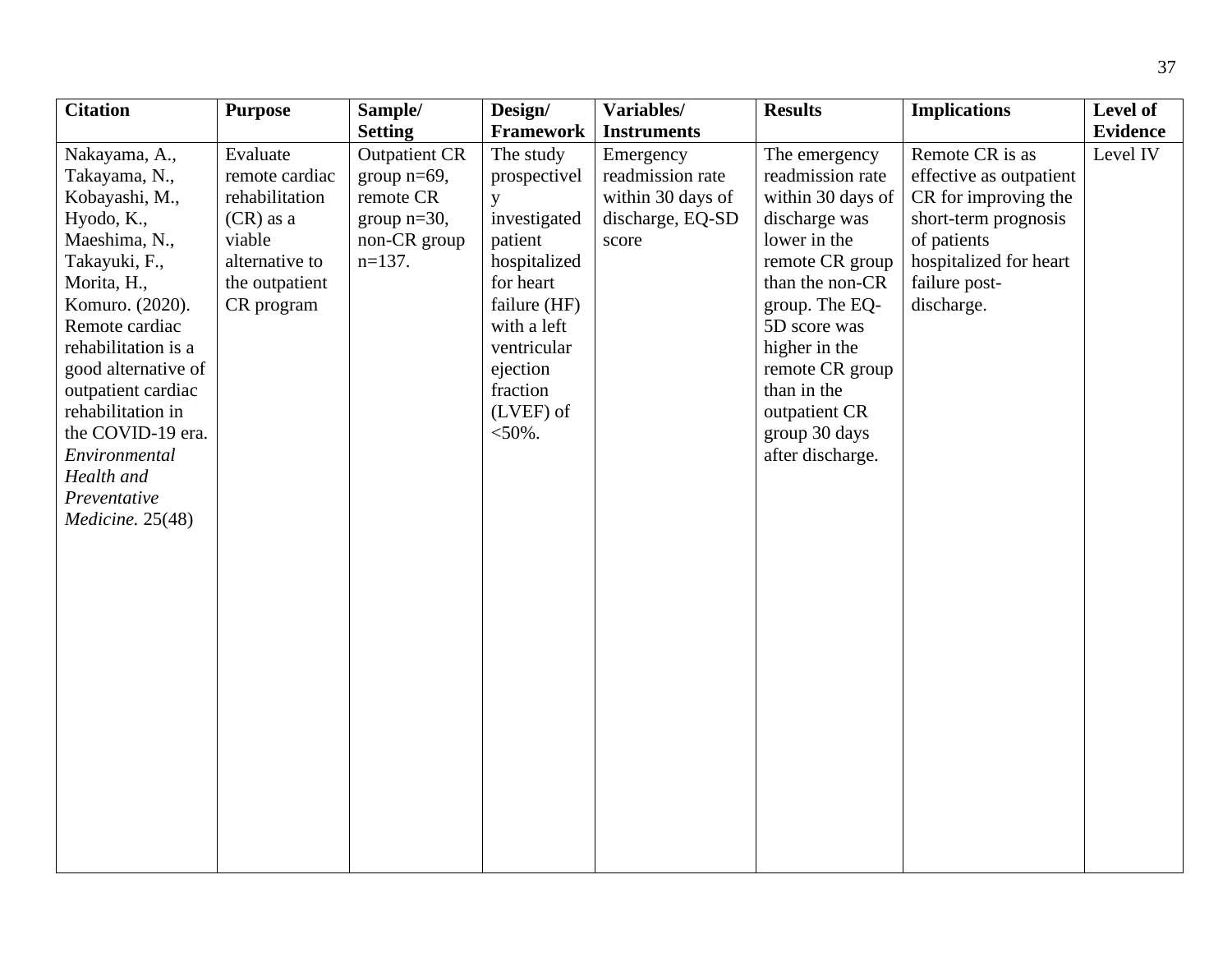| <b>Citation</b>                                                                                                                                                                     | <b>Purpose</b>                                                                                                                                                                                                                                                                                                                                                    | Sample/                                                                                                                                                                                                                  | Design/                                  | Variables/                                                                                                             | <b>Results</b>                                                                                                                                                                                                                                                                                                                                                | <b>Implications</b>                                                                                                                         | Level of                     |
|-------------------------------------------------------------------------------------------------------------------------------------------------------------------------------------|-------------------------------------------------------------------------------------------------------------------------------------------------------------------------------------------------------------------------------------------------------------------------------------------------------------------------------------------------------------------|--------------------------------------------------------------------------------------------------------------------------------------------------------------------------------------------------------------------------|------------------------------------------|------------------------------------------------------------------------------------------------------------------------|---------------------------------------------------------------------------------------------------------------------------------------------------------------------------------------------------------------------------------------------------------------------------------------------------------------------------------------------------------------|---------------------------------------------------------------------------------------------------------------------------------------------|------------------------------|
|                                                                                                                                                                                     |                                                                                                                                                                                                                                                                                                                                                                   |                                                                                                                                                                                                                          |                                          |                                                                                                                        |                                                                                                                                                                                                                                                                                                                                                               |                                                                                                                                             |                              |
| Richardson, C.,<br>Franklin, B., Moy,<br>M., Jackson, E.<br>$(2019)$ . Advances<br>in rehabilitation<br>for chronic<br>diseases. BMJ<br>2019;365:12191<br>doi:<br>10.1136/bmj.l2191 | This review<br>summarized<br>randomized<br>controlled<br>trials, meta-<br>analyses,<br>epidemiologic<br>reports, and<br>clinical and<br>observational<br>studies<br>evaluating the<br>impact of<br>cardiopulmona<br>ry<br>rehabilitation<br>on CVD and<br>COPD, with<br>additional<br>information<br>about new<br>developments<br>and ongoing<br>clinical trials. | <b>Setting</b><br>The authors<br>reviewed and<br>identified<br>manuscripts<br>for their focus<br>on elements of<br>cardiac and<br>pulmonary<br>rehabilitation<br>that were<br>relevant to<br>primary care<br>physicians. | <b>Framework</b><br>Literature<br>review | <b>Instruments</b><br>Evidence for<br>benefit of in-<br>person cardiac and<br>pulmonary<br>rehabilitation<br>programs. | Comprehensive<br>cardiac and<br>pulmonary<br>rehabilitation<br>programs are<br>effective<br>evidence-based<br>strategies that<br>directly deal<br>with the<br>behavioral risk<br>factors that lead<br>to CVD and<br>COPD,<br>improving health<br>related outcomes<br>including<br>function, HRQL,<br>risk of<br>readmission to<br>hospital, and<br>mortality. | There is an<br>opportunity to<br>substantially improve<br>health outcomes by<br>increasing the reach<br>and engagement of<br>such programs. | <b>Evidence</b><br>Level III |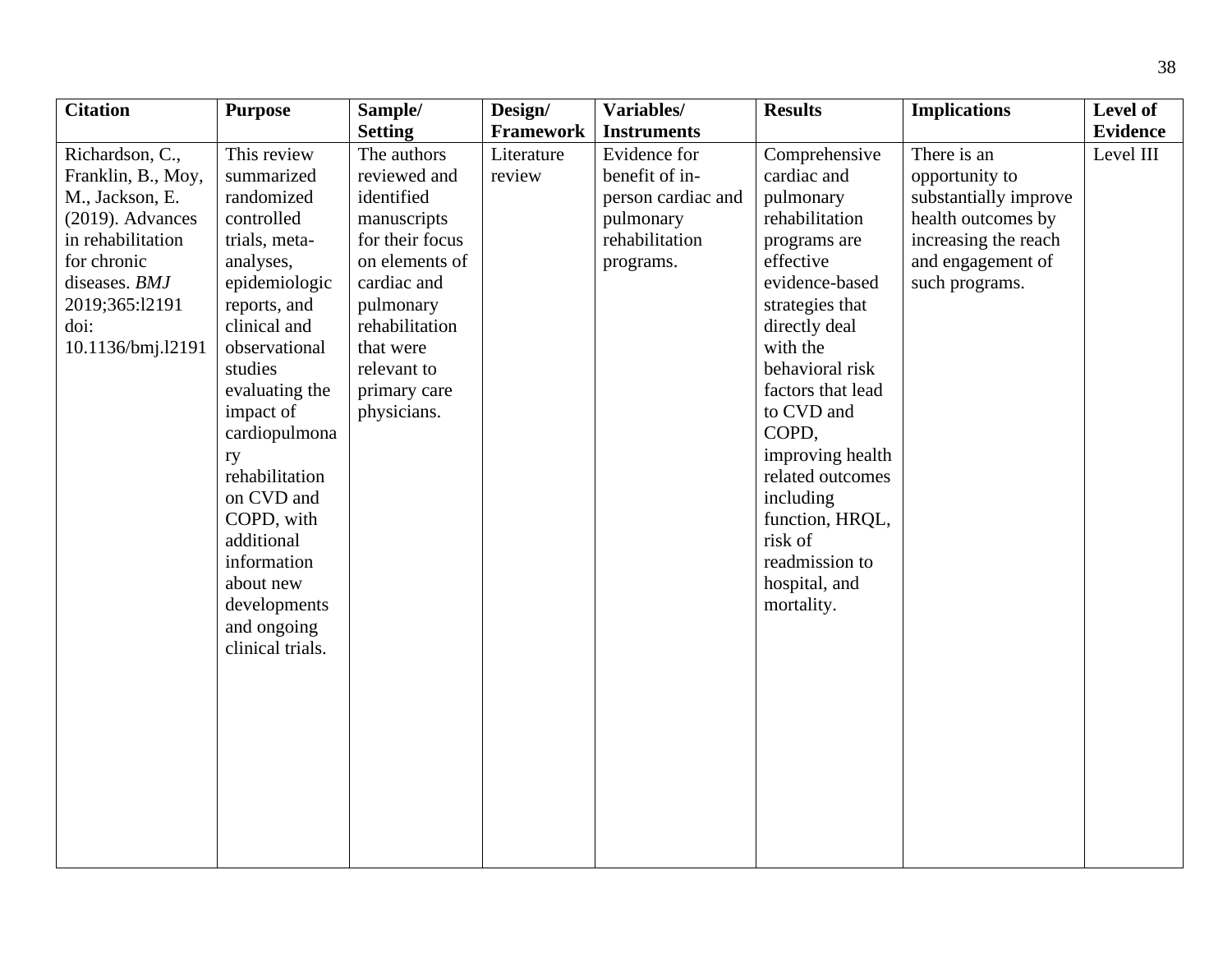| <b>Citation</b>     | <b>Purpose</b>  | Sample/        | Design/       | Variables/         | <b>Results</b>    | <b>Implications</b>     | Level of        |
|---------------------|-----------------|----------------|---------------|--------------------|-------------------|-------------------------|-----------------|
|                     |                 | <b>Setting</b> | Framework     | <b>Instruments</b> |                   |                         | <b>Evidence</b> |
| Spaulding, E.,      | The aim of this | The            | Three-phase   | Follow-up was      | The results from  | The MiCORE study        |                 |
| Marvel, F., Lee,    | study is self-  | prospective    | <b>MiCORE</b> | conducted at 3-    | this study have   | will provide a wealth   | Level VI        |
| M., Yang, W.,       | management,     | will primarily | study.        | and 30-days post-  | not yet been      | of information about    |                 |
| Demo, R., Wang,     | adherence to    | compare time   | (Myocardial   | discharge from the | released. The     | clinical integration of |                 |
| J., Xun, H., Shah,  | guideline-      | to first       | infarction,   | hospital.          | final recruitment | Corrie, an innovative,  |                 |
| L., Weng, D.,       | directed        | readmission    | Combined-     |                    | process was       | patient-centered,       |                 |
| Fasanu, O.,         | therapy, and    | within 30 days | device,       |                    | finalized in      | action-oriented DHI     |                 |
| Carter, J., Sheidy, | cardiovascular  | post discharge | Recovery      |                    | March 2019.       | aimed at self-          |                 |
| J., McLin, R.,      | risk reduction. | among patient  | Enhanceme     |                    |                   | management,             |                 |
| Flowers, J.,        |                 | s with Corrie  | nt)           |                    |                   | adherence to            |                 |
| Majmudar, M.,       |                 | to patients in |               |                    |                   | guideline-directed      |                 |
| Vilarino, V.,       |                 | the historical |               |                    |                   | therapy, and            |                 |
| Lumelsky, D.,       |                 | standard of    |               |                    |                   | cardiovascular risk     |                 |
| Bhardwaj, V.,       |                 | care           |               |                    |                   | reduction.              |                 |
| Padula,             |                 | comparison     |               |                    |                   |                         |                 |
| W.,Martin, S.       |                 | group.         |               |                    |                   |                         |                 |
| (2019). Corrie      |                 |                |               |                    |                   |                         |                 |
| health digital      |                 |                |               |                    |                   |                         |                 |
| platform for self-  |                 |                |               |                    |                   |                         |                 |
| management in       |                 |                |               |                    |                   |                         |                 |
| secondary           |                 |                |               |                    |                   |                         |                 |
| prevention after    |                 |                |               |                    |                   |                         |                 |
| acute myocardial    |                 |                |               |                    |                   |                         |                 |
| infarction.         |                 |                |               |                    |                   |                         |                 |
| Circulation:        |                 |                |               |                    |                   |                         |                 |
| Cardiovascular      |                 |                |               |                    |                   |                         |                 |
| Quality and         |                 |                |               |                    |                   |                         |                 |
| Outcomes.           |                 |                |               |                    |                   |                         |                 |
|                     |                 |                |               |                    |                   |                         |                 |
|                     |                 |                |               |                    |                   |                         |                 |
|                     |                 |                |               |                    |                   |                         |                 |
|                     |                 |                |               |                    |                   |                         |                 |
|                     |                 |                |               |                    |                   |                         |                 |
|                     |                 |                |               |                    |                   |                         |                 |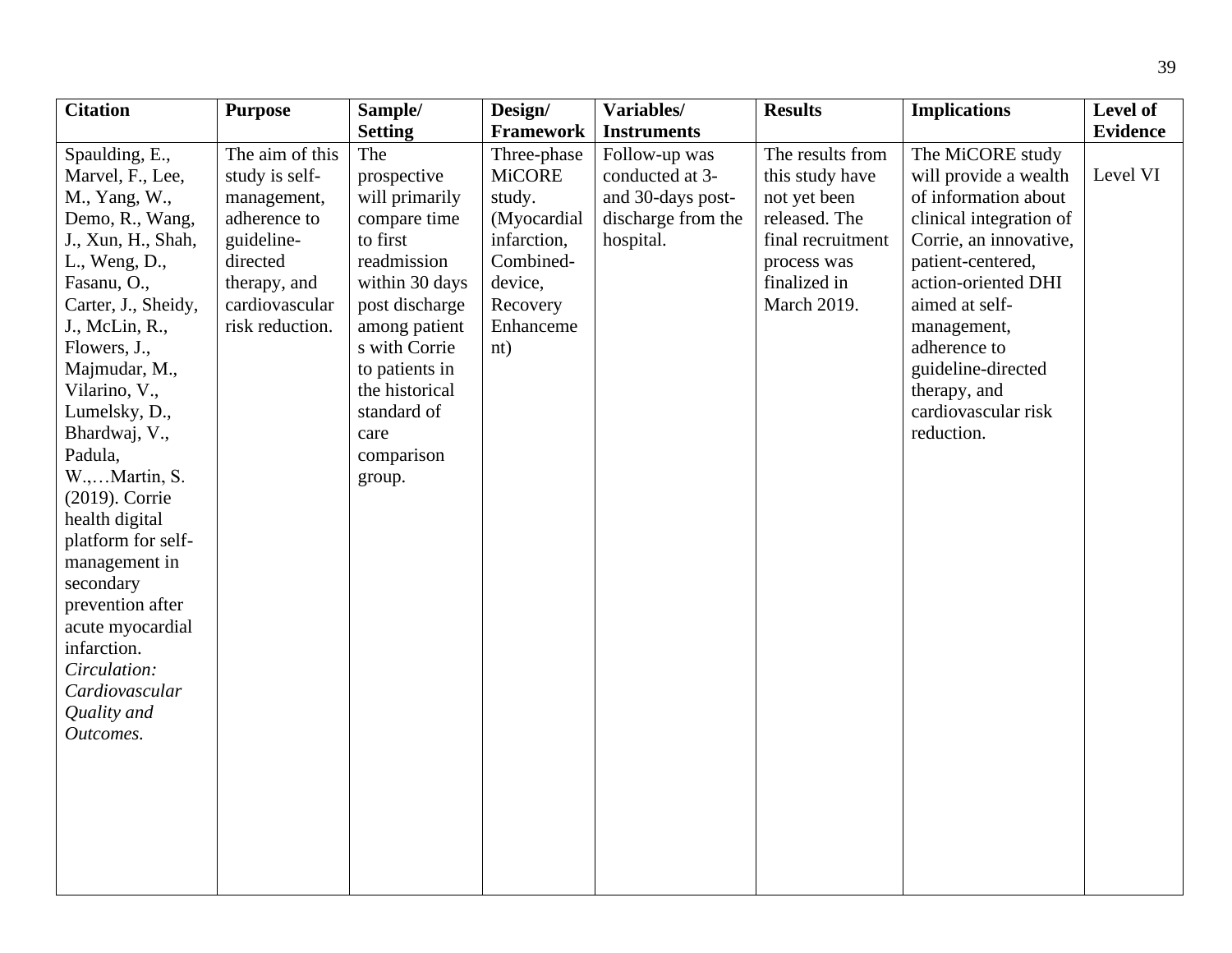| <b>Citation</b>         | <b>Purpose</b>  | Sample/        | Design/          | Variables/          | <b>Results</b>      | <b>Implications</b> | Level of        |
|-------------------------|-----------------|----------------|------------------|---------------------|---------------------|---------------------|-----------------|
|                         |                 | <b>Setting</b> | <b>Framework</b> | <b>Instruments</b>  |                     |                     | <b>Evidence</b> |
|                         | To evaluate     | Participants   | Randomized       | LDL-cholesterol,    | CLIP participants   | Delivering CLIP     | Level II        |
| Stuart, K., Wyld, B.,   | a primary       | were           | controlled       | DMI, total          | demonstrated        | through an          |                 |
| Bastiaans, K., Stocks,  | prevention      | randomized     | pilot trial      | cholesterol,        | significantly       | existing telephone  |                 |
| N., Brinkworth, G.,     | care model      | into two       |                  | systolic blood      | greater reductions  | health service is   |                 |
| Mohr, P., Noakes, M.    | using           | groups, those  |                  | pressure, diastolic | in LDL-C and        | effective in        |                 |
| $(2012)$ . A telephone- | telephone       | receiving      |                  | blood pressure,     | total cholesterol   | achieving           |                 |
| supported               | support         | telephone-     |                  | weight, waist       | at Week 12 when     | reductions in       |                 |
| cardiovascular          | delivered       | supported      |                  | circumference.      | compared with       | LDL-C and total     |                 |
| lifestyle programme     | through an      | comprehensiv   |                  |                     | the control group.  | cholesterol.        |                 |
| (CLIP) for lipid        | existing        | e lifestyle    |                  |                     | There were no       |                     |                 |
| reduction and weight    | health call     | intervention   |                  |                     | significant         |                     |                 |
| loss in general         | center to       | program        |                  |                     | treatment effects   |                     |                 |
| practice patients.      | general         | (CLIP) and     |                  |                     | for systolic blood  |                     |                 |
| <b>Public Health</b>    | practitioner    | those          |                  |                     | pressure, diastolic |                     |                 |
| Nutrition, 17(3), 640-  | -referred       | receiving      |                  |                     | blood pressure,     |                     |                 |
| 647. https://doi.org.   | patients at     | usual care     |                  |                     | weight, or waist    |                     |                 |
| 10.1017/S136            | risk of         | from their     |                  |                     | circumference.      |                     |                 |
| 8980013000220           | developing      | general        |                  |                     |                     |                     |                 |
|                         | CVD, using      | practitioner.  |                  |                     |                     |                     |                 |
|                         | objective       |                |                  |                     |                     |                     |                 |
|                         | measures of     |                |                  |                     |                     |                     |                 |
|                         | <b>CVD</b> risk |                |                  |                     |                     |                     |                 |
|                         | reduction       |                |                  |                     |                     |                     |                 |
|                         | and weight      |                |                  |                     |                     |                     |                 |
|                         | loss.           |                |                  |                     |                     |                     |                 |
|                         |                 |                |                  |                     |                     |                     |                 |
|                         |                 |                |                  |                     |                     |                     |                 |
|                         |                 |                |                  |                     |                     |                     |                 |
|                         |                 |                |                  |                     |                     |                     |                 |
|                         |                 |                |                  |                     |                     |                     |                 |
|                         |                 |                |                  |                     |                     |                     |                 |
|                         |                 |                |                  |                     |                     |                     |                 |
|                         |                 |                |                  |                     |                     |                     |                 |
|                         |                 |                |                  |                     |                     |                     |                 |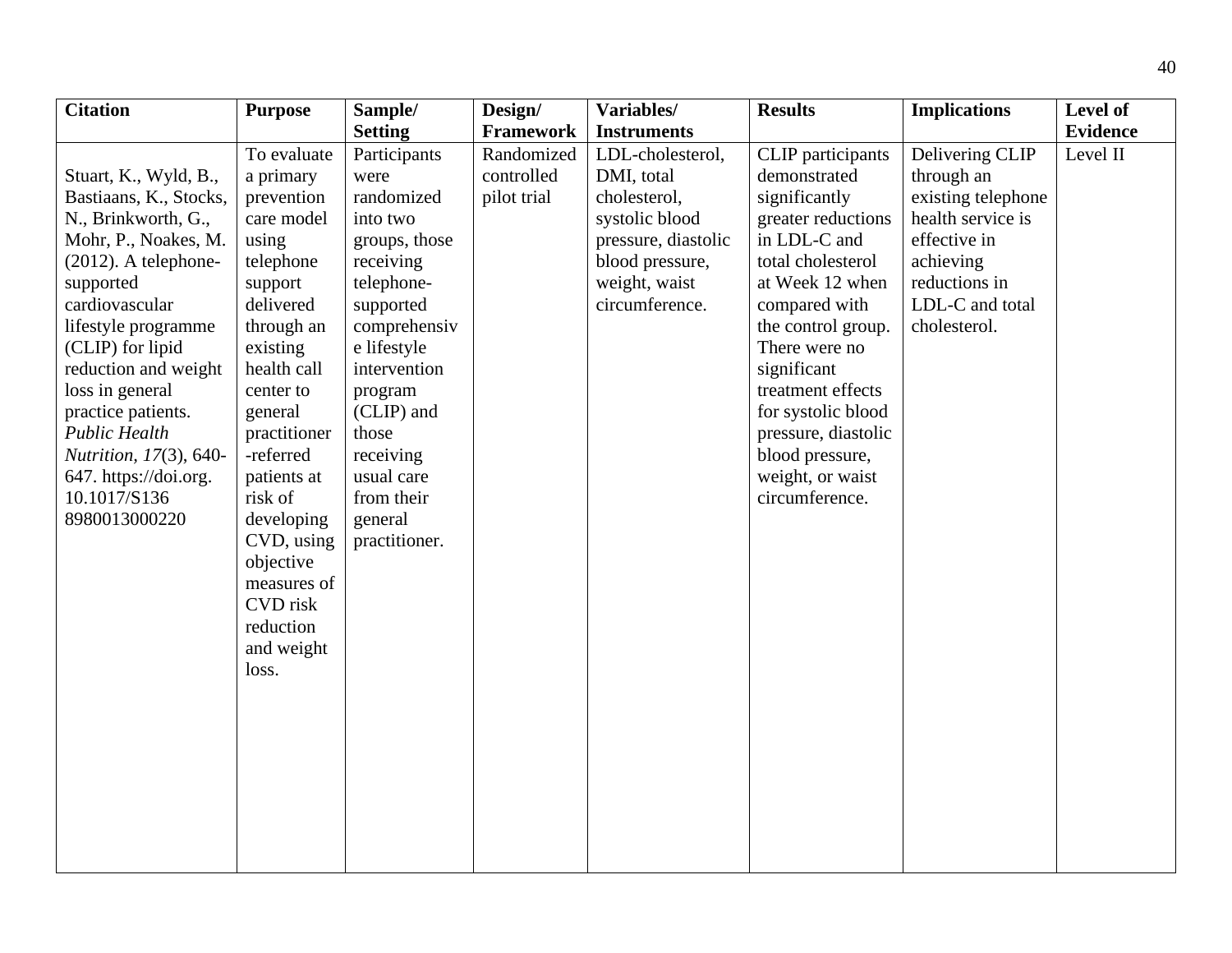| <b>Citation</b>       | <b>Purpose</b> | Sample/             | Design/    | Variables/         | <b>Results</b>     | <b>Implications</b> | Level of        |
|-----------------------|----------------|---------------------|------------|--------------------|--------------------|---------------------|-----------------|
|                       |                | <b>Setting</b>      | Framework  | <b>Instruments</b> |                    |                     | <b>Evidence</b> |
| Turan Kavradim, S.,   | The aim of     | 24 Peer-            | Systematic | Waist              | Telehealth         | Nurses can use      | Level I         |
| Ozer, Z., Boz, I.     | this study is  | reviewed,           | review and | circumference,     | interventions had  | telehealth          |                 |
| (2020). Effectiveness | to evaluate    | published           | meta-      | medication         | positive outcomes  | interventions to    |                 |
| of telehealth         | the            | randomized          | analysis   | adherence,         | on waist           | manage              |                 |
| interventions as a    | effectivenes   | controlled          |            | smoking cessation, | circumference,     | adherence to        |                 |
| part of secondary     | s of           | trials of           |            | blood pressure,    | blood pressure,    | lifestyle changes.  |                 |
| preventions in        | telehealth     | people with         |            | physical activity  | total cholesterol, |                     |                 |
| coronary artery       | intervention   | coronary            |            | and lipid change   | triglyceride,      |                     |                 |
| disease.              | s as a part    | artery              |            | results.           | medication         |                     |                 |
| Cardiovascular        | of of          | diseases.           |            |                    | adherence,         |                     |                 |
| Journal of Caring     | secondary      |                     |            |                    | physical activity  |                     |                 |
| Sciences, 2020(34)    | prevention     | Inclusion           |            |                    | and smoking        |                     |                 |
| 585-603.              | compared       | criteria            |            |                    | cessation but not  |                     |                 |
| https://doi.org/      | to routine     | included:           |            |                    | HDL and LDL        |                     |                 |
| 10.1111/scs. 12785    | care in        | participants $\geq$ |            |                    | cholesterol.       |                     |                 |
|                       | those with     | 18 years old        |            |                    |                    |                     |                 |
|                       | coronary       | with CAD,           |            |                    |                    |                     |                 |
|                       | artery         | studies with        |            |                    |                    |                     |                 |
|                       | disease        | telephone           |            |                    |                    |                     |                 |
|                       | $(CAD)$ .      | calls, text         |            |                    |                    |                     |                 |
|                       |                | messages and        |            |                    |                    |                     |                 |
|                       |                | telemonitoring      |            |                    |                    |                     |                 |
|                       |                | , telehealth        |            |                    |                    |                     |                 |
|                       |                | intervention        |            |                    |                    |                     |                 |
|                       |                | group               |            |                    |                    |                     |                 |
|                       |                | compared with       |            |                    |                    |                     |                 |
|                       |                | routine care, at    |            |                    |                    |                     |                 |
|                       |                | least one           |            |                    |                    |                     |                 |
|                       |                | measurable          |            |                    |                    |                     |                 |
|                       |                | outcome to          |            |                    |                    |                     |                 |
|                       |                | reduce the risk     |            |                    |                    |                     |                 |
|                       |                | factors.            |            |                    |                    |                     |                 |
|                       |                |                     |            |                    |                    |                     |                 |
|                       |                |                     |            |                    |                    |                     |                 |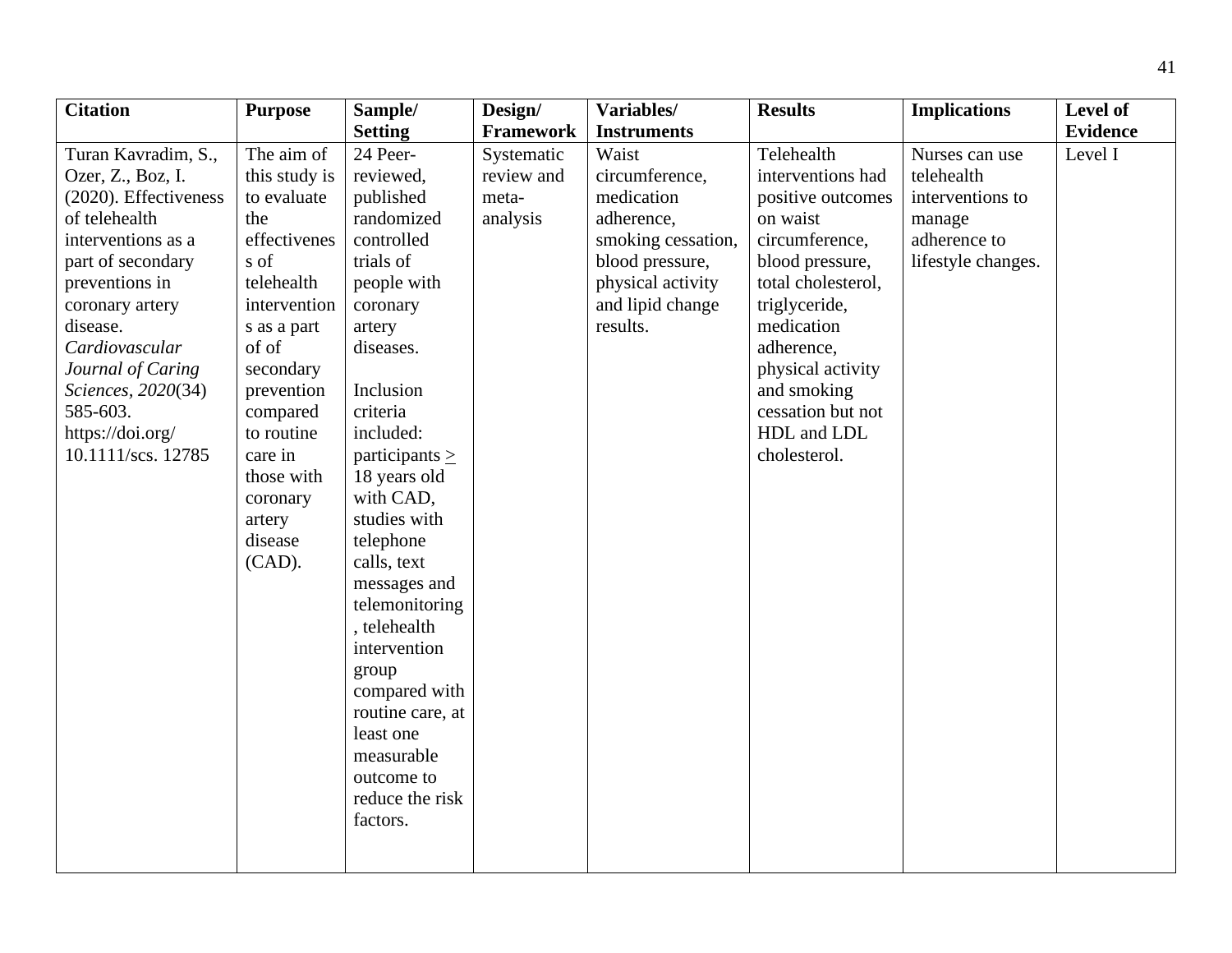| <b>Citation</b>                                                                                                                                                                                                                                                                                         | <b>Purpose</b>                                                                                                                                                                                                                                                                                                                                                                                        | Sample/                                                                                                                               | Design/                                                                                             | Variables/                                                                                                                               | <b>Results</b>                                                                                                                                                                                                                | <b>Implications</b>                                                                                                                                    | Level of                     |
|---------------------------------------------------------------------------------------------------------------------------------------------------------------------------------------------------------------------------------------------------------------------------------------------------------|-------------------------------------------------------------------------------------------------------------------------------------------------------------------------------------------------------------------------------------------------------------------------------------------------------------------------------------------------------------------------------------------------------|---------------------------------------------------------------------------------------------------------------------------------------|-----------------------------------------------------------------------------------------------------|------------------------------------------------------------------------------------------------------------------------------------------|-------------------------------------------------------------------------------------------------------------------------------------------------------------------------------------------------------------------------------|--------------------------------------------------------------------------------------------------------------------------------------------------------|------------------------------|
|                                                                                                                                                                                                                                                                                                         |                                                                                                                                                                                                                                                                                                                                                                                                       | <b>Setting</b>                                                                                                                        | Framework                                                                                           | <b>Instruments</b>                                                                                                                       |                                                                                                                                                                                                                               |                                                                                                                                                        |                              |
| Engen-Verheul, M.,<br>Keizer, N., Veer, S.,<br>Kemps, H., Reimer,<br>W., Jaspers, M.,<br>Peek, N. (2014).<br>Evaluating the effect<br>of a web-based<br>quality improvement<br>system with feedback<br>and outreach visits on<br>guideline<br>concordance in the<br>field of cardiac<br>rehabilitation. | The aim is<br>to assess<br>the<br>effectivenes<br>s of a web-<br>based<br>quality<br>improveme<br>nt system<br>with<br>indicator-<br>based<br>performanc<br>e feedback<br>and<br>educational<br>outreach<br>visits to<br>overcome<br>organizatio<br>nal barriers<br>for<br>guideline<br>concordanc<br>e in<br>multidiscipl<br>inary teams<br>in the field<br>of cardiac<br>rehabilitatio<br>$n$ (CR). | Conducted in<br>18 Dutch<br>cardiac rehab<br>clinics using<br>an electronic<br>patient record<br>with CDS at<br>the point of<br>care. | Multicenter<br>cluster-<br>randomized<br>trial with a<br>balanced<br>incomplete<br>block<br>design. | Physical<br>functioning,<br>psychological<br>functioning, social<br>functioning,<br>cardiovascular risk<br>profile, lifestyle<br>factors | The results to this<br>study may inform<br>similar initiatives<br>in other medical<br>domains on how<br>to use indicator-<br>based<br>performance<br>feedback and<br>outreach visits for<br>improving the<br>quality of care. | This article<br>provides a better<br>understanding of<br>actors facilitating<br>implementation<br>of guidelines in<br>multidisciplinary<br>care teams. | <b>Evidence</b><br>Level VII |
|                                                                                                                                                                                                                                                                                                         |                                                                                                                                                                                                                                                                                                                                                                                                       |                                                                                                                                       |                                                                                                     |                                                                                                                                          |                                                                                                                                                                                                                               |                                                                                                                                                        |                              |
|                                                                                                                                                                                                                                                                                                         |                                                                                                                                                                                                                                                                                                                                                                                                       |                                                                                                                                       |                                                                                                     |                                                                                                                                          |                                                                                                                                                                                                                               |                                                                                                                                                        |                              |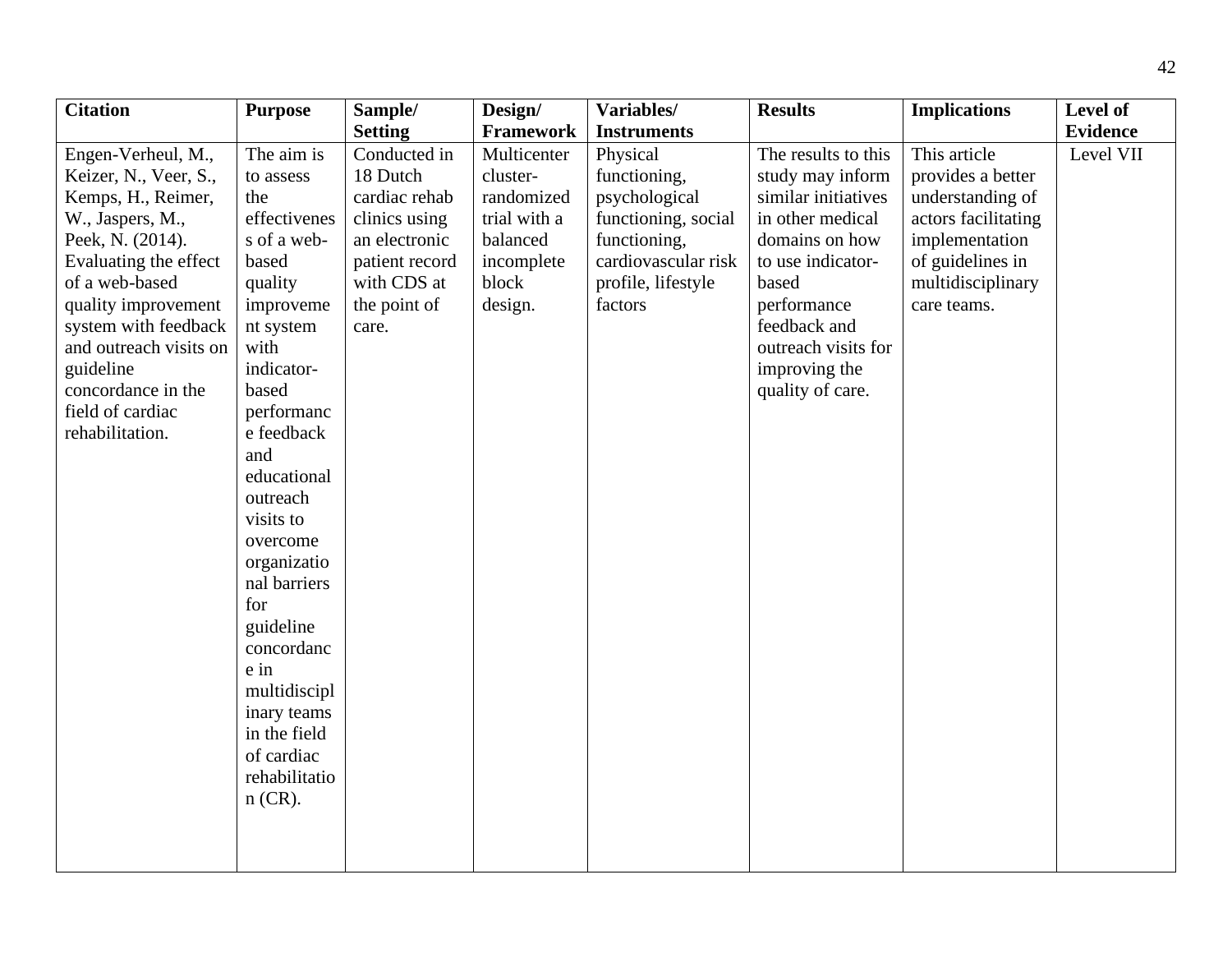| <b>Citation</b>         | <b>Purpose</b> | Sample/         | Design/          | Variables/          | <b>Results</b>      | <b>Implications</b> | Level of        |
|-------------------------|----------------|-----------------|------------------|---------------------|---------------------|---------------------|-----------------|
|                         |                | <b>Setting</b>  | <b>Framework</b> | <b>Instruments</b>  |                     |                     | <b>Evidence</b> |
| Vanfield, M.,           | Introduce      | Patients with   | Literature       | Development         | Obstacles to        | These solutions     | Level VII       |
| Karunanithi, M.         | Telehealth     | coronary        | review           | issues that prevent | uptake have been    | have been shown     |                 |
| (2015). Information     | solutions to   | artery disease. |                  | the implementation  | identified as a     | to overcome some    |                 |
| and communication       | overcome       |                 |                  | of the telehealth   | lark of reimburse-  | of the barriers in  |                 |
| technology-based        | some of the    | Studies that    |                  | interventions.      | ment for            | CR participation    |                 |
| cardiac rehabilitation  | barriers to    | described       |                  |                     | physicians          | and show            |                 |
| homecare programs.      | the            | patients as     |                  |                     | offering remote     | potential as        |                 |
| Dovepress, 2015(3),     | traditional    | having either   |                  |                     | medical             | alternative or      |                 |
| 69-79. https://doi.org/ | delivery of    | an acute        |                  |                     | treatment,          | complementary       |                 |
| 10.2147/SHT             | cardiac        | myocardial      |                  |                     | regulatory and      | options for         |                 |
| T.S75395                | rehabilitatio  | infarction, a   |                  |                     | professional        | individuals that    |                 |
|                         | $n$ (CR).      | diagnosis of    |                  |                     | liability concerns, | find traditional    |                 |
|                         |                | acute coronary  |                  |                     | and accuracy of     | center-based CR     |                 |
|                         |                | syndrome, or    |                  |                     | data.               | programs difficult  |                 |
|                         |                | have            |                  |                     |                     | to commit to.       |                 |
|                         |                | undergone a     |                  |                     |                     |                     |                 |
|                         |                | revascularizati |                  |                     |                     |                     |                 |
|                         |                | on procedure.   |                  |                     |                     |                     |                 |
|                         |                |                 |                  |                     |                     |                     |                 |
|                         |                |                 |                  |                     |                     |                     |                 |
|                         |                |                 |                  |                     |                     |                     |                 |
|                         |                |                 |                  |                     |                     |                     |                 |
|                         |                |                 |                  |                     |                     |                     |                 |
|                         |                |                 |                  |                     |                     |                     |                 |
|                         |                |                 |                  |                     |                     |                     |                 |
|                         |                |                 |                  |                     |                     |                     |                 |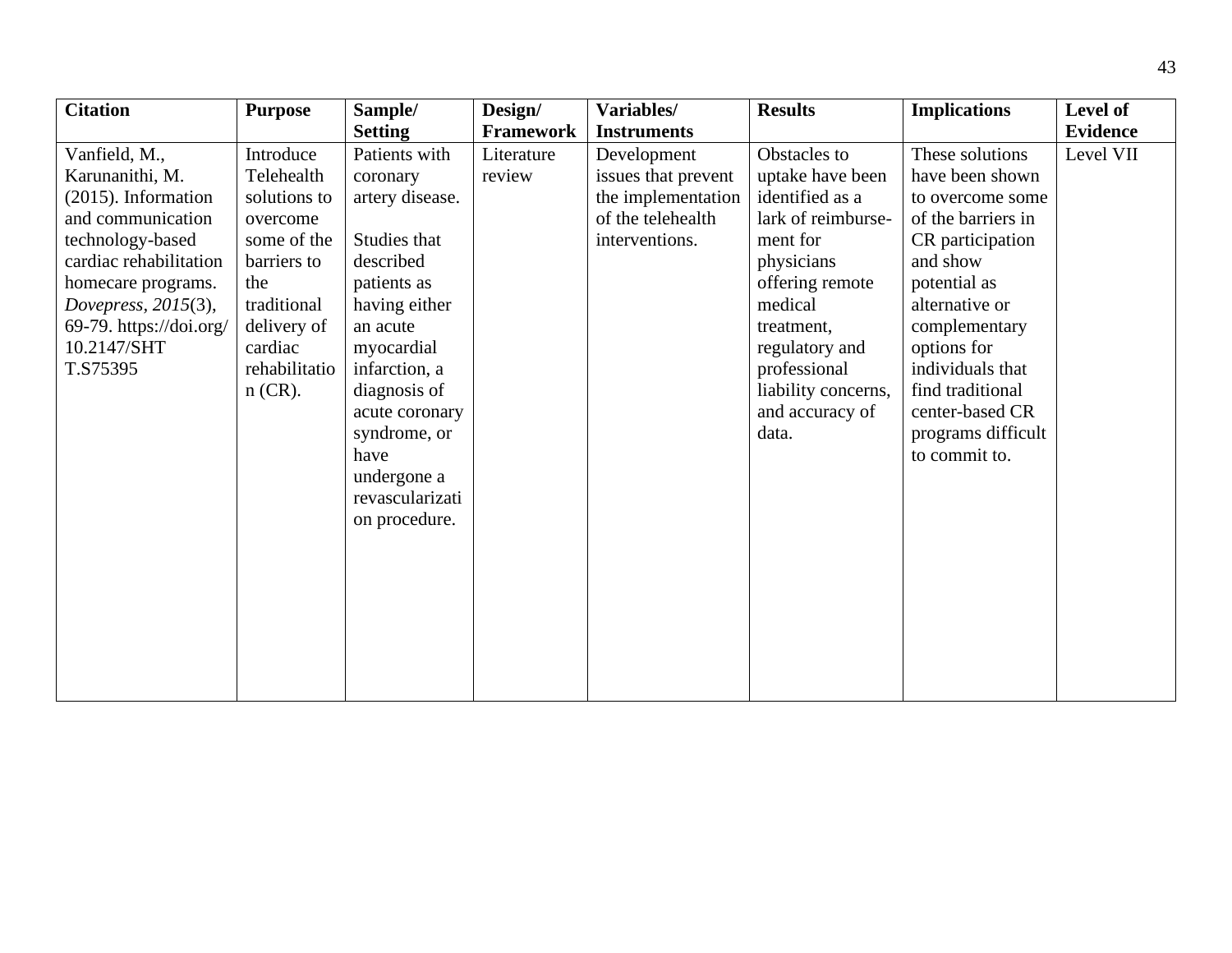#### **Appendix B**

Critical Appraisal of the Systematic Review: Oxman, Cook, & Guyatt (1994)

Aggarwal, M., Ornish, D., Josephson, R., Brown, T., Ostfeld, R., Gordon, C., Madan, Shivank,

M, Allen, K., Khetan, A., Mahmud, A., Freeman, A., Aspry, K. (2021).

- 1. Were the search methods used to find evidence (original research) on the primary question or questions stated? No Partially Yes
	- The article reviewed the evidence base for lifestyle modification interventions for the secondary prevention of CVD.
- 2. Was the search for evidence reasonably comprehensive? No Partially Yes
	- The results are pulled from a total of eight systematic reviews, cohort studies, and meta-analysis.
- 3. Were the criteria used for deciding which studies to include in the over reported?

No Partially Yes

- The criteria for deciding which studies to include were not clearly stated.
- 4. Was bias in the selection of studies avoided? No Partially Yes
	- The authors stated they have no conflicts of interest to disclose.
- 5. Were the criteria used for assessing the validity of the included studies reported?

No Partially Yes

- The criteria for assessing the validity of the studies was not clearly stated.
- 6. Was the validity of all of the studies referred to in the text assessed with the use of appropriate criteria (either in selecting the studies for inclusion or in analyzing the studies that were cited)? No Partially Yes
	- The results of the systematic reviews and meta-analysis were reviewed in Table 1.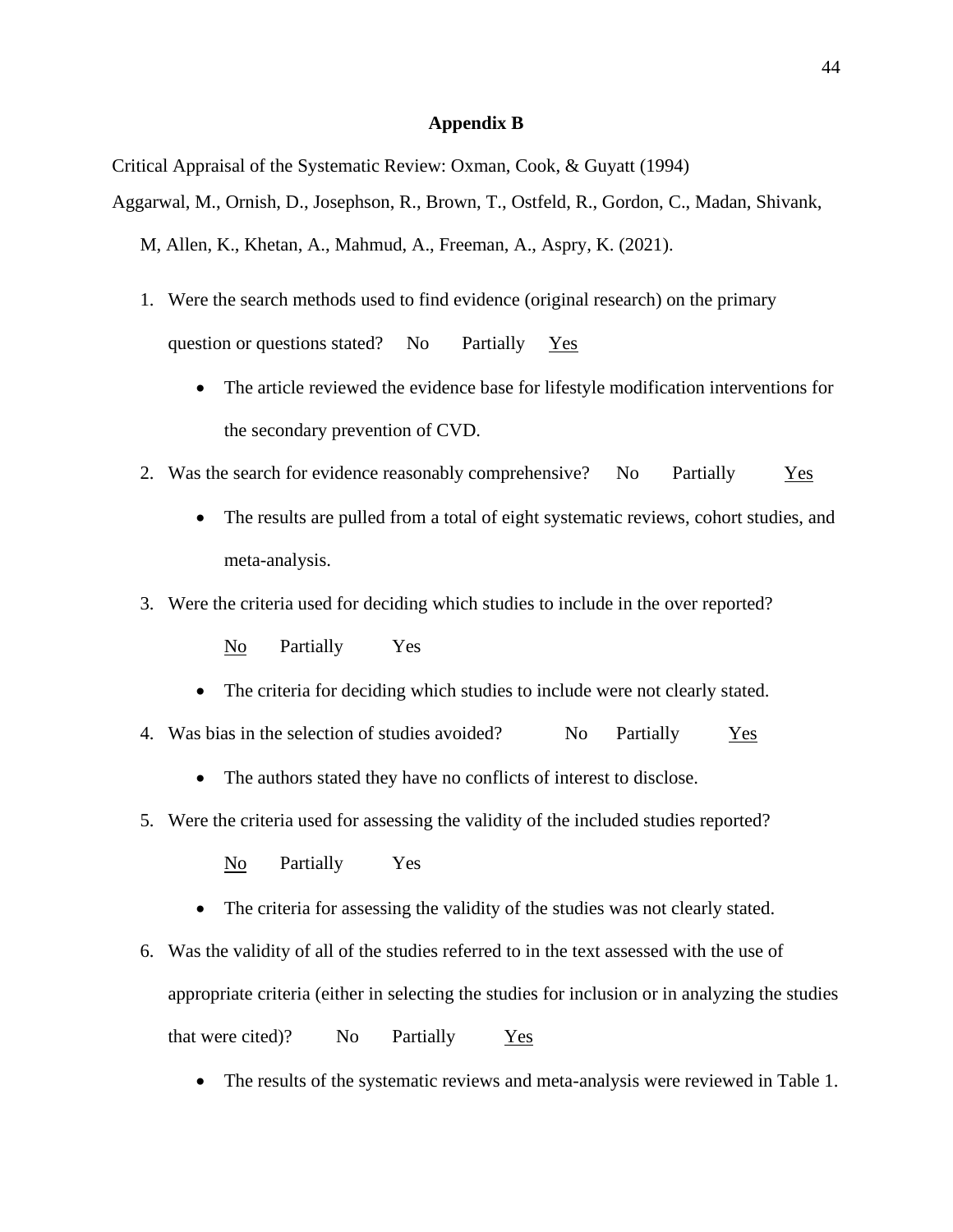- 7. Were the methods used to combine the findings of the relevant studies (to reach a conclusion) reported? No Partially Yes
	- The lifestyle interventions are demonstrated in Table 2 from the Critical Care Model framework.
- 8. Were the findings of the relevant studies combined appropriately relative to the primary question that the overview addresses? No Partially Yes
	- The findings of the literature review are comprehensively summarized in the conclusion section.
- 9. Was the conclusion made by the author or authors supported by the data and/or analysis reported in the overview? No Partially Yes
	- The researchers state that CVD outcomes are significantly improved by adherence to healthy lifestyle behaviors, however large gaps exist.

#### 10. How would rate the scientific quality of this review?

| Extensive flaws |  | Major flaws | Minor flaws | Minimal flaws |
|-----------------|--|-------------|-------------|---------------|
|                 |  |             |             |               |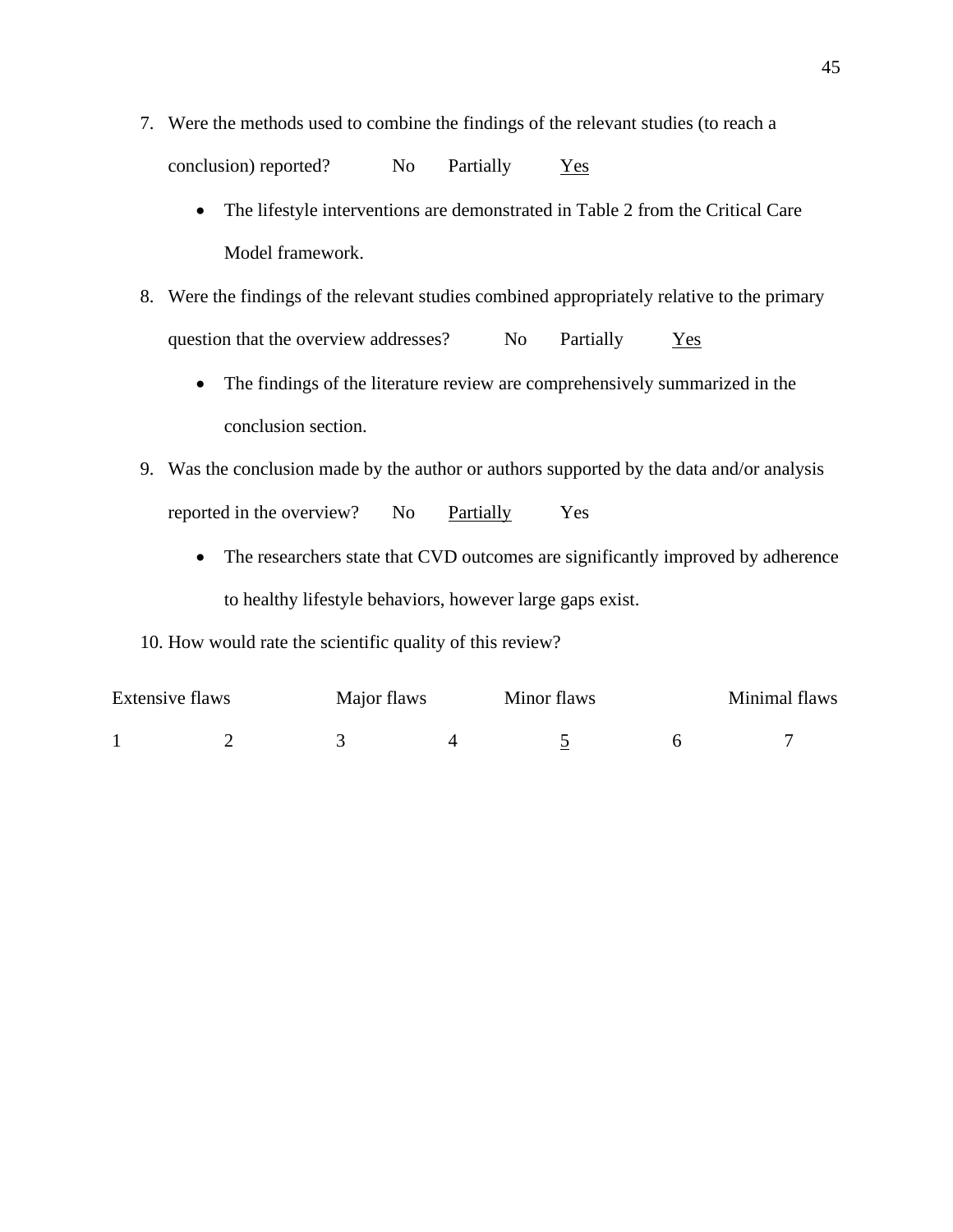#### **Appendix C**

Critical Appraisal of the Systematic Review: Oxman, Cook, & Guyatt (1994)

Brors, G., Pettersen, T., Hansen, T., Fridlund, B., Holvold, L., Lund, H., Norekval, T. (2019).

- 1. Were the search methods used to find evidence (original research) on the primary question or questions stated? No Partially Yes
	- The protocol for the systematic review was registered in the International Prospective Register of Systematic Reviews (PROSPERO).
- 2. Was the search for evidence reasonably comprehensive? No Partially Yes
	- The search strategy included studies from the previous 15 years to reflect the most relevant work with e-Health for patients with CVD. There were 24 publications that met the criteria.
- 3. Were the criteria used for deciding which studies to include in the over reported?

No Partially Yes

- The inclusion and exclusion criteria are stated by the researchers.
- 4. Was bias in the selection of studies avoided? No Partially Yes
	- The systematic review followed the Preferred Reporting Items for Systematic Reviews and Meta-Analyses (PRISMA) guidelines.
- 5. Were the criteria used for assessing the validity of the included studies reported?

No Partially Yes

- The eligibility criteria are presented in Table 1 of the article.
- 6. Was the validity of all of the studies referred to in the text assessed with the use of appropriate criteria (either in selecting the studies for inclusion or in analyzing the studies that were cited)? No Partially  $Y_{\text{es}}$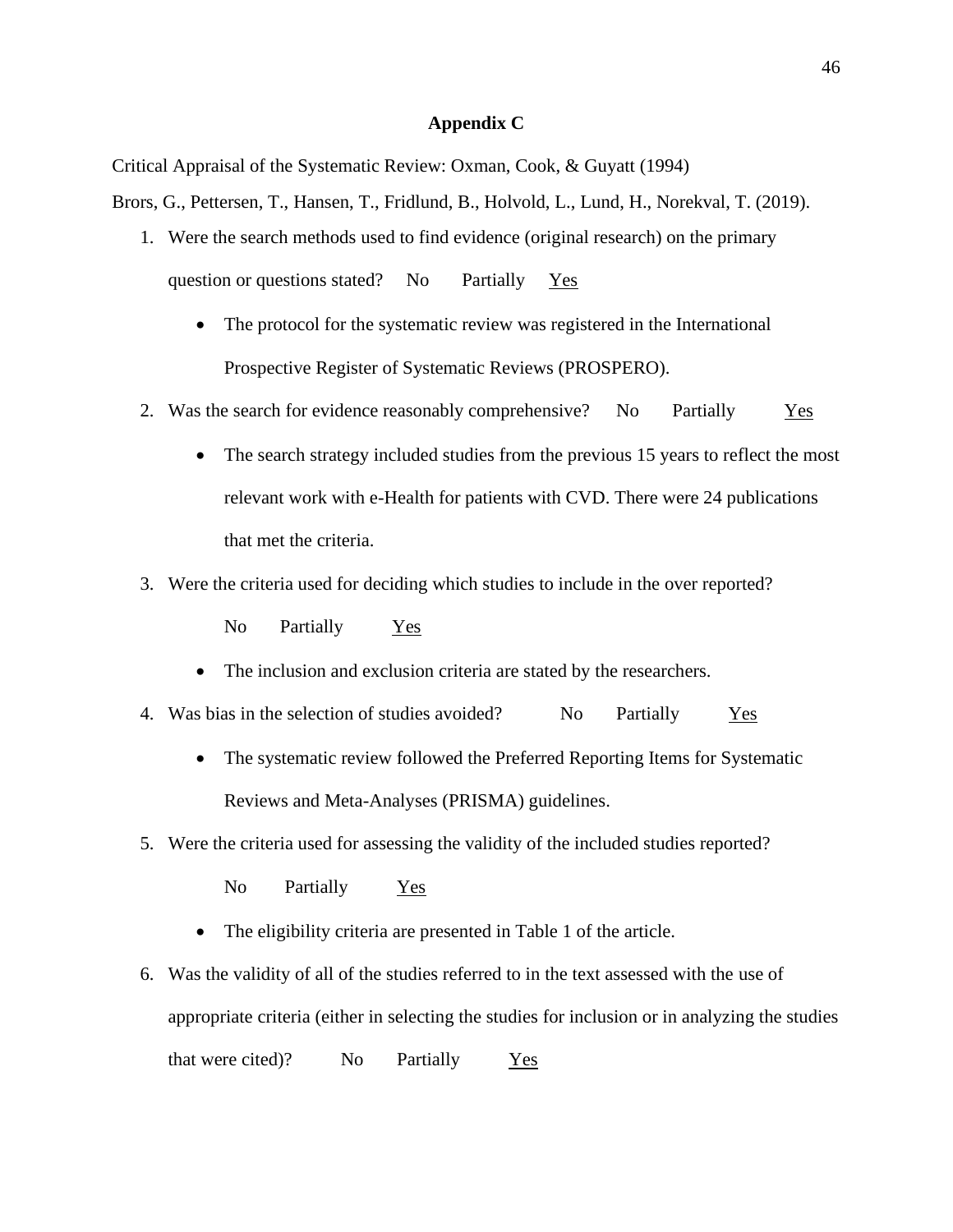- The quality appraisal was systematically assessed by two independent researchers (GB and TRP) using the Joanna Briggs Institute (JBI) critical appraisal tool for RCTs.
- 7. Were the methods used to combine the findings of the relevant studies (to reach a conclusion) reported? No Partially Yes
	- The article was able to support the use of e-Health secondary prevention for patients with CVD, however there was a wide variability of secondary prevention program components.
- 8. Were the findings of the relevant studies combined appropriately relative to the primary question that the overview addresses? No Partially Yes
	- The aim of the systematic review was to identify the effectiveness of different delivery modes for e-Health secondary prevention programs. The findings are reflective of the primary question.
- 9. Was the conclusion made by the author or authors supported by the data and/or analysis reported in the overview? No Partially Yes
	- The systematic review shows evidence to support the use of e-Health for secondary prevention of CVD.
- 10. How would rate the scientific quality of this review?

| Extensive flaws |  | Major flaws |  | Minimal flaws |  |
|-----------------|--|-------------|--|---------------|--|
|                 |  |             |  |               |  |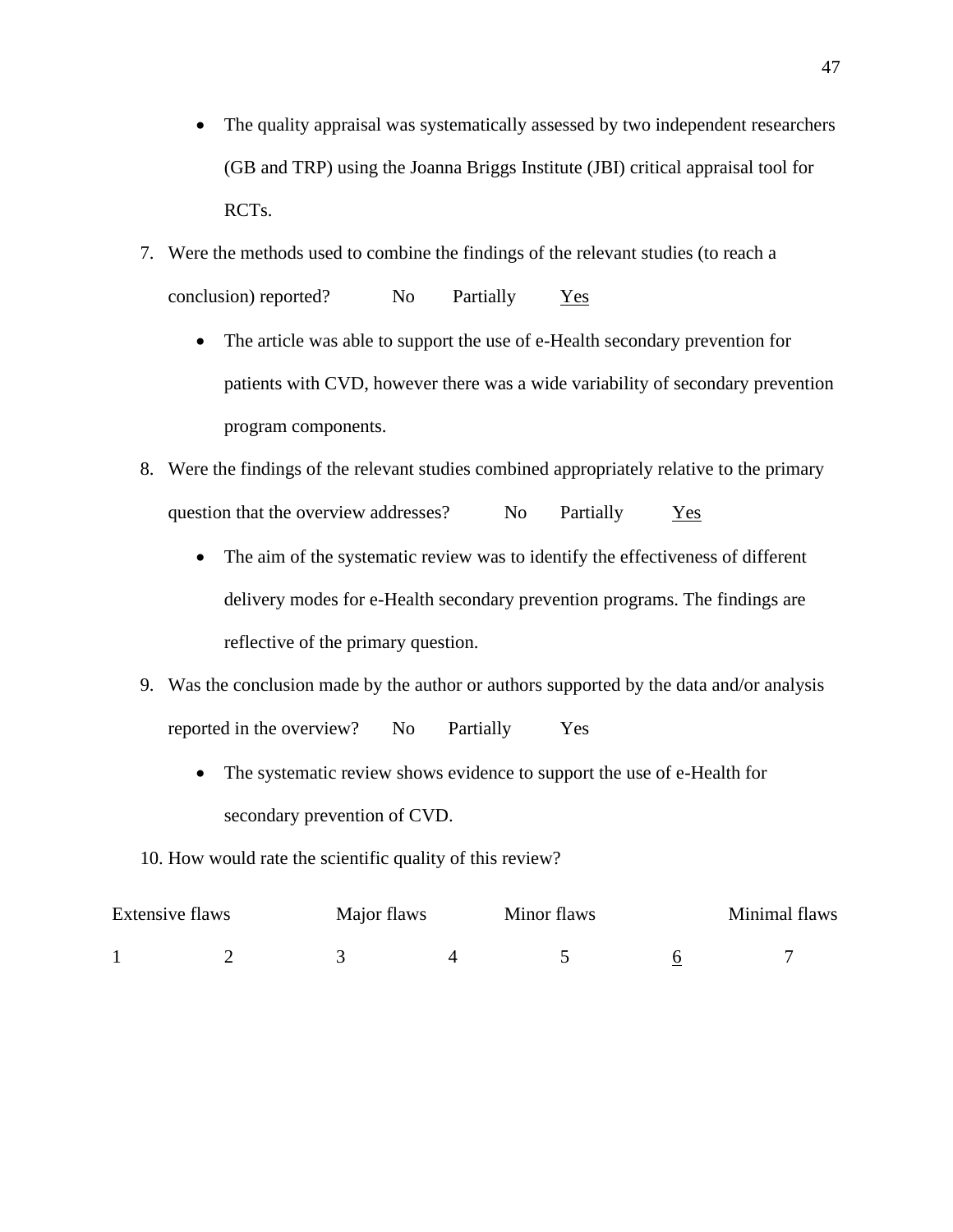#### **Appendix D**

Critical Appraisal of the Systematic Review: Oxman, Cook, & Guyatt (1994)

Hamine, S., Gerth-Guyette, E., Faulx, D., Green, B., Ginsburg, A. (2015).

- 1. Were the search methods used to find evidence (original research) on the primary question or questions stated? No Partially Yes
	- The aim of the review was to evaluate the effectiveness of mHealth in supporting adherence of patients to chronic disease management.
- 2. Was the search for evidence reasonably comprehensive? No Partially Yes
	- The systematic review identified 107 articles that met their search criteria.
- 3. Were the criteria used for deciding which studies to include in the over reported?

No Partially Yes

- The inclusion and exclusion criteria are clearly stated and can be found on page three of the article.
- 4. Was bias in the selection of studies avoided? No Partially Yes
	- The researchers had no conflicts of interest to be noted.
- 5. Were the criteria used for assessing the validity of the included studies reported?

No Partially Yes

- The article states that they did not weigh the quality of evidence or study design against the reported results.
- 6. Was the validity of all of the studies referred to in the text assessed with the use of appropriate criteria (either in selecting the studies for inclusion or in analyzing the studies that were cited)? No Partially Yes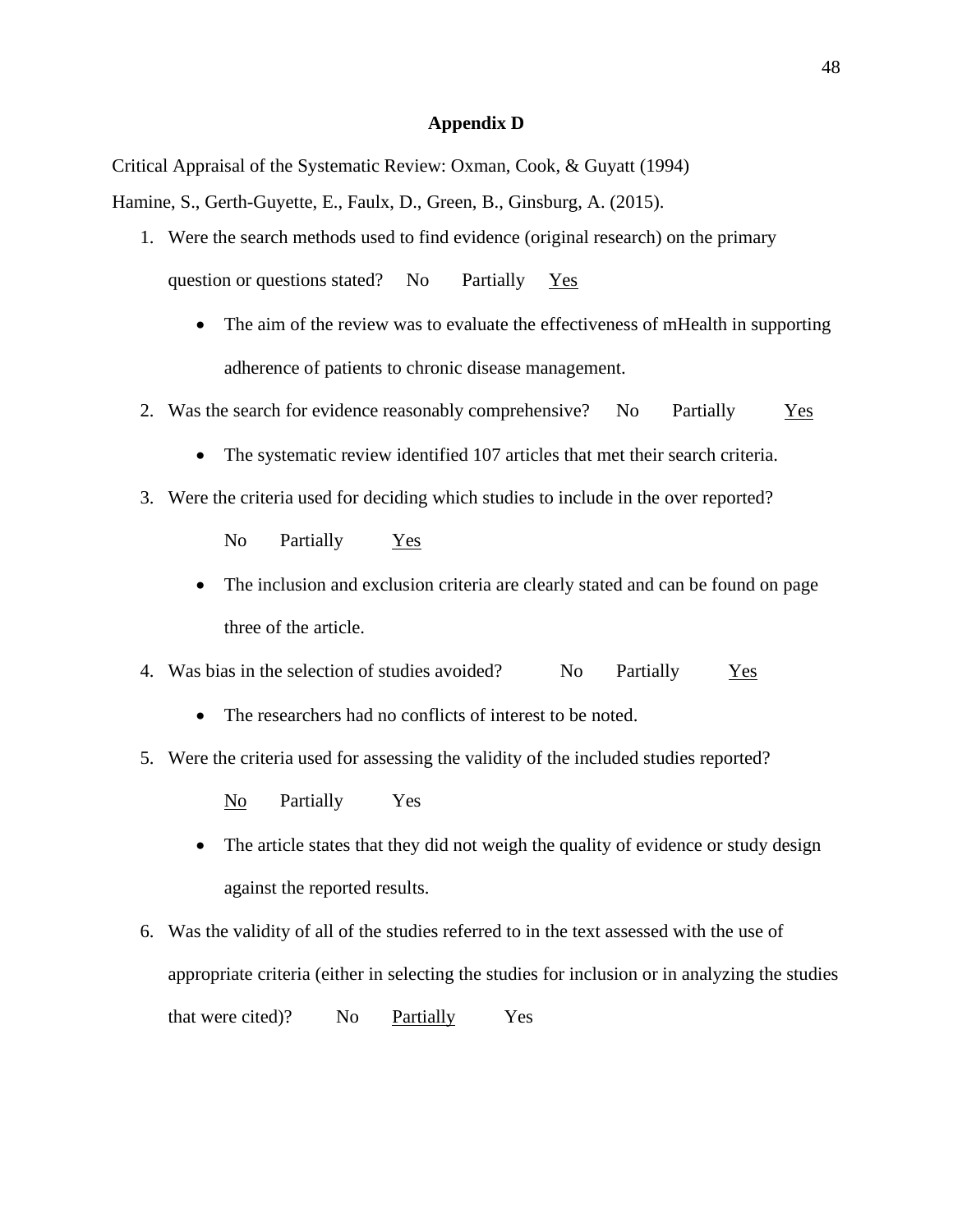- Table 2 of the article does provide a comprehensive outline of the diseases examined along with the article effectiveness count, however this is not examined at an individual study level.
- 7. Were the methods used to combine the findings of the relevant studies (to reach a conclusion) reported? No Partially Yes
	- The researchers search PubMed, Embase, and EBSCO databases dating 1980 to May 2014.
- 8. Were the findings of the relevant studies combined appropriately relative to the primary question that the overview addresses? No Partially Yes
	- The findings were consistent with the primary question of the researchers.
- 9. Was the conclusion made by the author or authors supported by the data and/or analysis reported in the overview? No Partially Yes
	- The conclusion of the article is that mAdherence is a high-impact tool to improve health outcomes for those with chronic conditions, however further evaluation will be critical for further disease management.

10. How would rate the scientific quality of this review?

| Extensive flaws |  | Major flaws |  | Minimal flaws |  |
|-----------------|--|-------------|--|---------------|--|
|                 |  |             |  |               |  |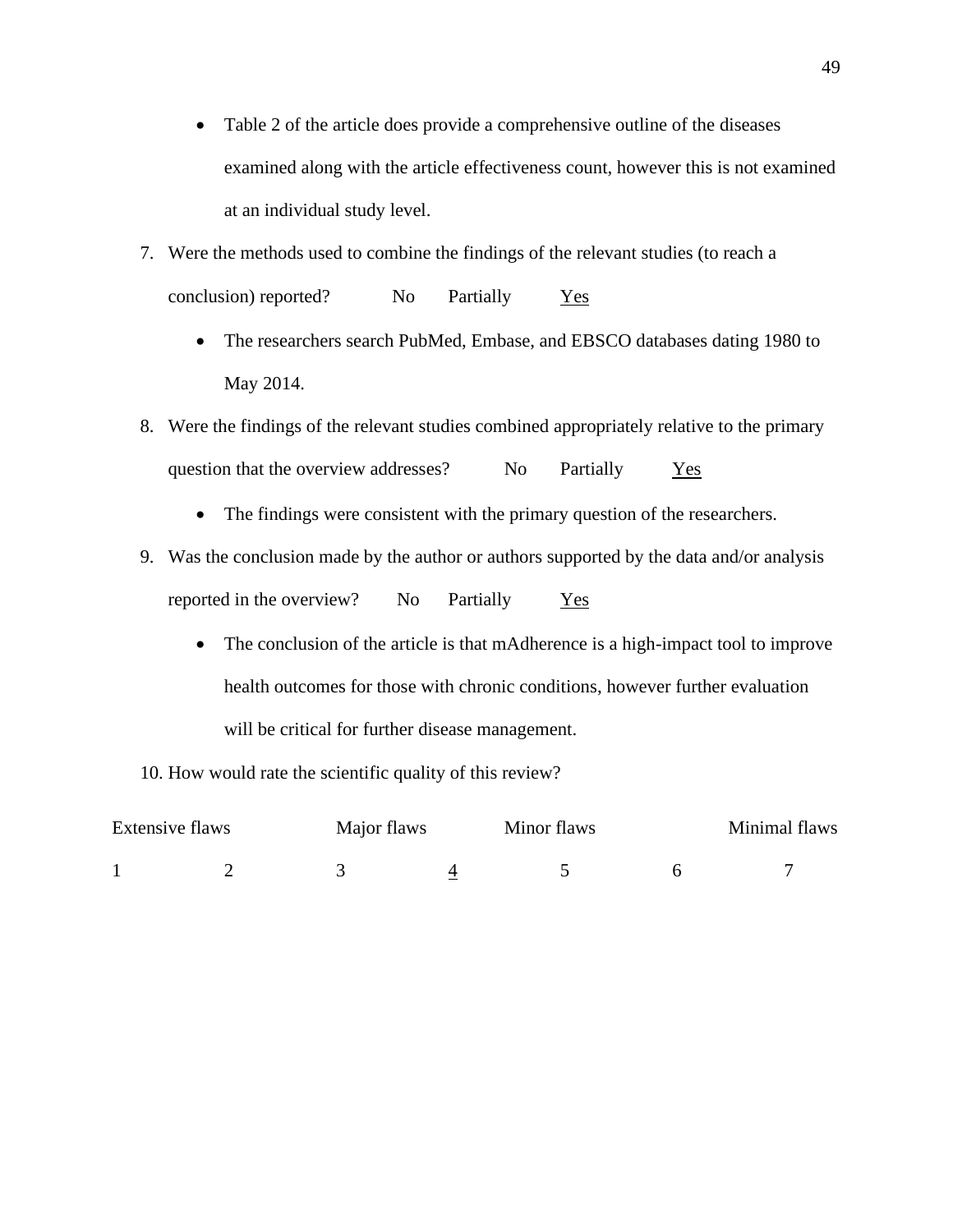#### **Appendix E**

Critical Appraisal of the Systematic Review: Oxman, Cook, & Guyatt (1994)

 Han, E., Yu Chin Quek, R., Mieng Tan, S., Singh, S., Shirax, F., Gea-Sanchez, M., Legido-Quigley, H. (2019)

- 1. Were the search methods used to find evidence (original research) on the primary question or questions stated? No Partially Yes
	- A search strategy was developed and refined with contributions from an information specialist.
- 2. Was the search for evidence reasonably comprehensive? No Partially Yes
	- All databases (CINAHL, Global Health, LILACS, Africa-Wide Information, IMEMR and WPRIM) were searched independently by two reviewers to ensure accurate retrieval.
- 3. Were the criteria used for deciding which studies to include in the over reported?
	- No Partially Yes
		- The inclusion and exclusion criteria are listed in item 2.2.
- 4. Was bias in the selection of studies avoided? No Partially Yes
	- The risk of bias of each study was assessed independently by two of three reviewers and any disagreements were resolved by discussion.
- 5. Were the criteria used for assessing the validity of the included studies reported?
	- No Partially Yes
		- Five reviewers were involved in the screening process. Two reviewers independently screened the search results by title and abstract for potential eligibility.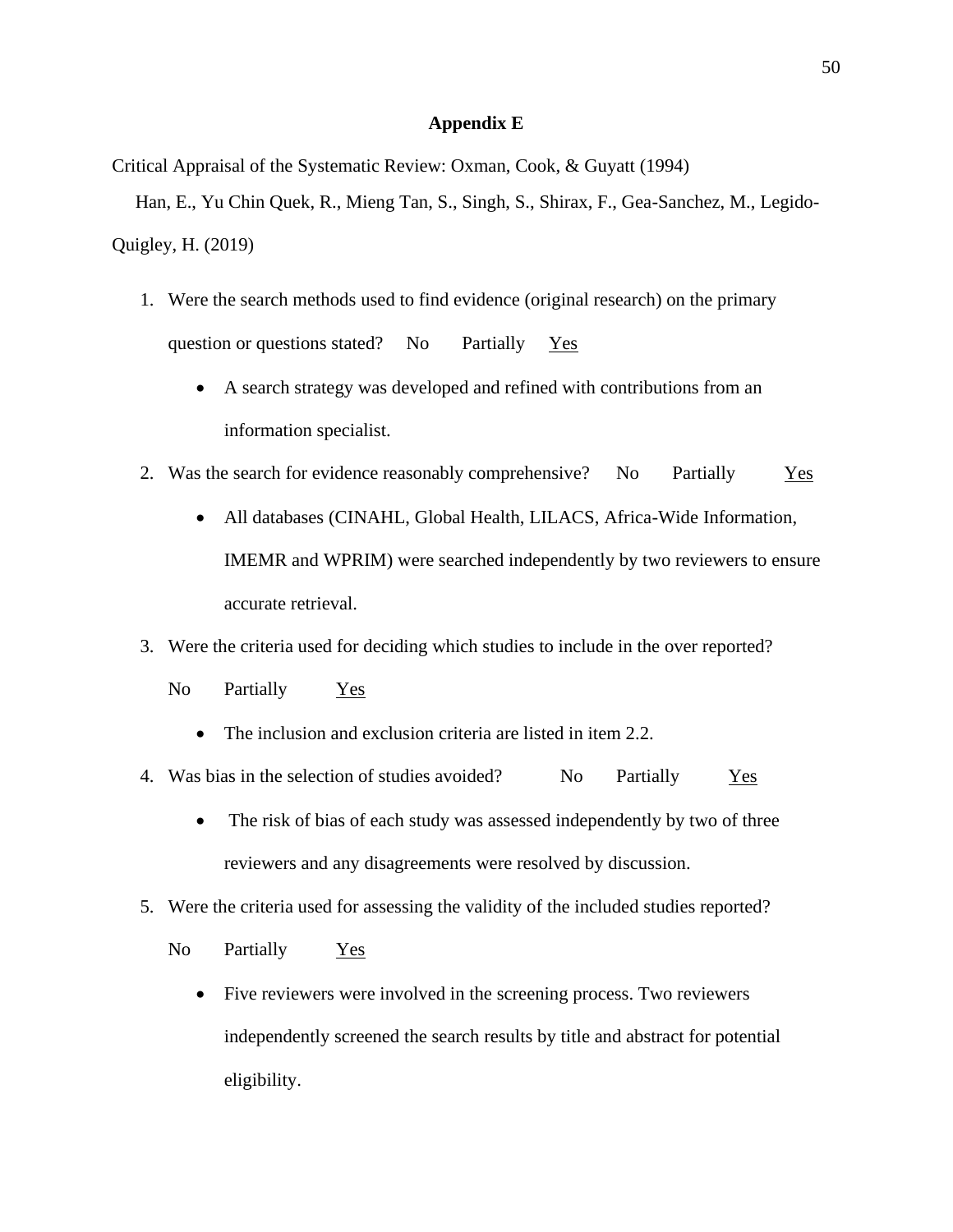- 6. Was the validity of all of the studies referred to in the text assessed with the use of appropriate criteria (either in selecting the studies for inclusion or in analyzing the studies that were cited)? No Partially Yes
	- Tables 1 through 5 describe the characteristics, findings, and risk of bias of the studies broken down by category of study focus.
- 7. Were the methods used to combine the findings of the relevant studies (to reach a conclusion) reported? No Partially Yes
	- The review was able to create findings on community-based nursing interventions.
- 8. Were the findings of the relevant studies combined appropriately relative to the primary question that the overview addresses? No Partially Yes
	- The objective of the study was to examine the role of community-based nursing interventions in improving outcomes for community-dwelling individuals with CVD. The study found that community-based nursing interventions can improve outcomes for patients with CVD.
- 9. Was the conclusion made by the author or authors supported by the data and/or analysis reported in the overview? No Partially Yes
	- The outcomes that are improved by community-based nursing include patients' knowledge and ability to self-manage, severity of disease, functional status, quality of life, risk of death, hospital readmission days, emergency department visits, healthcare costs and satisfaction with care.
- 10. How would rate the scientific quality of this review?

Extensive flaws Major flaws Minor flaws Minor flaws Minimal flaws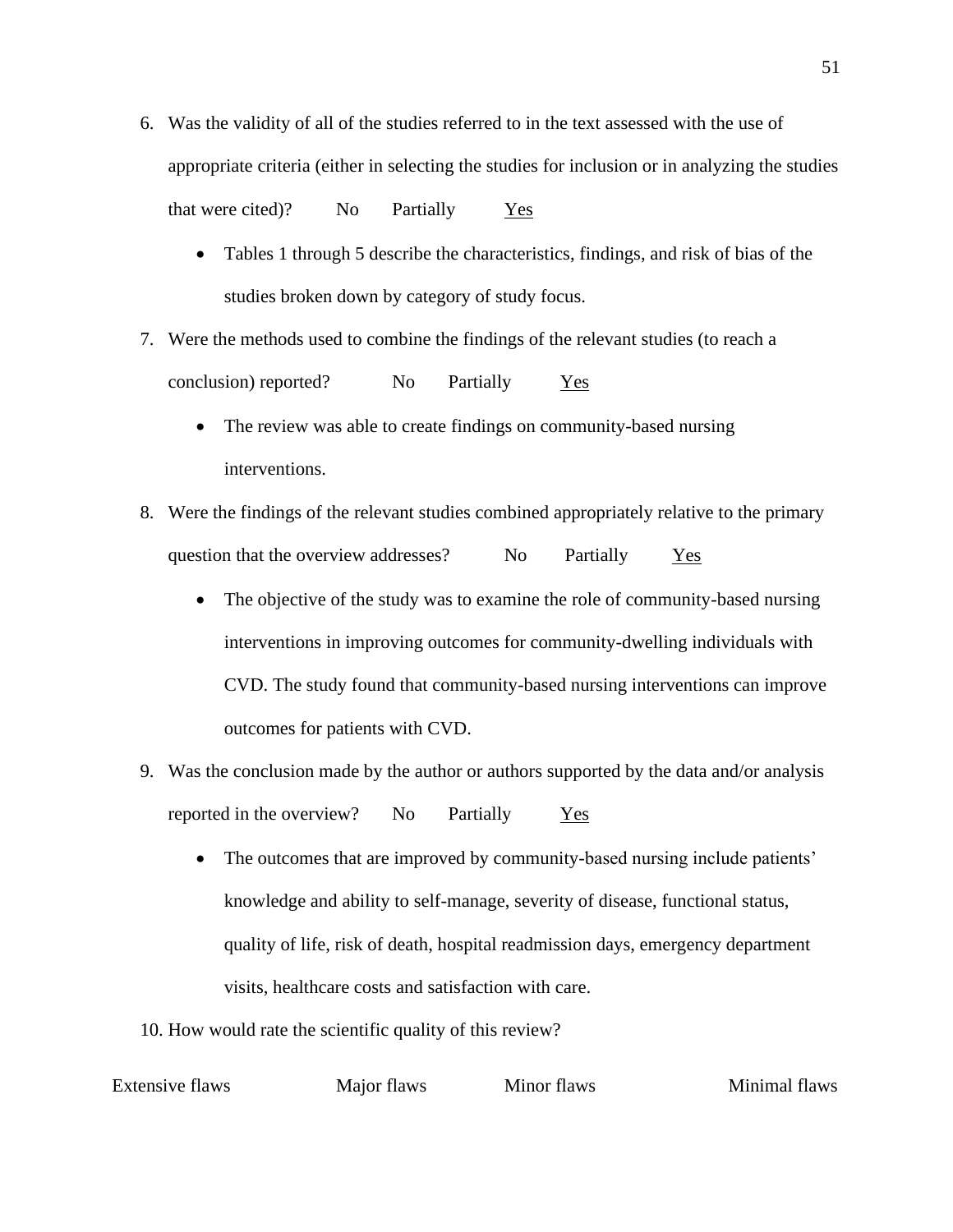|  |  | $1 \qquad \qquad 2 \qquad \qquad 3 \qquad \qquad 4 \qquad \qquad 5 \qquad \qquad 6 \qquad \qquad 7$ |  |
|--|--|-----------------------------------------------------------------------------------------------------|--|
|  |  |                                                                                                     |  |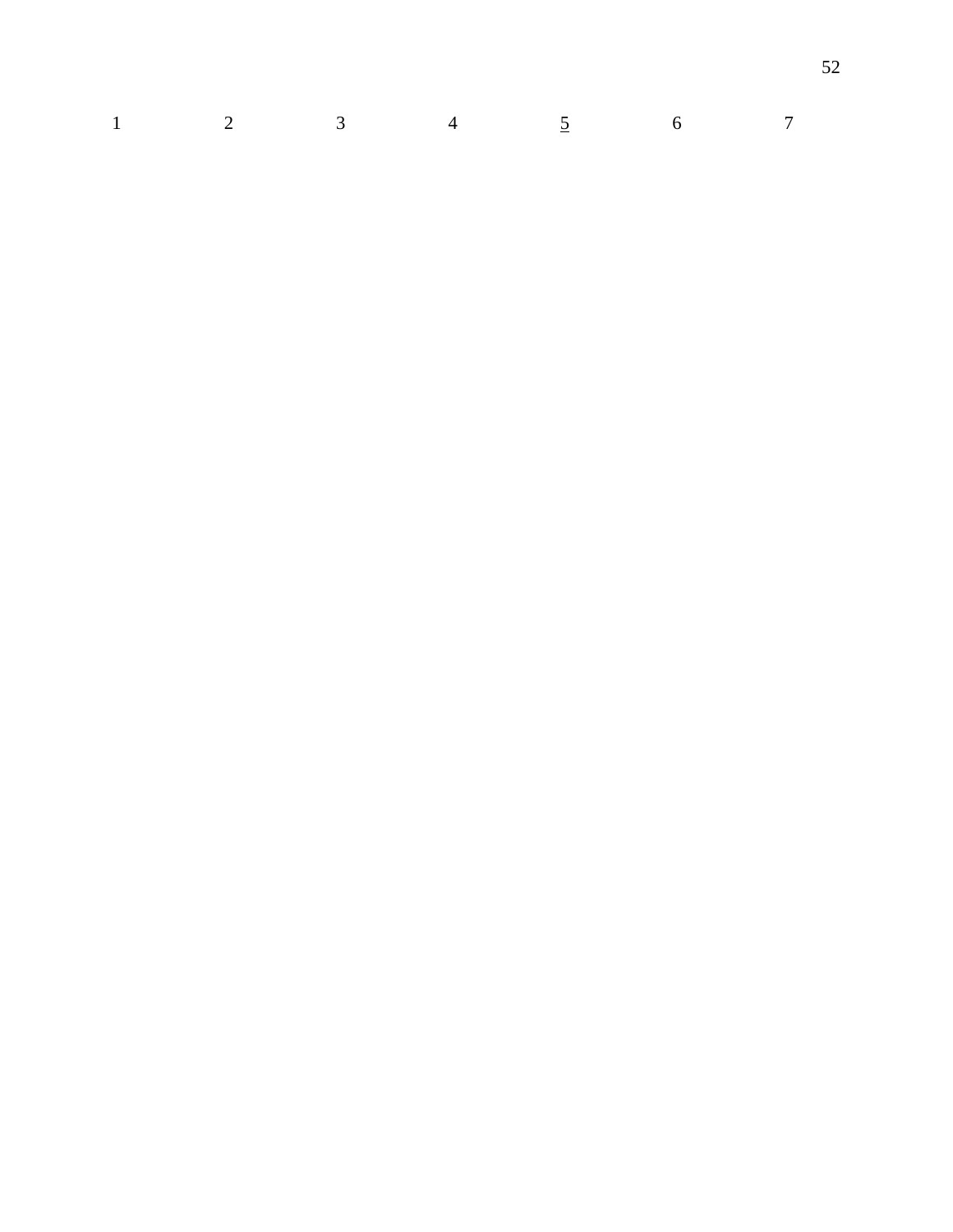#### **Appendix F**

Critical Appraisal of the Systematic Review: Oxman, Cook, & Guyatt (1994)

Jiang, X., Ming, W., You, J. (2019).

- 1. Were the search methods used to find evidence (original research) on the primary question or questions stated? No Partially Yes
	- The purpose of this study was to conduct a systematic review of decision analytic model-based health economic analyses of DHIs for CVD management.
- 2. Was the search for evidence reasonably comprehensive? No Partially Yes
	- Multiple databases were searched and investigated for the purposes of this review. There was a surge of publications in the early 2000s, therefore the databases were searched back to 2001.
- 3. Were the criteria used for deciding which studies to include in the over reported?
	- No Partially Yes
		- The inclusion and exclusion criteria were clearly stated on page three of the article.
- 4. Was bias in the selection of studies avoided? No Partially Yes
	- The articles were meticulously reviewed by a team of investigators. One practiced the primary search, two reviewed the abstracts independently, and disagreements were discussed by a third investigator.
- 5. Were the criteria used for assessing the validity of the included studies reported?
	- No Partially Yes
		- The Consolidated Health Economic Evaluation Reporting Standards (CHEERS) checklist was used to assess the methodological quality of each study.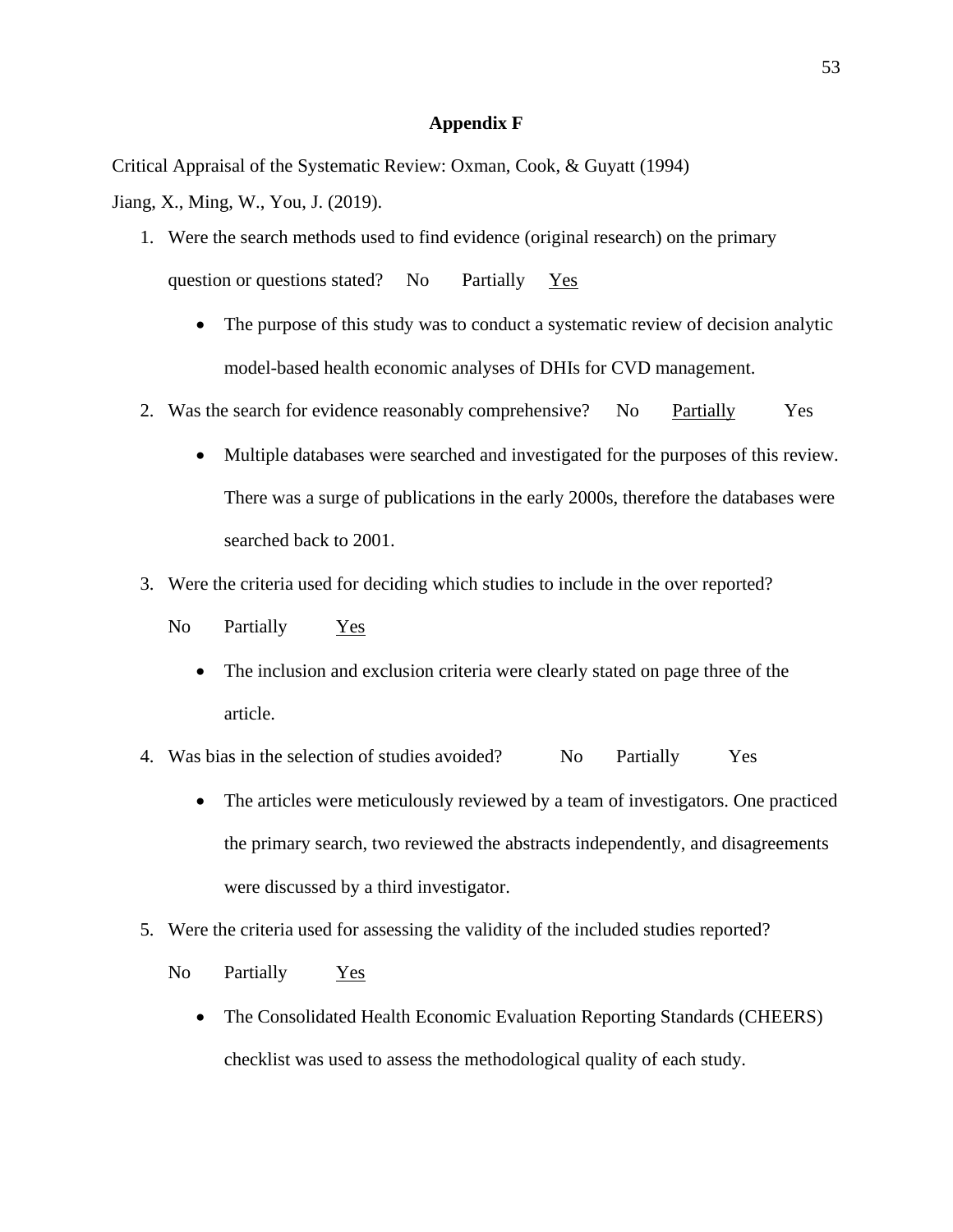- 6. Was the validity of all of the studies referred to in the text assessed with the use of appropriate criteria (either in selecting the studies for inclusion or in analyzing the studies that were cited)? No Partially Yes
	- Table 1 of the article described the characteristics and quality assessments of the selected studies.
- 7. Were the methods used to combine the findings of the relevant studies (to reach a conclusion) reported? No Partially Yes
	- The assessment of the study quality found that the majority of the methodology items met the requirements of the CHEERS checklist.
- 8. Were the findings of the relevant studies combined appropriately relative to the primary question that the overview addresses? No Partially Yes
	- The review found growing evidence that evaluated cost-effectiveness of digital health interventions.
- 9. Was the conclusion made by the author or authors supported by the data and/or analysis reported in the overview? No Partially Yes
	- All of the studies examined found digital health interventions to be cost-effective in this review.
- 10. How would rate the scientific quality of this review?

| Extensive flaws |  | Major flaws | Minor flaws |  | Minimal flaws |  |
|-----------------|--|-------------|-------------|--|---------------|--|
|                 |  |             |             |  |               |  |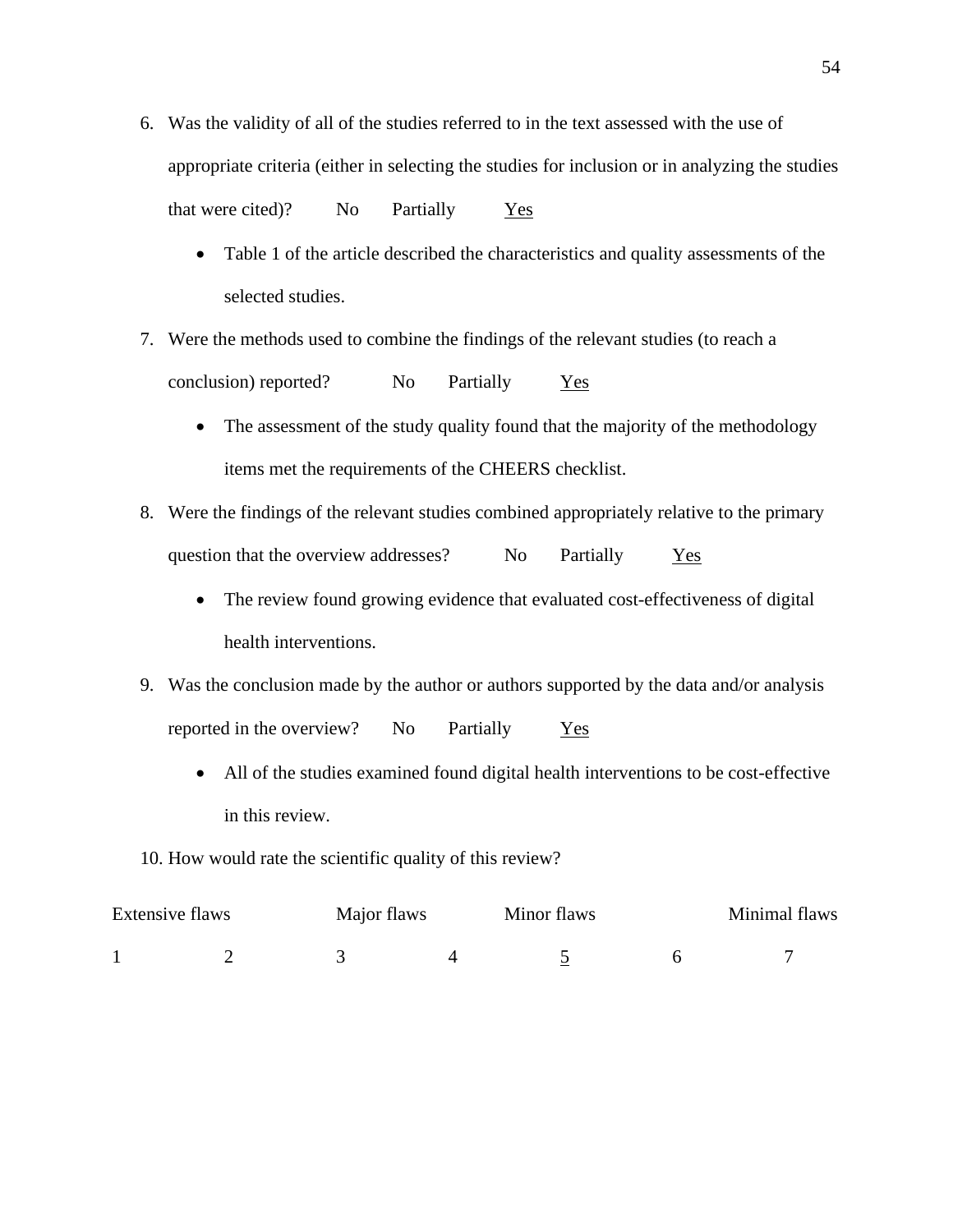#### **Appendix G**

Critical Appraisal of the Systematic Review: Oxman, Cook, & Guyatt (1994)

Turan Kavradim, S., Ozer, Z., Boz, I. (2020).

- 1. Were the search methods used to find evidence (original research) on the primary question or questions stated? No Partially Yes
	- The review followed the Preferred Reporting Items for Systematic Reviews Meta-Analyses and the Cochrane Systematic Review Handbook.
- 2. Was the search for evidence reasonably comprehensive? No Partially Yes
	- The search investigated a wide variety of databases and searched for articles that were written in English. The date restrictions for the articles ranged from 2000 to 2018 due to the increase in technological developments after 2000.
- 3. Were the criteria used for deciding which studies to include in the over reported?
	- No Partially Yes
		- The inclusion and exclusion criteria were clearly stated on page 586 of the article.
- 4. Was bias in the selection of studies avoided? No Partially Yes
	- Risks of bias were independently assessed for each study by two of the authors using the Cochrane risks of bias tool.
- 5. Were the criteria used for assessing the validity of the included studies reported?
	- No Partially Yes
		- The researchers demonstrated their selection process via their PRISMA flow diagram in Figure 1 of the article.
- 6. Was the validity of all of the studies referred to in the text assessed with the use of appropriate criteria (either in selecting the studies for inclusion or in analyzing the studies that were cited)? No Partially Yes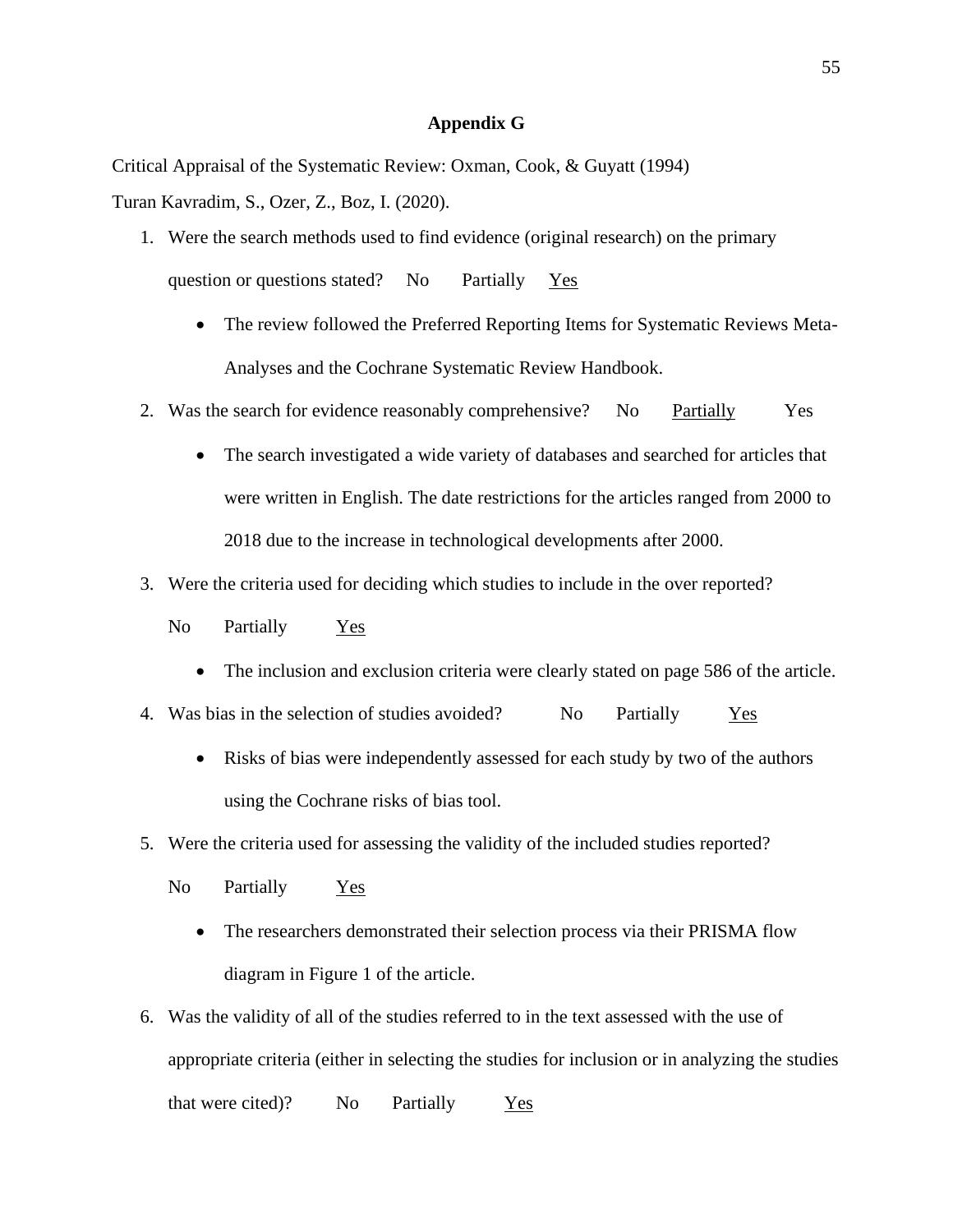- The quality appraisal of the selected 24 studies were provided in Table 3 of the article.
- 7. Were the methods used to combine the findings of the relevant studies (to reach a conclusion) reported? No Partially Yes
	- The telehealth interventions were classified as telephone calls, text messages, telephone calls in combination with messages, and telemonitoring.
- 8. Were the findings of the relevant studies combined appropriately relative to the primary question that the overview addresses? No Partially Yes
	- The aim of this review was to examine the effects of telehealth compared to routine care for secondary prevention in coronary artery disease. The findings demonstrate that telehealth interventions are effective on adherence to lifestyle changes.
- 9. Was the conclusion made by the author or authors supported by the data and/or analysis reported in the overview? No Partially Yes
	- The findings of this study are important in order for health professionals who care for individuals with coronary artery disease to make a difference in the way they change and develop nursing care.
- 10. How would rate the scientific quality of this review?

| Extensive flaws |  | Major flaws |  |  | Minimal flaws |  |
|-----------------|--|-------------|--|--|---------------|--|
|                 |  |             |  |  |               |  |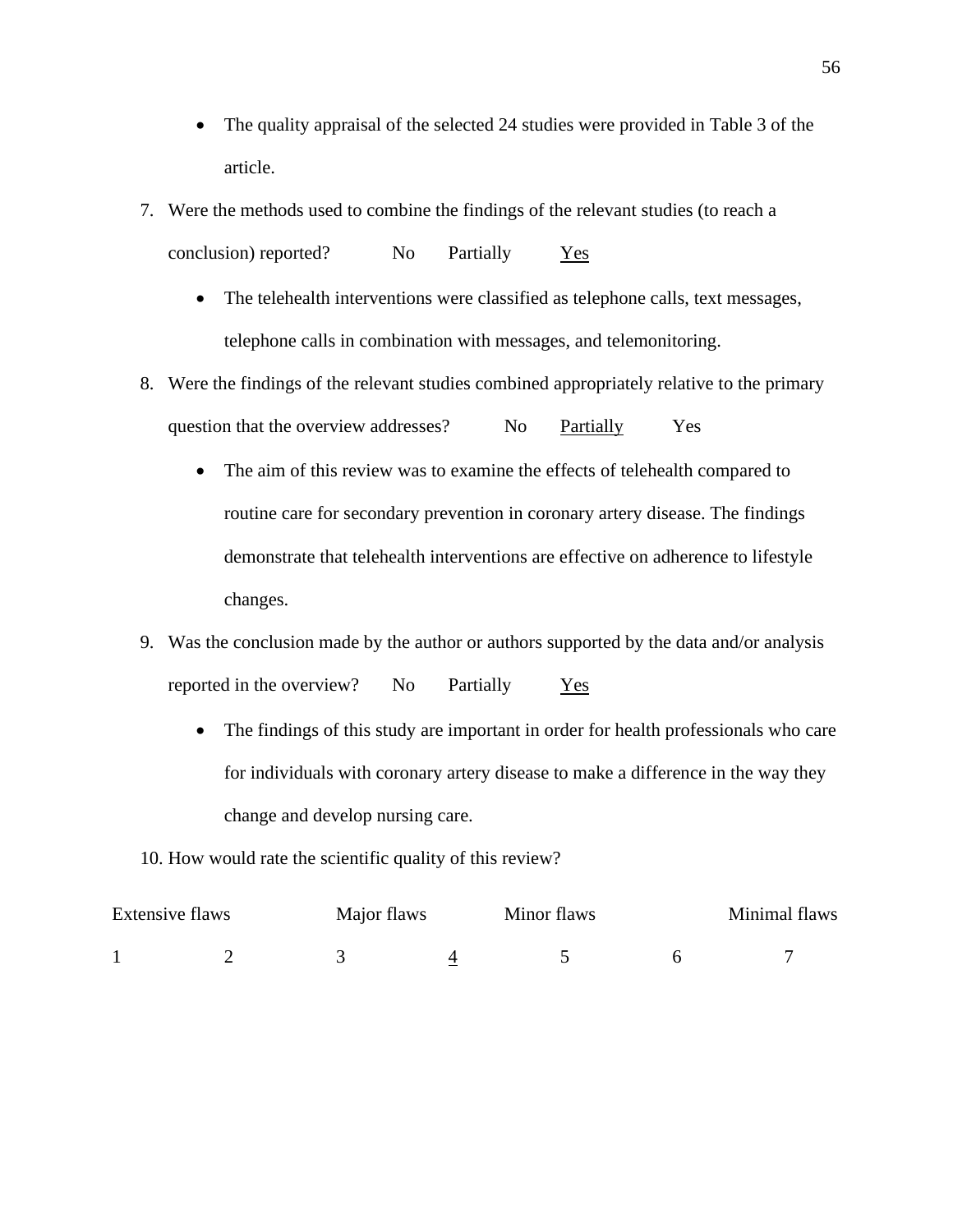# **Table 1**

| Date of       | <b>Keyword Used</b>                     | <b>Database/Source</b> | <b>Number of Results</b> |              |                |
|---------------|-----------------------------------------|------------------------|--------------------------|--------------|----------------|
| <b>Search</b> |                                         | <b>Used</b>            | Listed                   | Reviewed     | Used           |
| 1/22/21       | Cardiovascular                          | <b>CINAHL</b>          | 92                       | 8            | $\overline{4}$ |
|               | Disease AND Cost                        | Complete               |                          |              |                |
|               | effectiveness AND                       |                        |                          |              |                |
|               | patient education                       |                        |                          |              |                |
| 1/22/21       | Cardiovascular                          | <b>WSU Krueger</b>     | 10,476                   | 12           | 3              |
|               | Disease AND                             | Library                |                          |              |                |
|               | Nursing                                 | OneSearch              |                          |              |                |
|               | <b>Intervention AND</b>                 |                        |                          |              |                |
|               | Cost-Effectiveness                      |                        |                          |              |                |
|               | <b>AND Prevention</b>                   |                        |                          |              |                |
| 7/31/21       | Coronary Artery                         | <b>WSU Krueger</b>     | 12                       | 12           | 3              |
|               | Disease AND e                           | Library                |                          |              |                |
|               | <b>Health AND</b>                       | OneSearch              |                          |              |                |
|               | <b>Patient Education</b>                |                        |                          |              |                |
|               | <b>AND</b> Outpatient                   |                        |                          |              |                |
|               | <b>AND Recovering</b>                   |                        |                          |              |                |
|               | AND digital health                      |                        |                          |              |                |
| 7/31/21       | <b>Coronary Artery</b>                  | <b>WSU Krueger</b>     | 24                       | $\mathbf{1}$ | $\mathbf{1}$   |
|               | Disease AND                             | Library                |                          |              |                |
|               | <b>Patient Education</b>                | OneSearch              |                          |              |                |
|               | <b>AND</b> Outpatient                   |                        |                          |              |                |
|               | AND digital health                      |                        |                          |              |                |
|               | <b>AND COVID-19</b>                     |                        |                          |              |                |
| 8/2/21        | Cardiovascular<br>Disease AND           | <b>CINAHL</b>          | 5                        | 5            | $\mathbf{1}$   |
|               |                                         |                        |                          |              |                |
|               | <b>Outpatient AND</b><br>Digital Health |                        |                          |              |                |
|               | <b>AND Patient</b>                      |                        |                          |              |                |
|               | Education                               |                        |                          |              |                |
| 8/3/21        | Coronary Artery                         | Nursing and            | 27                       | 8            | 5              |
|               | Disease AND                             | <b>Allied Health</b>   |                          |              |                |
|               | <b>Heart Failure AND</b>                | Premium                |                          |              |                |
|               | digital health AND                      |                        |                          |              |                |
|               | management AND                          |                        |                          |              |                |
|               | prevention AND                          |                        |                          |              |                |
|               | patient education                       |                        |                          |              |                |
|               | AND COVID-19                            |                        |                          |              |                |
| 10/23/21      | Cardiac                                 | <b>WSU Krueger</b>     | 78                       | 10           | 3              |
|               | rehabilitation AND                      | Library                |                          |              |                |
|               | Telehealth AND                          | OneSearch              |                          |              |                |

*Databases Searched and Data Abstraction Method*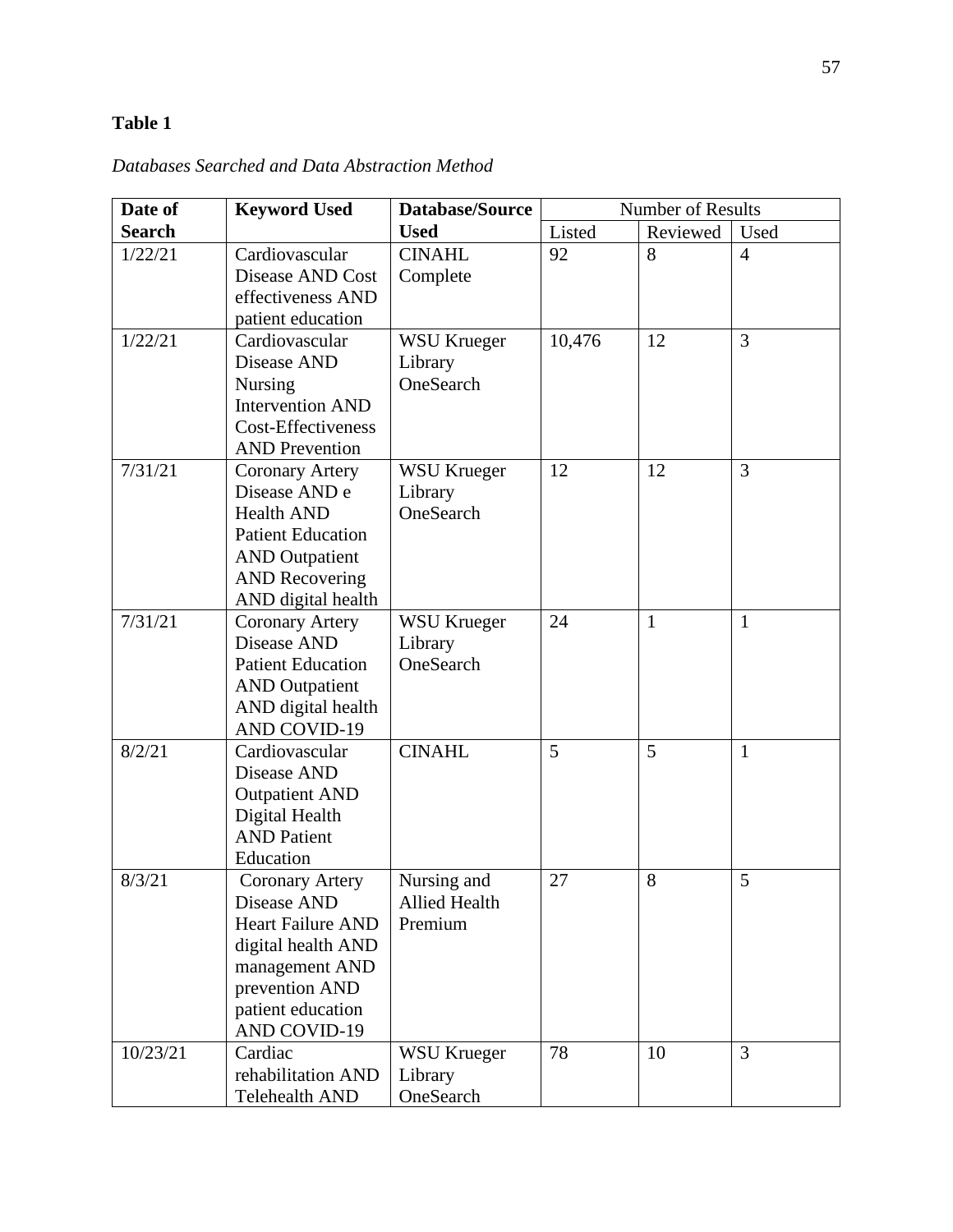| coronary artery |  |  |
|-----------------|--|--|
| disease AND     |  |  |
| ehealth         |  |  |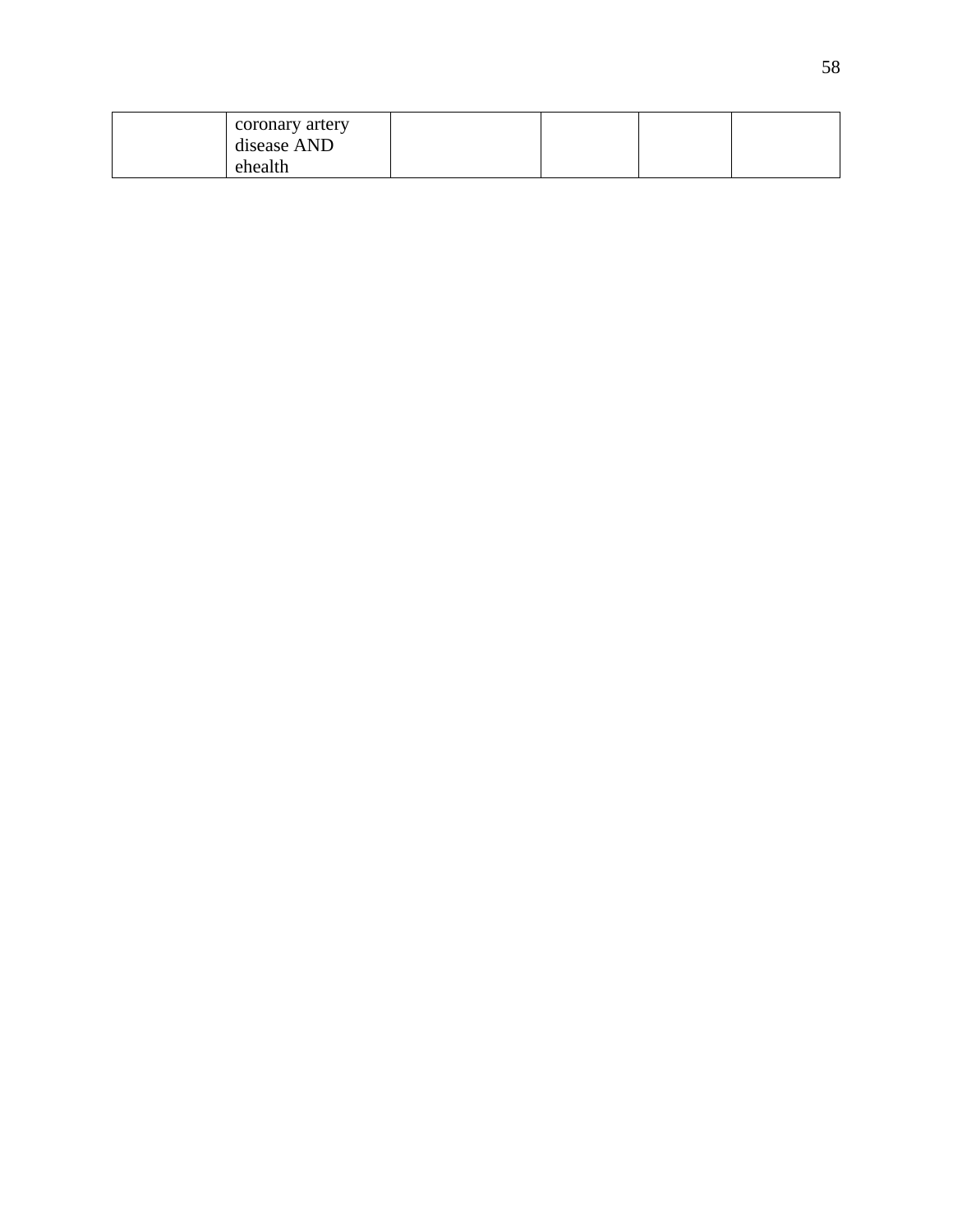# **Table 2**

# *Literature Review Framework*

| Level and Description according to Framework from Ackley, Swan, Ladwig,<br>and Tucker (2008) | Number of<br>articles                                                                                                                                                                                                                                              |                             |    |
|----------------------------------------------------------------------------------------------|--------------------------------------------------------------------------------------------------------------------------------------------------------------------------------------------------------------------------------------------------------------------|-----------------------------|----|
|                                                                                              |                                                                                                                                                                                                                                                                    | used<br>inquiry             | in |
| Level I                                                                                      | Evidence from a systematic review or meta-analysis of all relevant<br>RCTs (randomized controlled trial) or evidence-based clinical<br>practice guidelines based on systematic reviews of RCTs or three or<br>more RCTs of good quality that have similar results. | 6                           |    |
| Level II                                                                                     | Evidence from at least one well-designed RCT.                                                                                                                                                                                                                      | 3                           |    |
| Level III                                                                                    | Evidence from well-designed controlled<br>trials<br>without<br>randomization.                                                                                                                                                                                      |                             |    |
| Level IV                                                                                     | Evidence from well-designed case-control or cohort studies.                                                                                                                                                                                                        |                             |    |
| Level V                                                                                      | Evidence from systematic reviews of descriptive and qualitative<br>studies.                                                                                                                                                                                        | 4                           |    |
| Level VI                                                                                     | Evidence from a sing descriptive or qualitative study.                                                                                                                                                                                                             | $\mathcal{D}_{\mathcal{L}}$ |    |
| Level VII                                                                                    | Evidence from the opinion of authorities and/or reports of expert<br>committees.                                                                                                                                                                                   | 4                           |    |